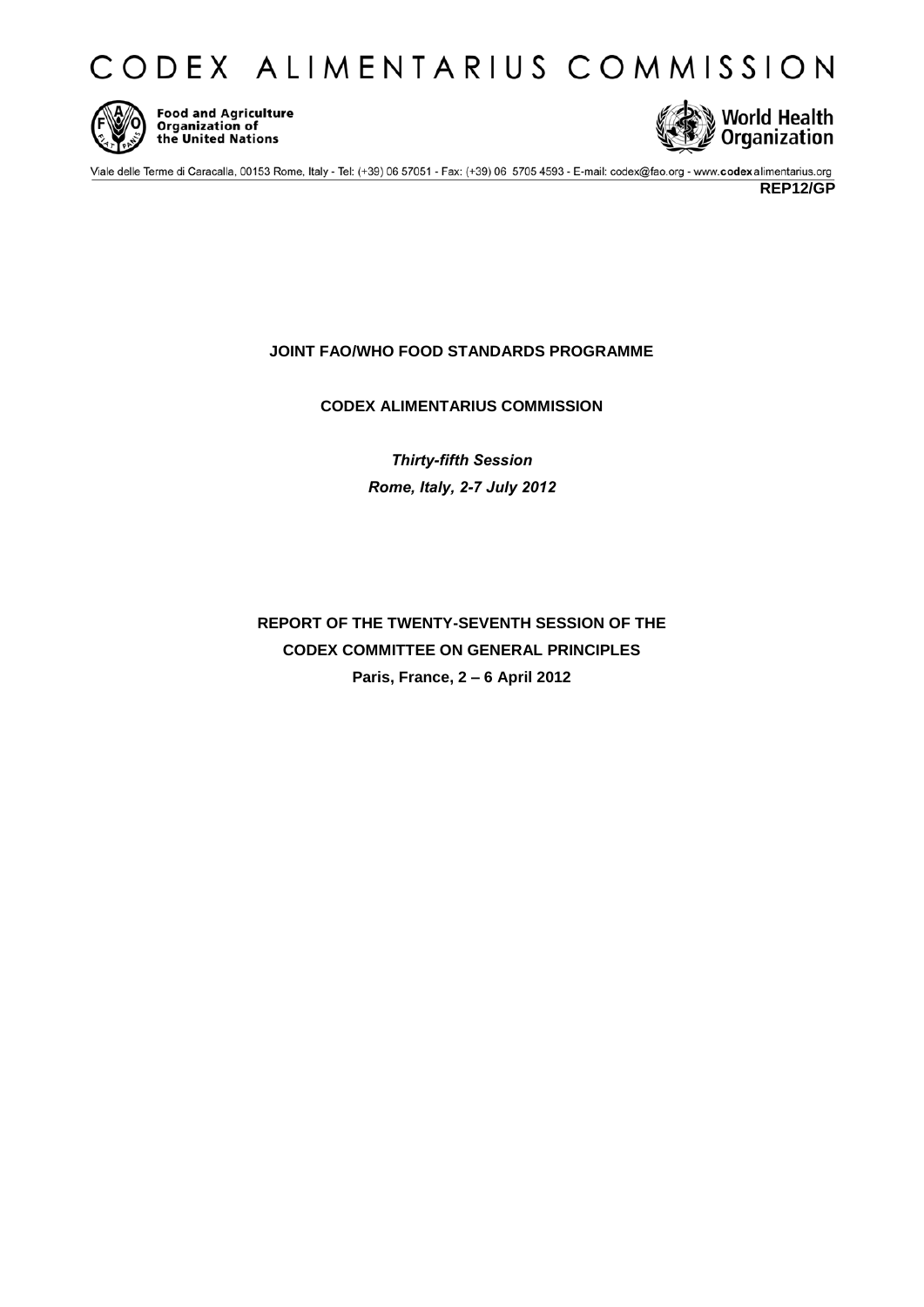# **Paragraphs**

| Representation of Officers in Codex sessions other than CCEXEC and CAC (Item 9a) 86-93    |  |
|-------------------------------------------------------------------------------------------|--|
|                                                                                           |  |
|                                                                                           |  |
| Cooperation between general subject committees and commodity commitees (Item 9d)  105-106 |  |
|                                                                                           |  |

|--|--|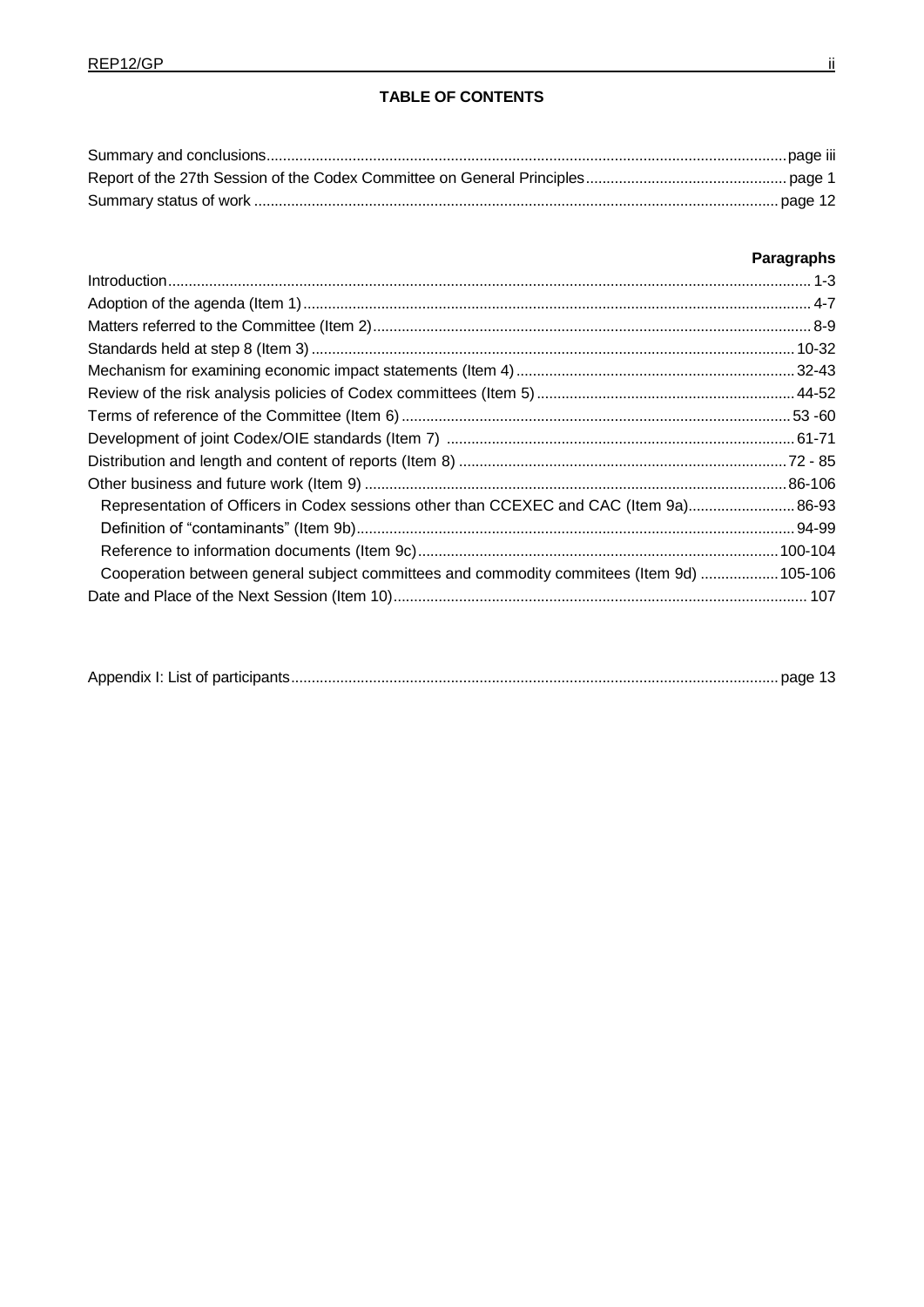### **SUMMARY AND CONCLUSIONS**

#### **Matters for adoption by the Commission**:

The Committee endorsed the following texts forwarded to the Commission for adoption:

- The Provisions on the Use of Proprietary Methods in Codex Standards developed by the CCMAS (para 9).
- The revised *Risk Analysis Principles and Procedures Applied by the Codex Committee on Food Hygiene* provided by the CCFH (para 48).
- The separated Risk analysis principles applied by the CCFA and the CCCF (para 49).
- The revised Definition of contaminants provided by the CCCF (para 99)

#### **Matters of interest to the Commission**:

- The Committee agreed on holding a facilitated work session on issues related to standards held at step 8 (para 19).
- The Committee agreed to consider further at its next session the following items: issues related to economic impact statements. (para 43); Codex/OIE cooperation (para 71); the revision of its terms of reference after examining the discussion paper on economic impact statements (para 60).
- The Committee will consider at its next session the following new items: representation of Officers of the CAC in Codex sessions other than sessions of the CCEXEC and CAC (para 93); reference to information documents; and cooperation between General Subject Committees and Commodity Committees (para 106).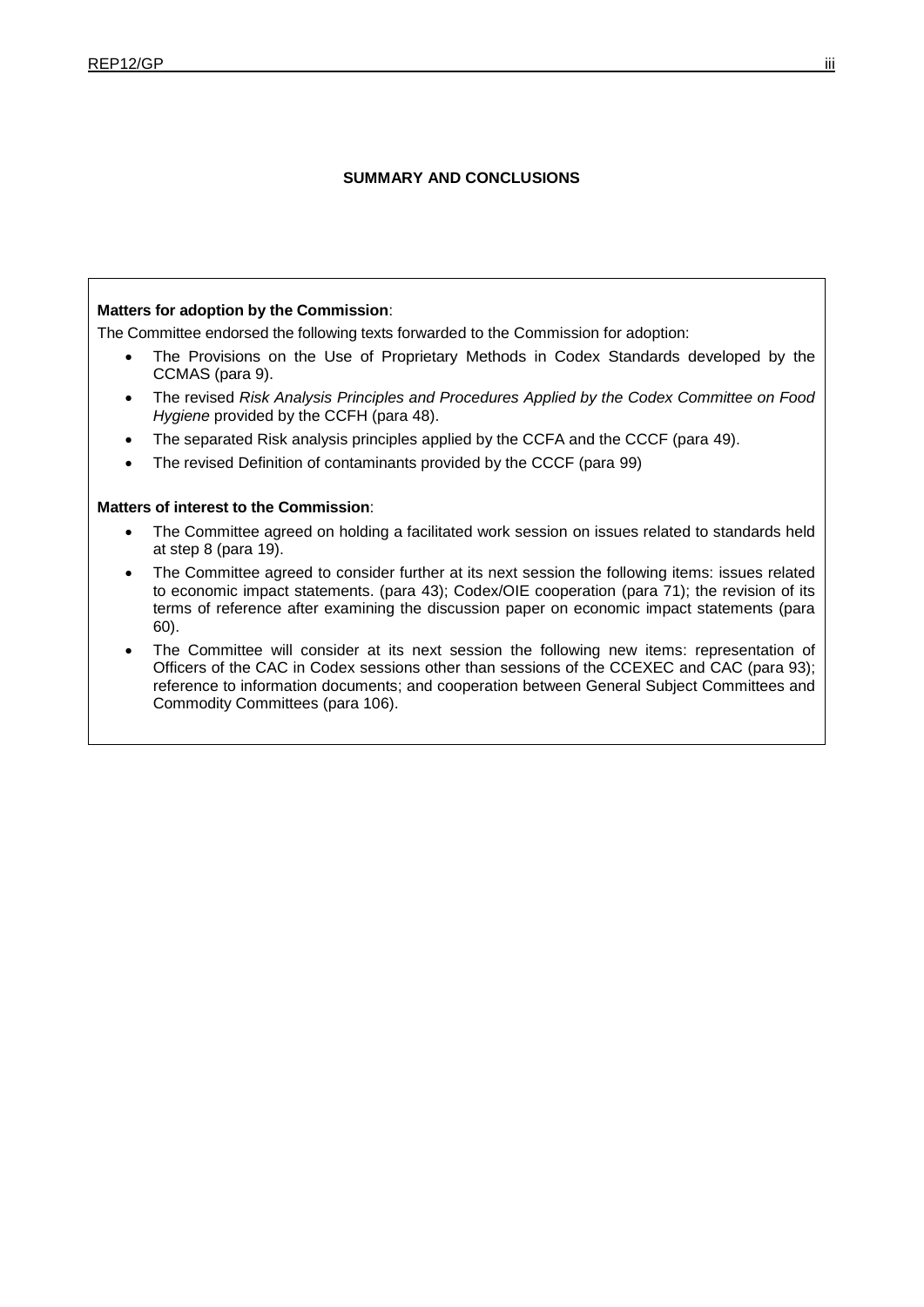### **INTRODUCTION**

1. The Codex Committee on General Principles (CCGP) held its Twenty-seventh Session in Paris, France, from 2 to 6 April 2012 at the kind invitation of the Government of the French Republic. Professor Michel Thibier (France) chaired the session. The session was attended by 170 delegates representing 64 member countries, one Member Organization (European Union), and 12 international organizations. A full list of participants, including the Secretariat, is attached as Appendix I.

2. Mr Patrick Dehaumont, Director General of Food, Ministry of Agriculture and Food welcomed the participants on behalf of the French Government, recalling that France had always supported the work of the Codex Alimentarius Commission in order to protect the health of consumers and ensure fair practices in food trade. He pointed out that risk analysis is the basis of food safety standards: following risk assessment, the risk management process carried out by Codex Committees and the Commission should take into account other legitimate factors and in particular consumer concerns, which cannot be ignored. He recalled that current elaboration procedures and adoption by consensus ensure their legitimacy and their subsequent uptake. Mr Dehaumont recalled that in order to ensure an integrated approach throughout the food chain it is important that Codex should cooperate with OIE on the development of standards of common relevance, and wished delegations all success in their deliberations.

#### **Division of Competence**

3. The Committee noted the division of competence between the European Union and its Member States, according to paragraph 5, Rule II of the Procedure of the Codex Alimentarius Commission, as presented in CRD 1.

### **ADOPTION OF THE AGENDA (Agenda Item 1)**<sup>1</sup>

4. The Committee agreed to discuss all matters related to risk analysis referred by the CCFH (CX/GP 12/27/2), CCFA (CX/GP 12/27/2-Add.1) and CCCF (CRD 18) under Agenda Item 5b.

5. The Committee agreed to discuss the following issues under Agenda Item 9 (Other business): Representation of Officers of the Codex Alimentarius Commission in Codex Sessions other than the Executive Committee and Commission Sessions (proposed by Canada in CRD 11); Cooperation between General Subject Committees and Commodity Committees (proposed by Norway in CRD 5); Proposed Revised Definition for Contaminants (referred by the CCCF in CRD 18); and Ways to Make Information and Other Similar Documents Available in the Codex System (referred by the CCCF in CRD 18).

6. The Committee noted that document CX/GP 12/27/9 on Distribution of documents and length and content of reports had not been prepared and agreed to discuss the results of the discussion on this topic by the CCLAC and the CCNEA as contained in CX/GP 12/27/2 under Agenda Item 8.

7. With these modifications the Committee agreed to adopt the Provisional Agenda as proposed in document CX/GP 12/27/1 as the agenda for the session.

### **MATTERS REFERRED TO THE COMMITTEE (Agenda Item 2)**<sup>2</sup>

8. The Committee noted several items were submitted to it for information or would be further considered under relevant agenda items.

### **Provisions on the Use of Proprietary Methods in Codex Standards**

9. The Committee endorsed the text as proposed by the CCMAS for inclusion in the Procedural Manual.

<sup>1</sup> CX/GP 12/27/1

<sup>2</sup> CX/GP 12/27/2, CX/GP 12/27/2-Add.1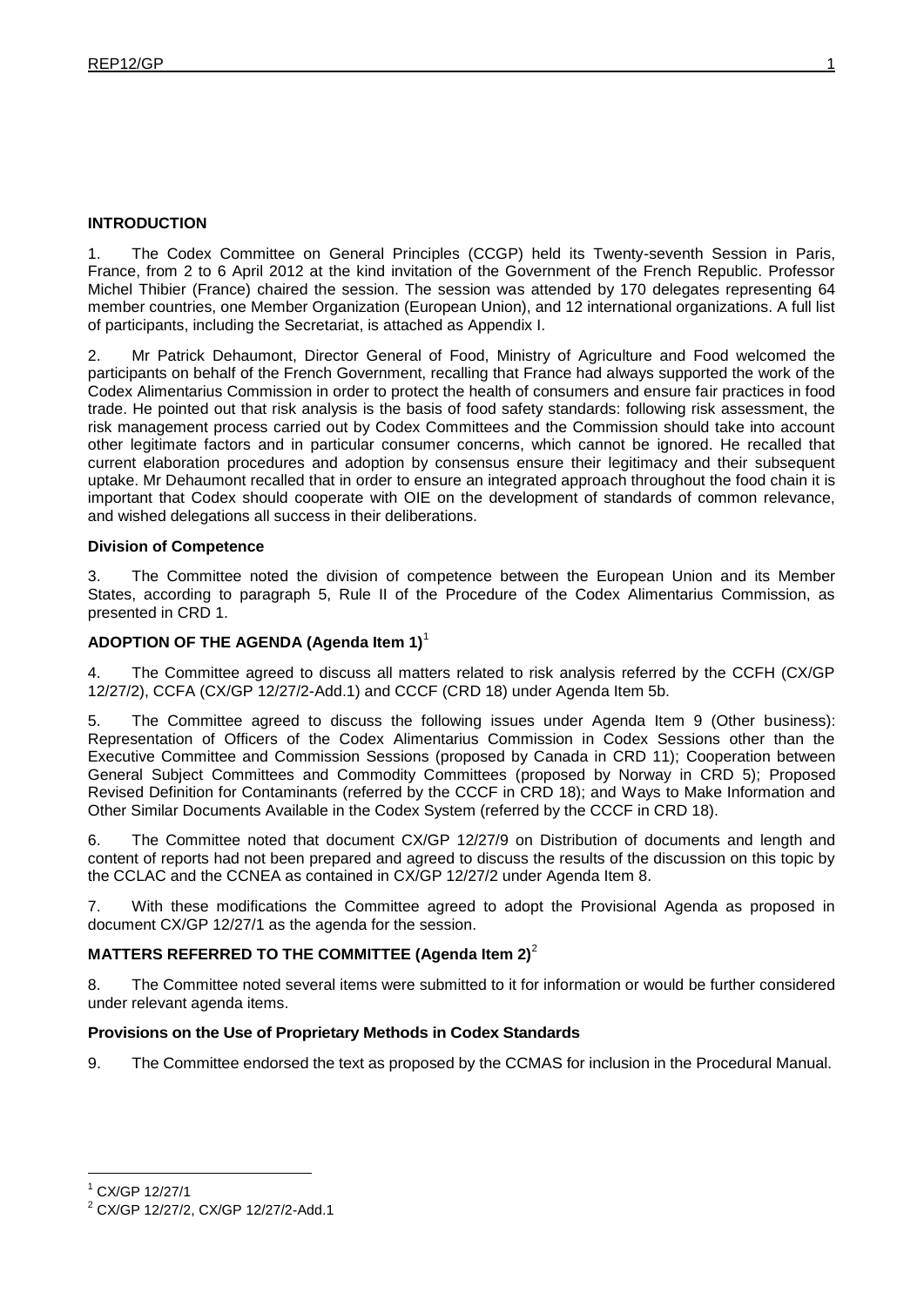### **STANDARDS HELD AT STEP 8 (Agenda Item 3)**<sup>3</sup>

10. The Committee recalled that its last session had agreed to establish an electronic working group cochaired by Canada and the Netherlands to consider issues related to standards held at Step 8 and to propose recommendations for consideration by the 27<sup>th</sup> session. The Delegations of the Netherlands and Canada, recalling that consideration of other legitimate factors was outside the mandate of the working group, indicated that the reasons for holding standards at Step 8 had been analysed, and highlighted the recommendations put forward for consideration by the Committee.

11. The Committee expressed its thanks to Canada, the Netherlands and the working group for their excellent work and considered the recommendations provided in the working document as described below.

#### *Recommendation 1*

-

12. Many delegations expressed the view that Codex procedures worked well and did not require amendments as there were currently only two standards held at Step 8 due to lack of consensus, while other standards had been held at Step 8 only for a short time and a specific purpose and were subsequently adopted by consensus. The Committee therefore agreed that there was no need to amend the Elaboration Procedure and proceeded to discuss how to address the issues related to standards held at Step 8.

13. It was recalled that the use of a facilitator to reach consensus was included in the Guidelines to Chairpersons but that there were no detailed provisions on the facilitation process and the Committee discussed a proposal to develop more guidance in this respect. The Committee however agreed to consider only the recommendations of the working document at the present session.

14. Several delegations stressed the importance of the scientific basis of Codex standards and recalled that the Procedural Manual allows the use of other factors as long as their consideration does not affect the scientific basis of risk analysis, and therefore adoption of standards should be in compliance with the provisions of the Manual.

15. One delegation proposed that when establishing the priority list of pesticides or veterinary drugs for evaluation by JMPR or JECFA, lower priority should be given to substances, which were banned in some member countries, taking into account the impact on public health and economy.

16. Some delegations expressed the view that the discussion should focus on the real issues which prevented progress of standards held at Step 8 due to lack of consensus, as procedures were not responsible for these delays. They considered that a more open discussion was possible in a workshop or facilitated meeting rather than in the Committee or an electronic working group.

17. One delegation pointed out that the Committee should clarify the issues to be addressed in a facilitated session, its expected outcome, the role of the facilitators and how the session should be planned. The Committee noted that the Committee on Food Labelling had held a facilitated session and that useful experience could be drawn from this example.

18. Another delegation noted that the successes achieved in various Codex committees or task forces should also be considered in order to draw experience on how to address difficult issues, and the Committee should also consider how to address controversial issues before they reach Step 8.

19. After some discussion, the Committee agreed to hold a facilitated discussion group with the following terms of reference:

- The discussion group will be conducted in English, French and Spanish
- The discussion group will identify and consider the root causes for holding standards at Step 8. The purpose of the discussion is to enhance awareness and understanding of these issues amongst members.
- The discussion group will prepare a summary report of the discussion, but will not make specific recommendations to the CCGP

20. The Committee agreed that the discussion group would be chaired by the European Union and the United States of America, facilitated by the three Vice-Chairs of the Commission, and planned by the cochairs and facilitators, including preparation of documents to be distributed in advance of the meeting. To facilitate maximum participation from members, it was agreed to hold it in conjunction with the 36<sup>th</sup> Session

 $3$  CX/12/27/3, CRD 3 (comments of Kenya), CRD 4 (comments of Ghana), CRD 6 (comments of Brazil), CRD 7 (comments of Norway), CRD 8 (comments of Philippines), CRD 9 (comments of Mali), CRD 12 (Costa Rica, Mexico and Dominican Republic), CRD 14 (comments of Nigeria), CRD 15 (comments of China), CRD 16 (comments of Consumers International), CRD 19 (proposed mandate of the facilitated discussion group), CRD 20 (comments of India)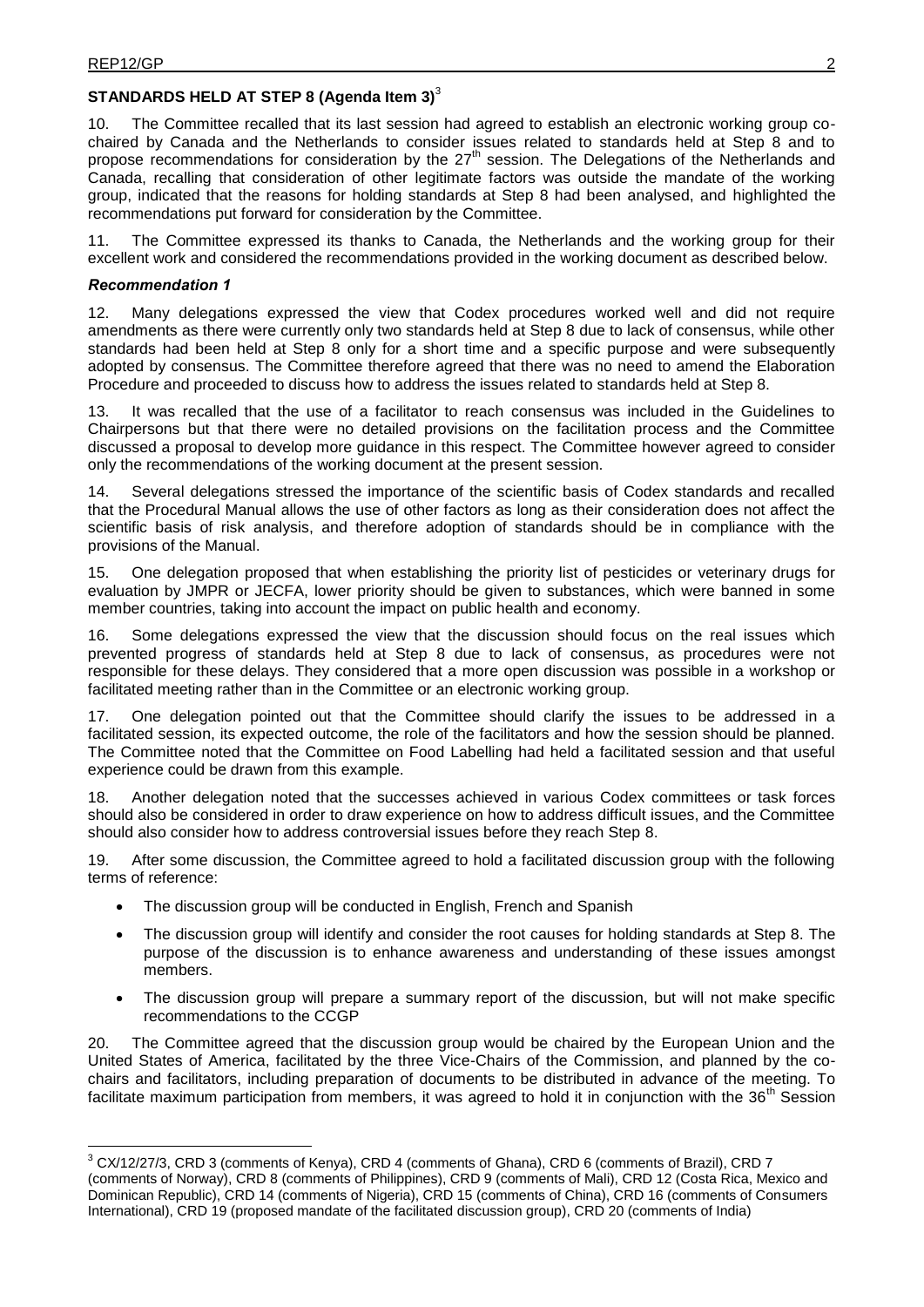of the Commission (2013). The Secretariat indicated that it would arrange for interpretation in the working languages of the Committee.

21. The Committee also agreed that the work started on this issue by the working group would not affect the disposition of any ongoing work.

#### *Recommendation 2*

22. The Committee agreed that no additional guidance to Chairs was necessary in the Procedural Manual but it was important that Chairs apply the provisions in the Manual consistently. Several delegations pointed out that training on facilitation and on the correct application of the Manual would be useful. The Secretariat recalled that training related to consensus building had been carried out on several occasions in conjunction with the Commission and a one-day workshop was scheduled at the next session in 2012.

23. Some delegations pointed out that it was important to evaluate chairs and it was recalled that the satisfaction survey distributed after each session gave the opportunity to Committee members to evaluate committee Chairs after each session.

#### *Recommendation 3*

24. Several delegations recognized that it was useful to identify potential challenges when work was initiated but agreed that there was no need to amend current procedures for this purpose, including the critical review.

#### *Recommendation 4*

25. Some delegations supported the use of concern forms used in the Committee on Pesticide Residues (CCPR) in other committees. The Representative of WHO clarified that the concern form used in the CCPR was intended to allow members to put forward specific questions to JMPR on scientific risk assessment, such as ADI or ARfD.

26. Some delegations indicated that the actual format could be adapted to other food safety issues to address questions related to scientific advice or extended to other Codex committees. One delegation pointed out that if the concern form was generalised for other purposes, it should be clarified first who should analyse it. Another delegation expressed the view that the concern form should be discussed in committees with an experience similar to CCPR, such as the Committee on Residues of Veterinary Drugs in Foods, rather than in the CCGP.

27. In reply to a question on the legal implications of such a form, it was noted that this was only an internal procedure intended to improve the standard-setting process within Codex in case there were different views on the result of the scientific risk assessment.

28. Some delegations pointed out that, in addition to the concern form used in CCPR, the good practices used by various committees should be shared between committees in order to improve the overall process. The Secretariat recalled that an analysis of good practices had been carried out under the Strategic Plan Activity 3.4 *Analyse work-management approaches that facilitate the advancement of texts in the Codex step process* and was included in the study on the speed of the Codex standard-setting process presented to the 65<sup>th</sup> CCEXEC (June 2010). All work management approaches had been considered in detail, including the concern form from the CCPR. The Executive Committee had recommended that Committees consider adopting the good practices identified in the report in line with Activity 3.5: *Adopt approaches proven to facilitate advancement of texts in the Codex step procedure by subsidiary bodies not currently using such approaches* (ALINORM 10/33/3A, para. 66-114)

29. The Committee noted this recommendation and asked the advice of the concerned committees including the CCRVDF as to the relevance of using concern forms.

### *Recommendation 5*

30. Several delegations expressed the view that the Commission should have the possibility of retaining standards at Step 8 to allow some flexibility when a standard required further work in the committee concerned, especially when only a limited section was returned for a specific purpose and the whole standard did not require redrafting. The Committee noted a proposal to indicate that "The Commission may also decide that the standard be held at Step 8 as long as there is a scientific justification" but recognized that standards might be held at Step 8 for other reasons and not only in the case of food safety issues. The Committee therefore agreed not to amend the Elaboration Procedure in this respect.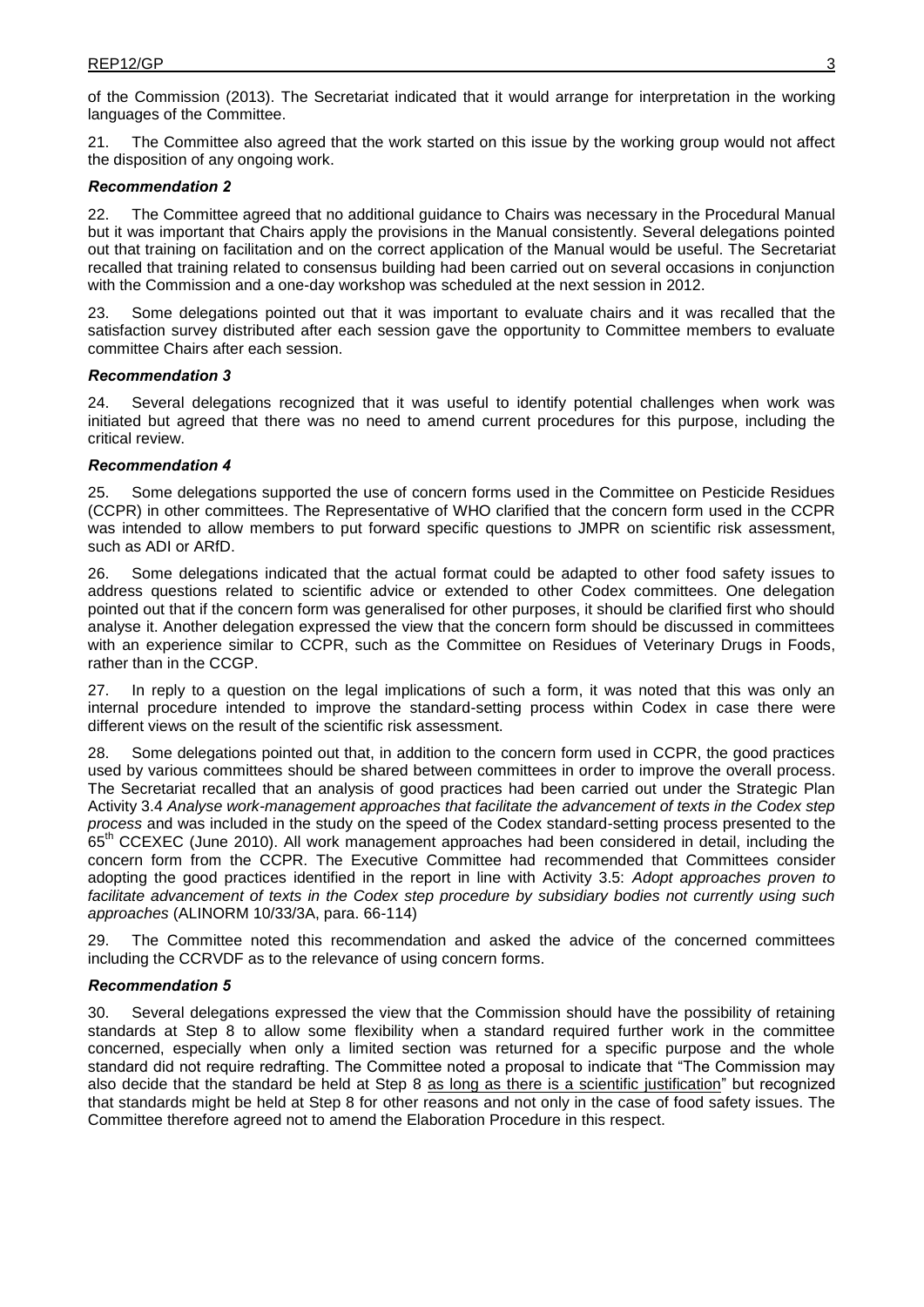### *Recommendation 6*

31. The Committee agreed that the adoption of standards on a regional basis was not a solution as food safety standards should be set on a world-wide basis.

### *Recommendation 7*

32. Some delegations expressed the view that there should be no time limit for holding standards at Step 8 as it was essential that all efforts should be made to reach consensus. The Delegation of Brazil supported the Recommendation and further consideration of voting in the Rules of Procedure. The Committee agreed to retain the current Rules of Procedure with respect to voting.

### **MECHANISM FOR EXAMINING ECONOMIC IMPACT STATEMENTS (Agenda Item 4)<sup>4</sup>**

*33.* The Committee recalled that at its last session it had considered proposed amendments to its Terms of Reference (TOR) and had agreed on three points to be included in the TOR (see ALINORM 10/33/33, Appendix IV and also Agenda Item 6). There was no consensus on the inclusion of a paragraph on development of a mechanism for examining economic impact statements in the TOR, which was maintained in square brackets.

34. The Committee had agreed that independently of the decision on the inclusion of the paragraph in its TOR it would explore work in this area through an electronic working group with the mandate of developing a mechanism for examining any economic impact statements submitted by governments concerning possible implications for their economies of some of the individual draft standards or some of the provisions thereof, including the development of a template or harmonized format for the submission of such economic impact statements.

35. The Delegation of Malaysia as lead country introduced the working mechanisms and results of the working group and said that the positions according to the replies could be classified into three groups in accordance with CRD 17: (1) Provisions exist in the current step procedure for addressing economic impact concerns but without clear procedure. A mechanism and template would facilitate members to submit such statements and ensure that they are submitted and can be evaluated in a uniform and transparent manner. The template will ensure core information is made available in a uniform manner while allowing flexibility to submit additional information (2) Provisions are in place in the Procedural Manual thus there is no need to create a specific new mechanism. It might be a burden to developing countries to provide the information and to those who need to review it and a template could deprive members of flexibility. The existing provisions for the Elaboration of Codex Standards and Related Texts of the Procedural Manual allow adequate opportunity for members to raise concerns with regard to the possible economic implications of a particular standard. . The Guidelines to Chairpersons of Codex Committees and Ad Hoc Intergovernmental Task Forces in the Codex Procedural Manual also cite economic interests. No further guidance on this is needed. (3) CCGP could remind other Committees of the importance of considering potential economic impacts of draft standards if Codex members raise such issues. It could be useful to develop some general guidance for Codex members on issues they should consider when preparing comments on implications of draft Codex standards on their economic interests

Based on the exchanges in the working group and acknowledging that there had been a low participation from members, the Delegation of Malaysia proposed three options to the Committee: (a) to continue working on developing a mechanism and template for examining economic impact statements; (b) not to proceed with such work; and (c) to develop additional guidance for Chairpersons concerning the importance of considering potential economic impacts of draft standards if Codex members raise such issues. The delegation proposed specific text to be included in the Guidelines to Chairpersons to ensure that questions related economic impact would be treated within the relevant committees at steps 4 and 7 of the procedure.

37. The Committee thanked Malaysia and the working group for their work on this issue. In the general debate on the usefulness of the Committee to continue work on a mechanism and template for examining economic impact statements the opinions in the Committee were divided as in points (1) to (3) above.

38. One delegation was of the opinion that the working group did not fulfill its mandate because some of the participants were not committed to the mandate.One delegation indicated it may be useful to consider economic impact much earlier in the elaboration process.

39. The Committee discussed in detail the proposal from Malaysia under (c) (see CRD 17). Several delegations supported the proposal as presented while others supported the principle of the proposal but not the specific text or its proposed placement. In the end the Committee concluded that the specific text

 4 CX/GP 12/27/4, CRD2 (Annex to EWG report), CRD 4 (Ghana), CRD 8 (Philippines), CRD 9 (Mali), CRD 14 (Nigeria) and CRD 17 (Malaysia)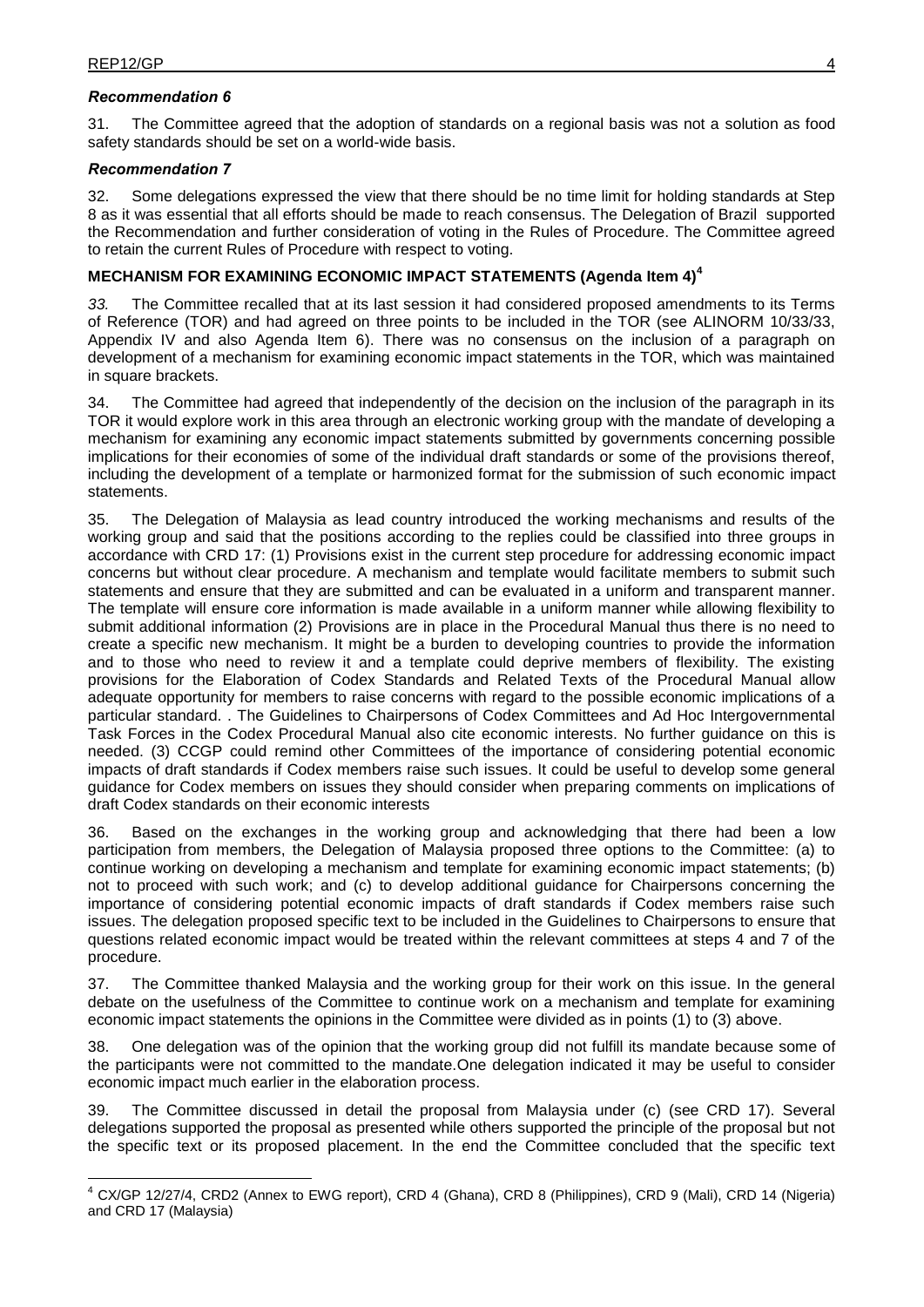proposed by Malaysia did not add sufficient new elements to what was already contained in the Guidelines to Chairpersons.

40. In the discussion on how to move forward on the issue, several delegations mentioned that the consideration of economic impact was an important aspect of the standard development process in Codex and that it was especially important for developing countries, who felt that there was insufficient application of the provisions of the Procedural Manual to this respect. Others mentioned that the Codex process was working well and economic impact had been taken into account at the relevant steps of the standard setting procedure (steps 5 and 8). The work in relation to olive oil and bitter cassava was mentioned to illustrate the point.

41. Several delegations were of the opinion that the process of making and analysing economic impact statements should be better understood for example it could be examined how other international organizations dealt with the subject. It was also mentioned that when considering economic impact of food safety standards not only the economic impact on trade should be considered but also the value of public health benefits.

42. After some discussion, the Committee agreed that it was premature to propose any amendments to the procedural manual at this stage or harmonized templates for the submission of economic impact statements.

43. The Committee agreed to the proposal from Australia to continue discussions at the next session on the basis of a discussion paper that would be developed jointly by Malaysia and Australia. The paper would be pragmatic and explain how committees can consider balancing economic impact of measures with food safety issues and other elements. The paper would consider examples from Codex committees and show how these have been considered and identify if any further Codex provisions were needed on this issue.

### **REVIEW OF THE RISK ANALYSIS POLICIES OF CODEX COMMITTEES (Agenda Item 5)<sup>5</sup>**

#### **Definition of the term "hazard" (Agenda Item 5a)**

44. The Committee recalled that at the last session, the Observer from CRN had pointed out that the definition of hazard in the Procedural Manual, referring to an "agent" was different from the definitions used in authoritative scientific documents relating to nutrient risk assessment, which referred to "effect" and therefore proposed to insert a footnote to the definition of "hazard" in the Procedural Manual. The Committee had decided to refer the proposal to the relevant Committees for their opinion.

45. As the replies from CCNFSDU, CCFH, CCFA, CCCF, CCPR and CCRVDF were unanimous stating that there was no need to amend the definition of "hazard", the Committee decided that there was no need for further discussion on this issue.

#### **Status of reviews (Agenda Item 5b)**

-

46. The Committee recalled that at its last session it had agreed that the risk analysis policies developed by Codex committees were generally consistent with the *Working Principles for Risk Analysis*, which complied with the mandate given to the Committee under Activity 2.1. The Committee had also agreed to forward the review presented in CL 2010/1-GP to the committees concerned for their consideration and review of their risk analysis policies, which would initiate Activity 2.2 of the Strategic Plan.

47. The Committee noted that the CCNFSDU had agreed that it was not necessary to revise its Principles as they had been adopted only in 2009 and it was too early to revise them for the time being.

48. The Committee endorsed the revised CCFH Risk Analysis Principles and noted that the CCFH had originally produced Risk Analysis Principles and an Annex in which it had compiled certain procedural and prioritization aspects. The Committee had reviewed its principles and had integrated a number of items from the annex into the main document.

49. The Committee endorsed the separate risk analysis principles from CCFA and CCCF and decided that the term "as approved by the Commission" should be maintained in para. 1 of both texts for consistency.

50. The Committee noted that the CCFA had agreed that the proposed amendments to address animal feed were not relevant to its work and that CCCF had included feed in their principles.

51. The Committee also noted that the CCCF had proposed to revise the definition of "contaminant" and forwarded the revision to the CCGP for endorsement. The relevant discussion is presented under Agenda Item 9.

<sup>5</sup> CX/GP 12/27/2; CX/GP 12/27/2-Add.1; CX/GP 12/27/5; CX/GP 12/27/6; CRD 8 (Philippines); CRD 9 (Mali); CRD 10 (Egypt); CRD 13 (Republic of Korea); and CRD 20 (India)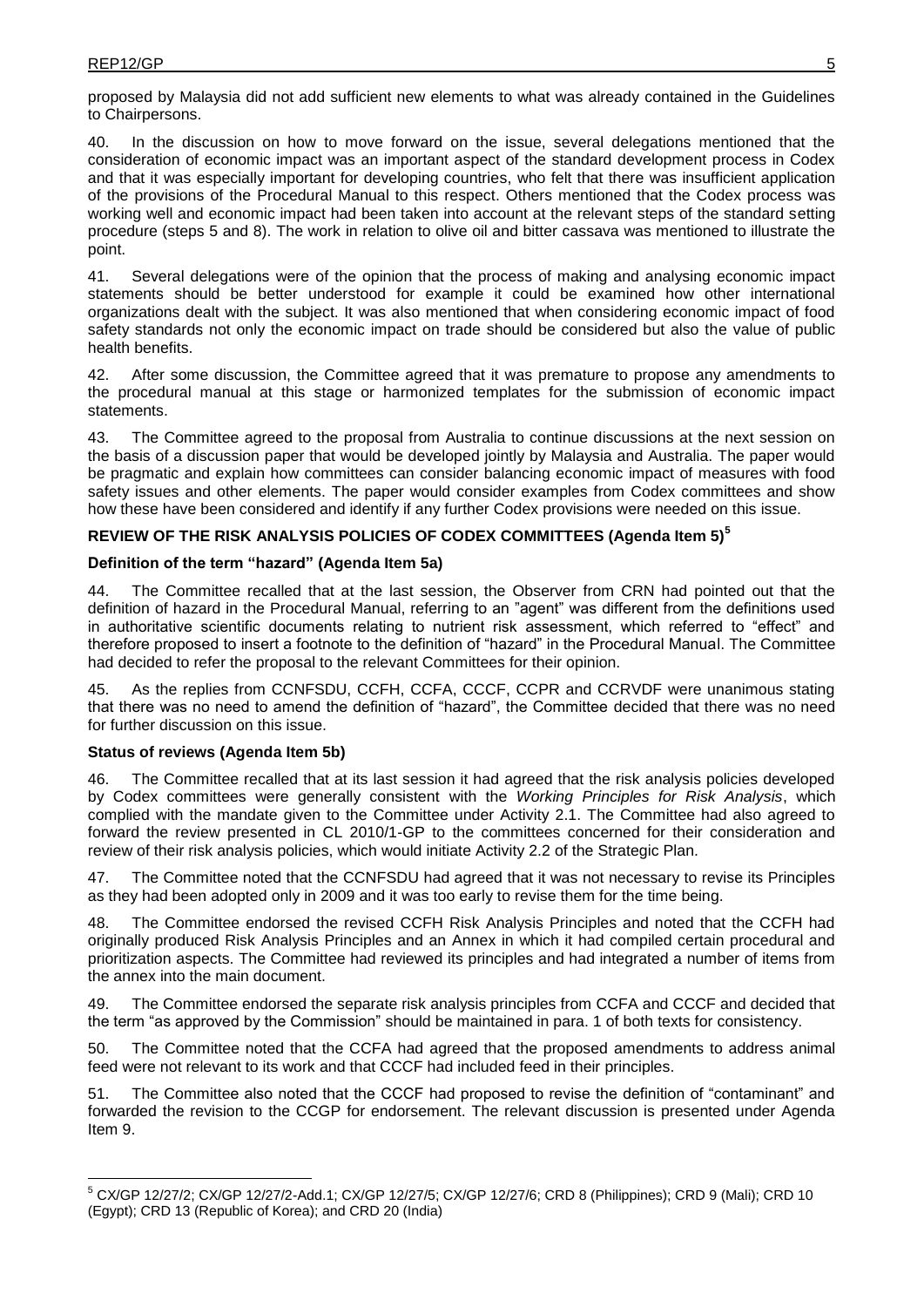-

52. The Committee noted that CCPR and the CCRVDF were currently reviewing their risk analysis principles and that this review included the applicability of the principles to animal feed and their consistency with the Working Principles for Risk Analysis.

### **TERMS OF REFERENCE OF THE COMMITTEE (Agenda Item 6)** <sup>6</sup>

53. The Committee recalled the introduction to Agenda Item 4 (see para 33). The revised terms of reference (TOR) with the paragraph on economic impact statements remaining in square brackets had been circulated for comments in CL 2010/11-GP.

54. Several delegations were in favour of deleting the text in square brackets. They pointed out that the terms of reference should be as clear as possible and of a general nature to allow the Committee to consider any procedural matter. The mention of specific items of work was more appropriate for a work plan and when included in the TOR such specific items could rather lead to confusion as to the priorities of the work of the Committee. It was also mentioned that economic impact was already well covered at different steps of the Codex procedure.

55. The delegation of Brazil proposed to reformulate the sentence in square brackets in a more general way as follows: "To study economic impact within the CAC context with a view to assess the statements on this issue presented by Codex members."

56. The Secretariat clarified that this would mean a substantive change to the TOR of the Committee such that the Committee would actually have to evaluate any economic impact statement submitted by governments whereas the role of the CCGP was normally to develop general and procedural guidance.

57. Several delegations recalled that the Committee had decided under Agenda Item 4 to develop a discussion paper on mechanisms for evaluating economic impact statements. They were of the opinion that no decision should be taken on the statement in square brackets until that discussion paper had been examined.

58. The delegation of Australia said that the first three paragraphs of the revised TOR offered unlimited possibilities for general and procedural work of the Committee and that including the statement in square brackets rather limited the work being undertaken under Agenda Item 4.

59. The Delegation of Malaysia proposed to move part of the sentence in square brackets to the first sentence of the revised TOR (CRD 21). Many delegations supported this proposal, however, several other delegations were of the opinion that this would overly highlight this particular aspect of work in the TOR and lead to confusion. It was also mentioned that the text might be better placed in the third paragraph.

60. As there was no consensus in the Committee on any of the proposals, it was decided to leave the TOR unchanged and to continue discussions on the proposed revision of the TOR as contained in Appendix IV of ALINORM 10/33/33 at the next session when the discussion paper from Australia and Malaysia would be available.

# **DEVELOPMENT OF JOINT CODEX/OIE STANDARDS (Agenda Item 7)<sup>7</sup>**

The Committee recalled that, following the proposal from OIE at its  $25<sup>th</sup>$  Session to consider arrangements for the development of joint Codex/OIE standards, the  $26<sup>th</sup>$  Session had discussed a document on this question (CX/GP 10/26/8) and had agreed to circulate this document for further comments and consideration at the 27<sup>th</sup> Session.

62. The Observer from OIE recalled that to fully protect the food production continuum, the OIE and CAC collaborate closely, with the OIE focusing on the management of food safety hazards arising at the on-farm level, and that for the purpose of assuring safe international trade in products of animal origin, the standard setting activities of the OIE and Codex are interdependent and complementary. It was recalled that to ensure good coordination between the OIE and Codex, in 2002, the OIE established the Working Group on Animal Production Food Safety and that representatives of the Secretariats of the OIE and Codex and experts nominated by the two organisations regularly participate in meetings on standards development and review. The use of these mechanisms has helped to improve the coverage of the whole food production continuum and to avoid gaps, duplications and potential contradictions in the standards and guidelines of the two organisations. The OIE recalled that, while cooperation in standard setting is now greatly improved there is still room for progress and noted the WTO SPS Committee's interest in exploring ways for the 'three sisters' to achieve closer collaboration and harmonised approaches. The OIE is also taking steps to build linkages

<sup>6</sup> CL 2010/11-GP, CX/GP 12/27/7 (European Union, Japan and Malaysia); CRD 3 (Kenya); CRD 4 (Ghana); CRD 8 (Philippines); CRD 9 (Mali); CRD 11 (Egypt); and CRD 21 (Malaysia).

<sup>7</sup> CL 2010/22, CX/27/8 (comments of Australia, Brazil, Colombia, European Union, New Zealand, Philippines, United States), CRD 3 (Kenya), CRD 4 (Ghana), CRD 9 (Mali), CRD 14 (Nigeria), CRD 20 (India), and CRD 23 (terms of reference of the working group)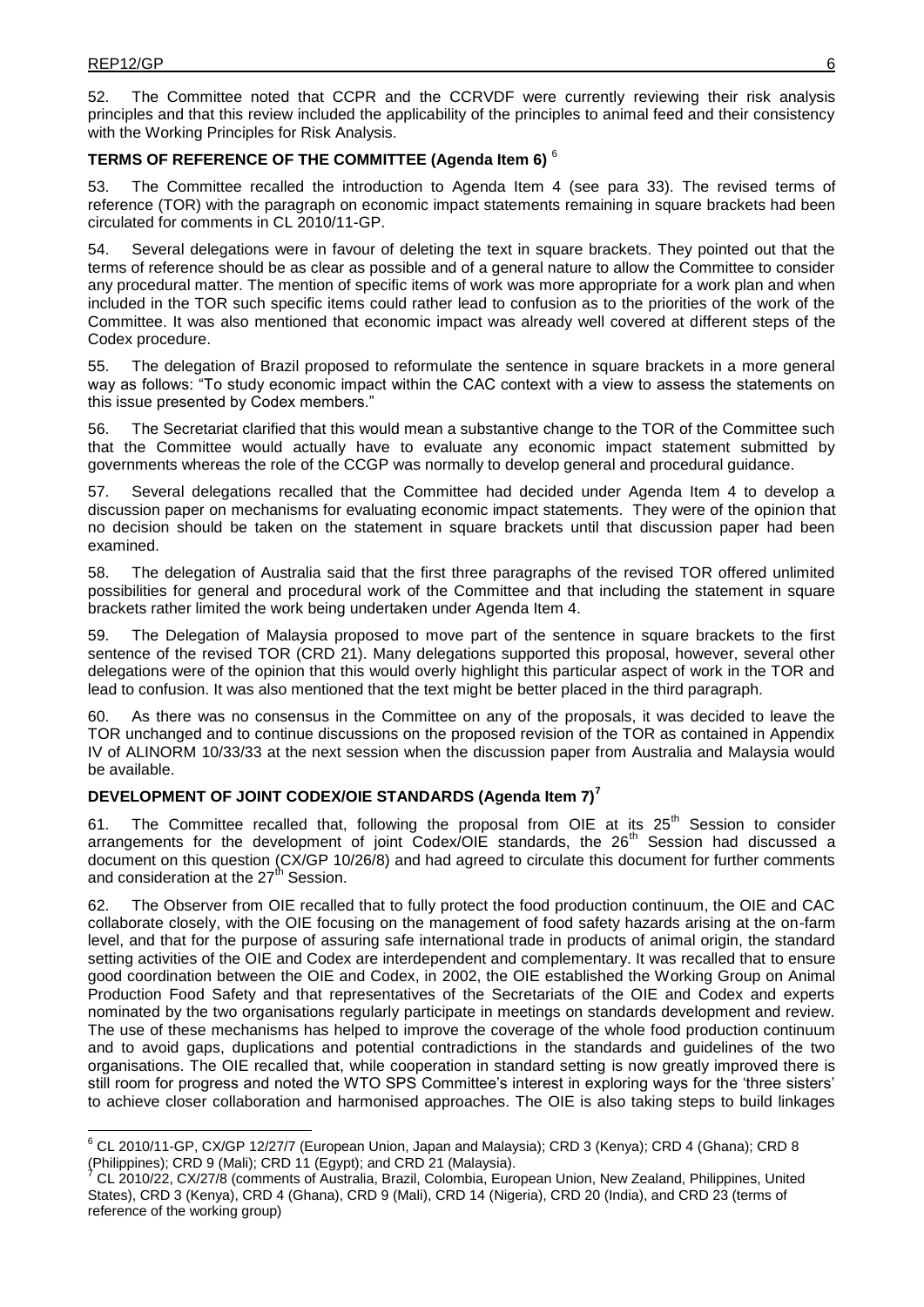between agencies responsible for animal health, food safety and SPS at the national level, via the creation of OIE National Animal Production Food Safety Focal Points under the authority of the OIE National Delegate and the conduct of regional seminars.

63. The Observer from OIE recalled that OIE had made a proposal for the development of joint standards, to improve harmonization of standards on common topics, such as traceability, antimicrobial resistance, salmonellosis and certification and that Codex Members had expressed concerns about this approach, in the light of differences between the standard-setting procedures of the two Organisations. In view of these concerns, the OIE would like to withdraw this proposal. It was recalled that OIE and Codex have been including key references to each other's standards in normative texts on a regular basis, and that the efficient OIE and CAC collaboration on standards for zoonotic parasites in meat provides a good model for the future. With the objective of assuring the continued use of these good practices and further strengthening them, the Observer from OIE proposed that the OIE and CAC explore options and procedures for mutual recognition of standards.

64. The Committee expressed its satisfaction with the ongoing cooperation with OIE and recalled that there were several concrete examples, such as work on *Salmonella* and *Campylobacter* and zoonotic parasites, and supported strengthened cooperation with OIE in order to avoid duplication and gaps in the standards of both organizations.

65. Several delegations recalled that the *Guidelines on Cooperation between the CAC and International Intergovernmental Organisations in the Elaboration of Standards and Related Texts* provided an adequate framework for cooperation and that current arrangements should be retained, and that in view of the different procedures of Codex and OIE it would be difficult to develop joint standards, while other modalities of cooperation could be considered.

66. The Observer from WTO recalled that the SPS Committee had encouraged joint work by two or all three of the relevant international organizations on cross-cutting issues such as certification, inspection, approval procedures and/or risk analysis (G/SPS/58) and welcomed the initiative to increase such cooperation, in view of the importance of Codex and OIE standards for WTO members.

67. One delegation highlighted the importance of cooperation between OIE and FAO and WHO. Another delegation stressed the importance of coordination at the national level between the authorities responsible for OIE and Codex matters.

68. As regards the proposal for mutual recognition, some delegations pointed out that the use of this term and its implications should be considered carefully in view of its meaning in the framework of WTO.

69. Following a request for clarification by the Legal Counsel of FAO regarding the legal content of the notion of 'mutual recognition', the Observer from OIE clarified that his proposal did not intend to have legal consequences, but was rather geared towards clarifying a small number of procedures to ensure harmonization of OIE and Codex standards. The Committee agreed that this question should be further discussed at the next session in view of the new proposal from OIE.

70. The Committee therefore agreed to establish an electronic working group chaired by Canada and working in English with the following mandate: Reaffirming the commitment to collaboration in the development of standards of mutual interest, respecting the mandates and procedures of Codex Alimentarius and OIE, including a commitment to an open, transparent and inclusive process, the working group will propose guidance to better take into account relevant work that has been undertaken or is in progress by each organization and identify means to consistently reference each other's standards and guidance, as appropriate.

71. It was further agreed that a physical working group, working in English, French and Spanish, with the same mandate, would be held prior to the next session of the CCGP and the Committee welcomed the kind offer of OIE to provide logistical support to the meeting.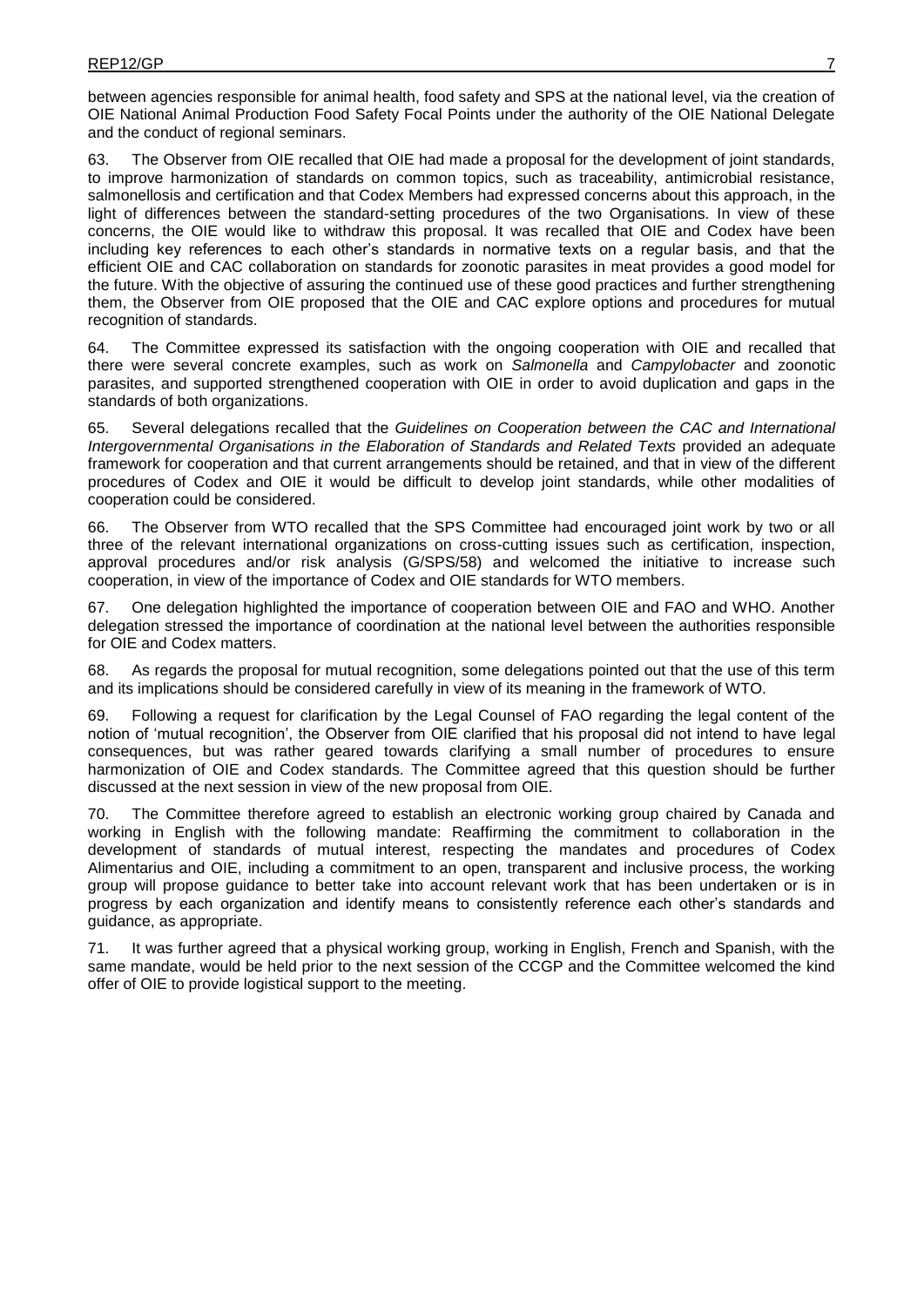### **DISTRIBUTION OF DOCUMENTS AND LENGTH AND CONTENT OF REPORTS (Agenda Item 8)<sup>8</sup>**

72. The Committee recalled that the delegation of Chile had presented a discussion paper at the last session including recommendations on ways to approach the timely and simultaneous distribution of documents and the length and content of reports taking into account concerns raised at the Commission and from the FAO/WHO Coordinating Committee for Latin America and the Caribbean. The 26<sup>th</sup> CCGP had briefly considered the document and agreed that the document would be discussed in the CCLAC and submitted for information to the other coordinating committees and the issue would continue to be discussed at the present session.

73. The delegations of Chile and Costa Rica (as CCLAC coordinator) introduced the discussion held at the last CCLAC session as contained in document CX/GP 12/27/2 and reiterated the concerns of many countries with the late availability of working documents and reports in all languages, which had been discussed repeatedly without reaching any adequate solution. Concerning reports the CCLAC had concluded that drafting of reports should follow the current practice i.e. a summary of the main aspects of the negotiation process or the relevant discussion points, including differing opinions (as well as minority opinions).

74. One delegation also requested clarification as to why language coverage of the Commission had recently been extended to Russian while availability of documents was not yet satisfactory in the other languages.

75. One delegation supporting the concerns voiced by the Coordinating Committee for Latin America and the Caribbean (CCLAC) said that they had for some time already promoted the use of machine translation to speed up the availability of translations and reduce costs. They recognised however there was still a lot of development in the area but in their opinion it was worthwhile to explore this possibility.

76. One delegation noted that simultaneous distribution of documents (i.e. distribution of documents only at a time when all language versions were available) was one option to ensure that all members had equal opportunity to prepare for the meetings.

77. It was observed that the draft reports of Codex meetings were available at the end of each session but that it took a long time for the final reports to be distributed, in case of the Commission it had taken several months.

78. The Codex Secretariat recalled that the majority of Codex delegations had to work in languages that were not their national language and thus depended on the early availability of at least one version of the documents. The Secretariat said further that the late availability of translations was less a problem of the capacity of the Codex Secretariat because only minor translations such as for invitations or agendas (which were distributed simultaneously) were done by the Secretariat. For all other translations the Secretariat relied on FAO/WHO services or the generous contributions from the host governments of Codex committees and task forces. The Secretariat said that part of the problem was also the annual session of the Commission at the beginning of July while committees were still held until end of May. This naturally led to the fact that some documents were late for the Commission.

79. The Secretariat said that as previously announced, the tables of preparation for Codex meetings including the responsibility for document preparation would be made available on the Codex ftp server. They said further that machine translation had been tried but had not yet delivered the expected results.

80. The Secretariat acknowledged that improving the processes in the Secretariat could lead to a quicker turnover of documents for example with the help of an online commenting system such as was used by the IPPC Secretariat.

81. The Secretariat also explained that the extension of language coverage was in line with the rules of FAO and there was a specific fund for Russian language within FAO.

82. Following a question about language coverage in CCAFRICA the Secretariat said that Portuguese had been used as language of interpretation in recent sessions of the CCAFRICA and this practice would be continued, however it was not yet possible to extend it to translations of documents.

83. The Chairperson concluded: that it was important that the vacant posts in the Codex Secretariat were filled as soon as possible; that the Secretariat would make available the table of preparation of documents for each meeting showing the dates of documents received and the responsibility for the documents; that the Secretariat should strictly enforce deadlines for comments; that while progress had been made with machine translation, the quality was not yet acceptable to serve as official translation without needing manual editing; and that drafting of reports should follow the current practice i.e. a summary of the main aspects of the

<sup>8</sup> CX/GP 12/27/2;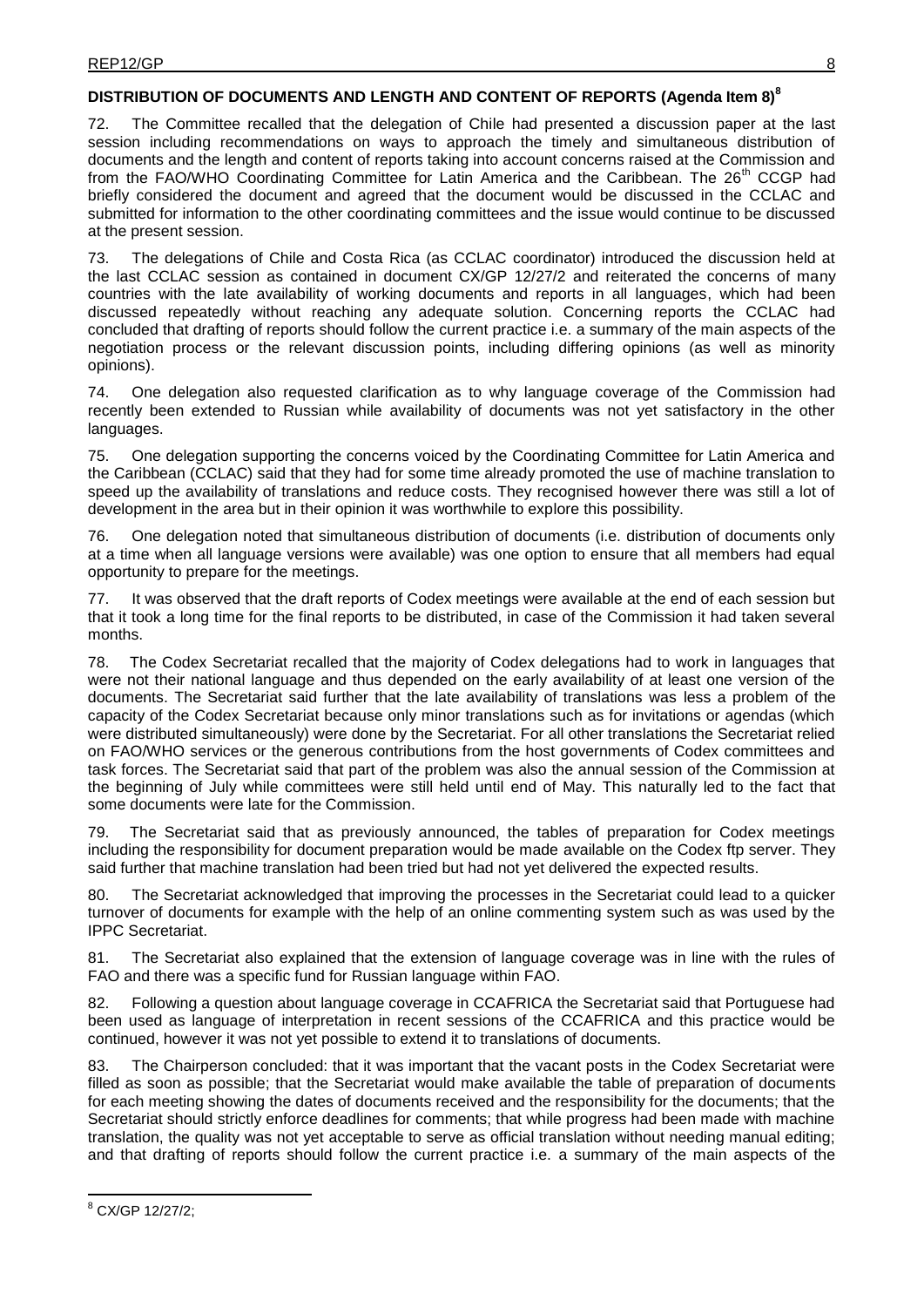negotiation process or the relevant discussion points, including differing opinions (as well as minority opinions).

84. The delegation of Lebanon speaking as coordinator for the Near East region said that it was important that all final products of Codex (standards, guidelines and codes of practice) were available in all six official UN languages and that all working documents were available on time in the languages of the Committees and the Commission. The delegation further proposed to review the languages used for interpretation in CCGP to evaluate if all six official languages could be used as the Committee dealt with issues of general interest to all members of the Commission.

85. The Codex Secretariat acknowledged that presently not all Codex texts had been translated or updated on the Codex website but that this was an ongoing project of the Codex Secretariat.

#### **OTHER BUSINESS AND FUTURE WORK (Agenda Item 9)**

#### **Proposed New Work to Determine Representation of Officers of the Codex Alimentarius Commission in Codex Sessions Other than the Executive Committee and Commission Sessions (Agenda Item 9a)<sup>9</sup>**

86. The Delegation of Canada introduced their proposal suggesting work on a clarification of the status of the Chairperson and Vice-chairs at meetings other than sessions of the Commission and the Executive Committee, and raising the possibility of establishing a bureau, consisting of the Chair and Vice-chairs, as an entity within the Codex structure.

87. In response, the Legal Counsel of FAO clarified the status of the Chair and Vice-chairs by confirming the current rules under which there is no status or role ascribed to the Chair and Vice-chairs other than chairing sessions of the Commission and the Executive Committee. He acknowledged that a practice had arisen in relation to the presence of the Chair of the Commission at sessions of the CCGP, but without the right to speak. This could be considered appropriate in view of the particular role and functions of the CCGP as a general committee with a rule development mandate, and the presence of the Chair could be useful to clarify matters and to ensure that the debates taking place in the CCGP could be fully appreciated.

88. The Legal Counsel further clarified that, in relation to sessions of technical committees, the Chair and Vice-chairs would normally be part of their national delegations and speak on behalf of their country rather than act as Chairs or Vice-chairs of the Commission.

In relation to a possible bureau, the Legal Counsel advised against the use of the term bureau, in view of the risk of confusion with similar bureaus in other bodies, such as the Committee of World Food Security (CFS) and the Commission on Phytosanitary Measures (CPM). In fact, the Executive Committee of Codex performs functions similar to the Bureaus of those bodies, and in that sense a bureau already existed.

90. As regards the establishment of a bureau as a new entity within Codex, the Legal Counsel observed that this proposal carried a significant cost in terms of the need to thoroughly address a number of related aspects, including a definition of its functions, the relationships to other Codex entities, monitoring and reporting requirements, funding arrangements, external representation, as well as other complex issues.

91. The Legal Counsel also emphasized that the Commission, in legal terms, acts through the Secretariat consisting of staff members of one of the parent organizations. In this context, he noted that the parent organizations could not agree with external representational functions on behalf of Codex of the Chair or Vice-chairs in the absence of a reporting line to the Directors-General of the parent organizations.

92. The Committee noted the following comments in the discussion: it would be useful to clarify the role of the Chair and Vice-chairs, which was evolving in relation to the functions of the Executive Committee, such as strategic planning; in view of their experience in Codex at the national level, Vice-chairs should retain the possibility of representing their country as part of their national delegation; and as current arrangements allowed for flexibility and appeared to work efficiently, it may not be necessary or cost effective to develop new procedures, since it would be preferable to concentrate on the role of the Executive Committee.

93. The Delegation of Canada clarified that the proposal to establish a bureau had the more limited objective to define a role of the Chair and Vice-chairs in relation to meetings of technical committees, and that it was not intended to have any external representational role. The Committee agreed that Canada would prepare a paper to further define and clarify the proposal in CRD 11 for further discussion and comments, including from FAO and WHO.

<sup>&</sup>lt;sup>9</sup> CRD 11 (Canada)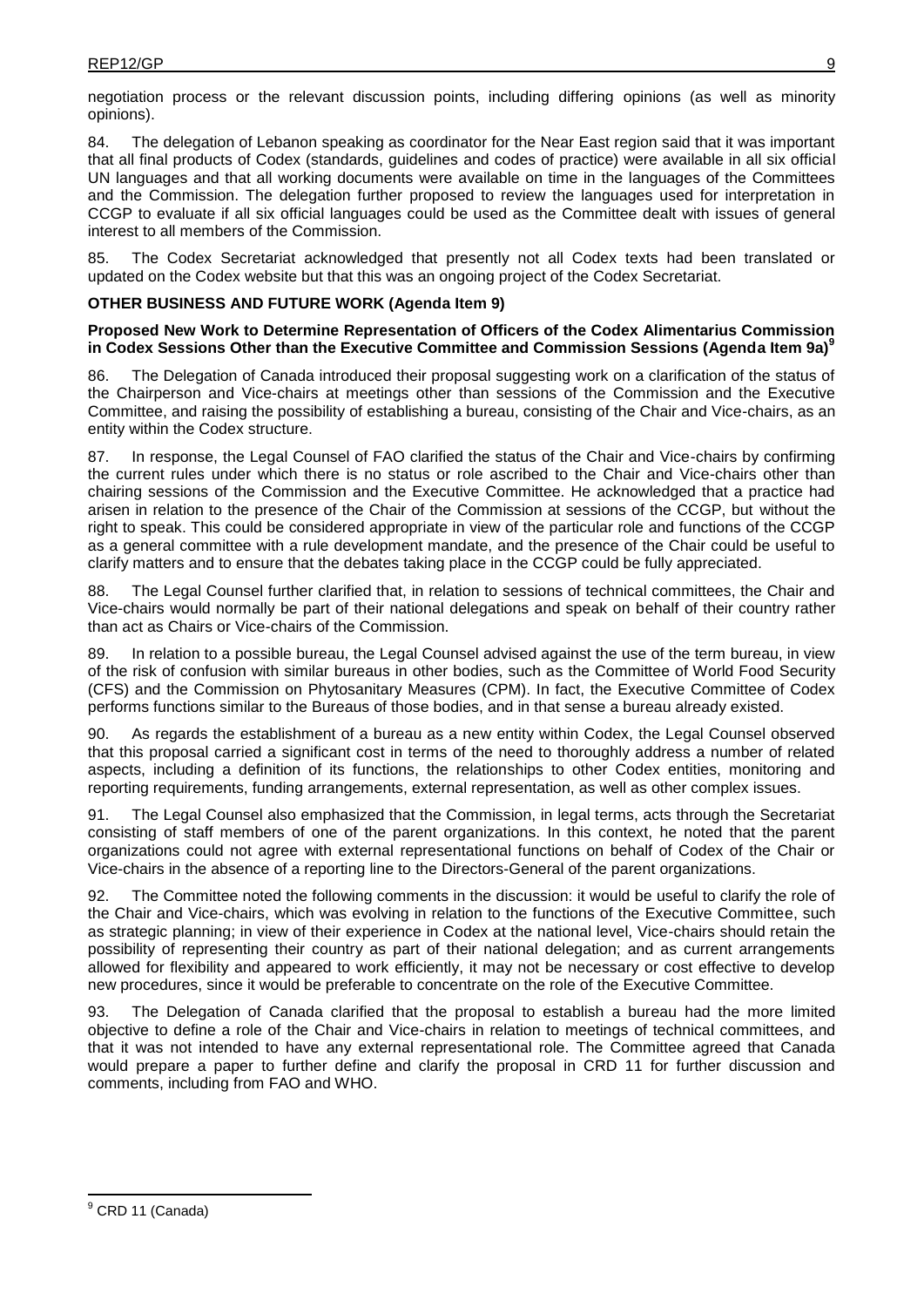# **Definition of "contaminant" (Agenda Item 9b)**<sup>10</sup>

94. The Committee on Contaminants in Foods, while considering the Code of Practice for Source Directed Measures to Reduce Contamination of Food with Chemicals, had considered the issues related to feed additives/feed additive residues and had amended the definition of "contaminant" as follows:

"**Contaminant** means any substance not intentionally added to food *or feed* **for food producing animals**, which is present in such food *or feed* as a result of the production (including operations carried out in crop husbandry, animal husbandry and veterinary medicine), manufacture, processing, preparation, treatment, packing, packaging, transport or holding of such food *or feed*, or as a result of environmental contamination. The term does not include insect fragments, rodent hairs and other extraneous matter."

95. The Committee noted that this amendment would affect the general definition of contaminants in the Procedural Manual and noted the following comments on the proposed amendment.

96. One delegation expressed the view that since the definition had been initially developed the situation had evolved and its revision may require further consideration: for example it did not address intentional adulteration as in the case of melamine, and may not take into account feed process related to contamination such as waste from biomass. Another delegation proposed to refer to substances which may be present as a result of the " production process" rather than "production"

97. One delegation pointed out that referring to "contaminant" as any substance "not intentionally" added to food "or feed", introduced a discrepancy with section 1.2.2 of the General Standard for Contaminants and Toxins in Food and Feed, which did not explicitly exclude feed additives (intentionally added to feed).

Some delegations recalled that the Committee had no expertise in the area of contaminants and could not discuss in detail the technical aspects of the definition, and supported the adoption of the proposed amendment resulted from extensive consideration in the CCCF.

99. After some discussion, the Committee agreed to endorse the revised definition of "contaminant" as proposed by the Committee on Contaminants in Food

#### **Reference to information documents (Agenda Item 9c)<sup>11</sup>**

100. The Committee was informed that the Committee on Contaminants in Foods had considered a document on "Guidance for risk management options in light of different risk assessment options" and had found that if contained useful guidance for the Committee and for governments, but did not believe it should be integrated into the Procedural Manual or developed as a Codex document intended for governments. The CCCF had therefore agreed to append the document to the report for future reference and asked the CCGP to explore ways to make information and other similar documents available in the Codex system.

101. The Secretariat recalled that, while the objective of Codex was to develop standards and related texts and appendices normally included only texts progressing through the Procedure, all Codex working documents were available on the website and could easily be used by governments if they found them useful, and that an alternative was to publish or develop such documents as FAO or WHO publications.

102. The Representative of FAO indicated that if Codex information documents provided useful guidance to governments, FAO would be interested in using them in their training programmes and possibly develop them as FAO publications.

103. Some delegations noted that such information or reference documents had been produced in other committees than CCCF and supported the proposal to make them widely available through the Codex website, not only as working documents. In reply to a question on their legal status, the FAO Legal Counsel clarified that they were not legally binding and would be placed on the website only for information purposes.

104. The Committee agreed to establish an electronic working group working in English and chaired by the United States of America to consider ways to make such documents more widely available (e.g. Codex website); and to develop criteria for selecting such documents.

 $10$  CRD 18 and 22 (relevant sections from the report of the CCCF)

<sup>&</sup>lt;sup>11</sup> CRD 18 (extract from the CCCF report)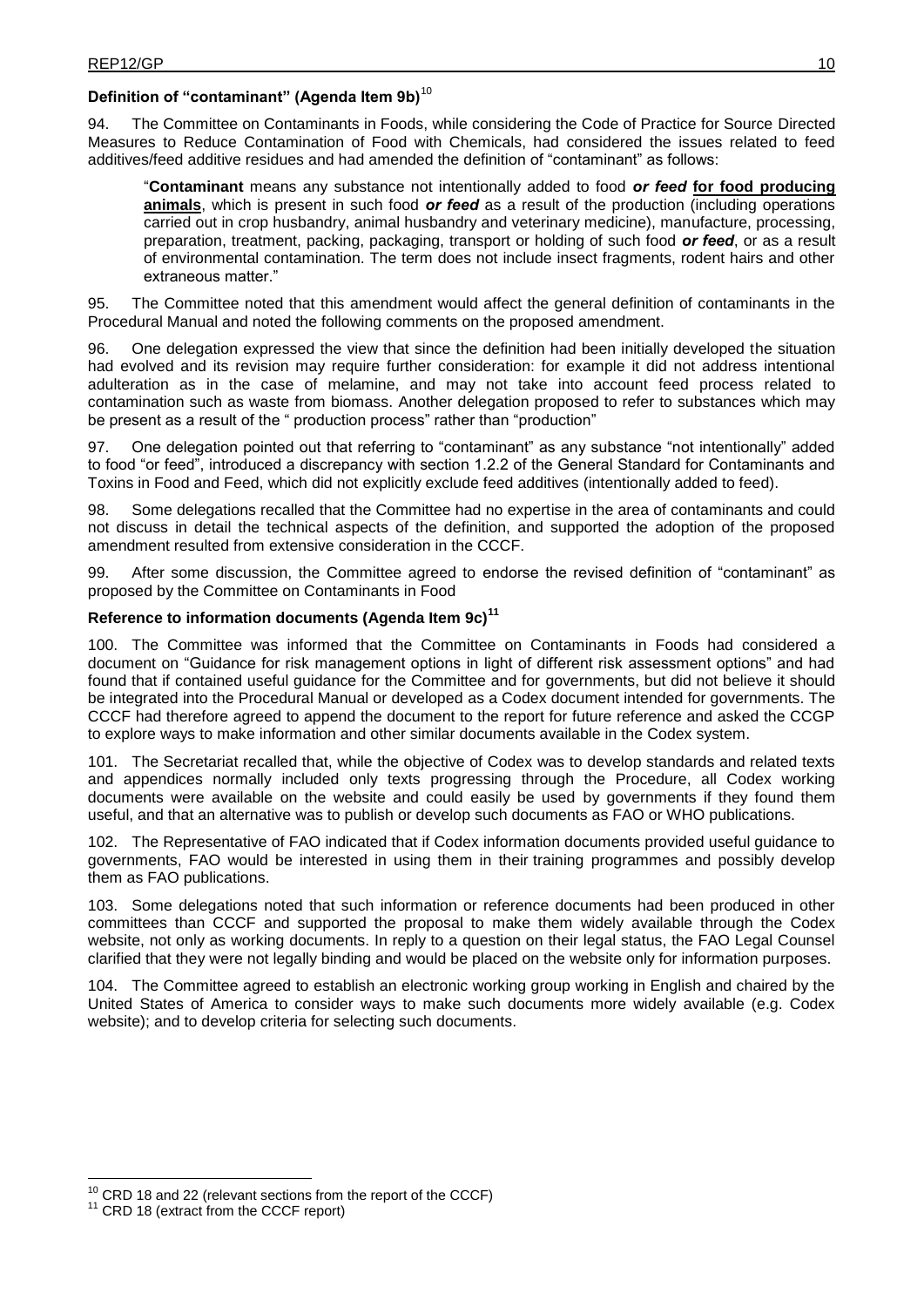# **Cooperation between General Subject Committees and Commodity Committees (Agenda Item 9d)<sup>12</sup>**

105. The Delegation of Norway indicated that general subject committees sometimes develop standards and related texts with elements that are already included in commodity standards without referring to the commodity Committees concerned and that in order to work more efficiently and avoid duplications, this issue should be addressed through the amendment to relevant sections of the Procedural Manual: requirements for project documents; criteria applicable to general subjects; and guidelines on the elaboration and/or revision of codes of hygienic practice.

106. One delegation pointed out that improved communication between committees required the cooperation of all involved but did not necessarily require procedural amendments. Some delegations expressed the view that this question was important but that no decision could be taken at this stage as the proposals for amendment were presented at the session, and would require some further consideration. The Committee therefore agreed that the Delegation of Norway would prepare a discussion paper on the cooperation between general subject and commodity committees for further consideration at the next session.

### **DATE AND PLACE OF NEXT SESSION (Agenda Item 10)**

107. The Committee agreed to hold its 28<sup>th</sup> session in 2014 in Paris unless the Commission would decide otherwise.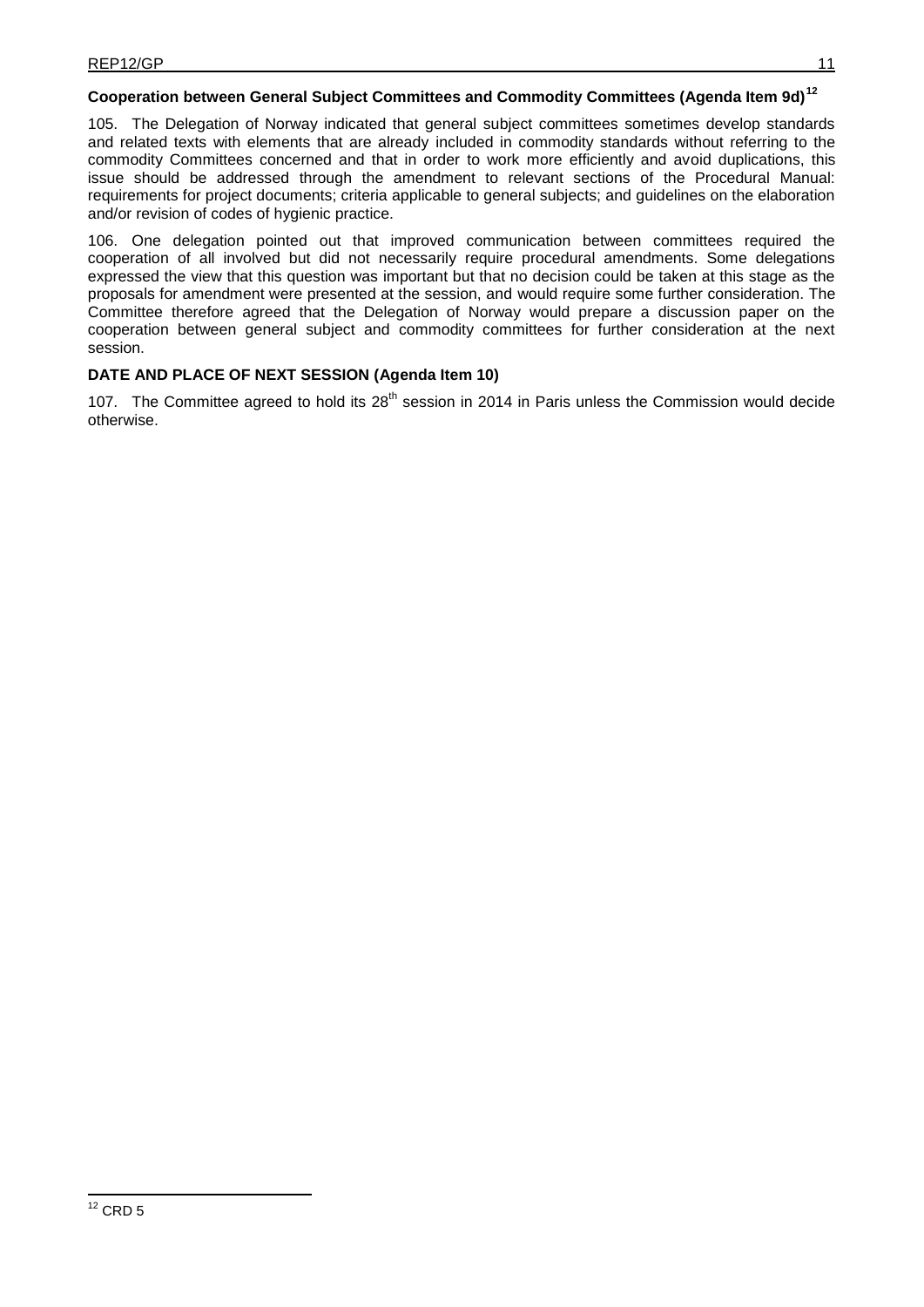# **SUMMARY STATUS OF WORK**

| <b>SUBJECT MATTER</b>                                                                                          | <b>ACTION BY</b>                                         | <b>REFERENCE</b>                            |  |  |
|----------------------------------------------------------------------------------------------------------------|----------------------------------------------------------|---------------------------------------------|--|--|
| <b>Amendments to the Procedural Manual</b>                                                                     |                                                          |                                             |  |  |
| Use of proprietary methods in Codex<br>standards                                                               | Governments,<br>CAC <sub>35</sub>                        | para 9                                      |  |  |
| Risk Analysis Principles: CCFH, CCFA and<br><b>CCCF</b>                                                        | Governments,<br>CAC <sub>35</sub>                        | paras 48 and 49                             |  |  |
| Definition of contaminants                                                                                     | Governments,<br>CAC <sub>35</sub>                        | para 99                                     |  |  |
| <b>Other topics</b>                                                                                            |                                                          |                                             |  |  |
| Standards held at step 8                                                                                       | Facilitated Session (EU,<br>USA, Vice-Chairs),<br>CCGP28 | para 19                                     |  |  |
| Mechanism and template for examining<br>Economic impact statements                                             | Australia, Malaysia,<br>CCGP28                           | para 43                                     |  |  |
| Amendment to the terms of reference of the<br>Committee                                                        | CCGP28                                                   | para 60<br>ALINORM 10/33/33,<br>Appendix IV |  |  |
| Codex/OIE cooperation                                                                                          | EWG/PWG (Canada),<br>CCGP28                              | para 71                                     |  |  |
| Representation of Officers of the CAC in<br>Codex sessions other than sessions of the<br><b>CCEXEC and CAC</b> | Canada,<br>CCGP28                                        | para 93                                     |  |  |
| Reference to information documents                                                                             | EWG (United States),<br>CCGP28                           | para 104                                    |  |  |
| Cooperation<br>between General<br>Subject<br><b>Committees and Commodity Committees</b>                        | Norway,<br>CCGP28                                        | para 106                                    |  |  |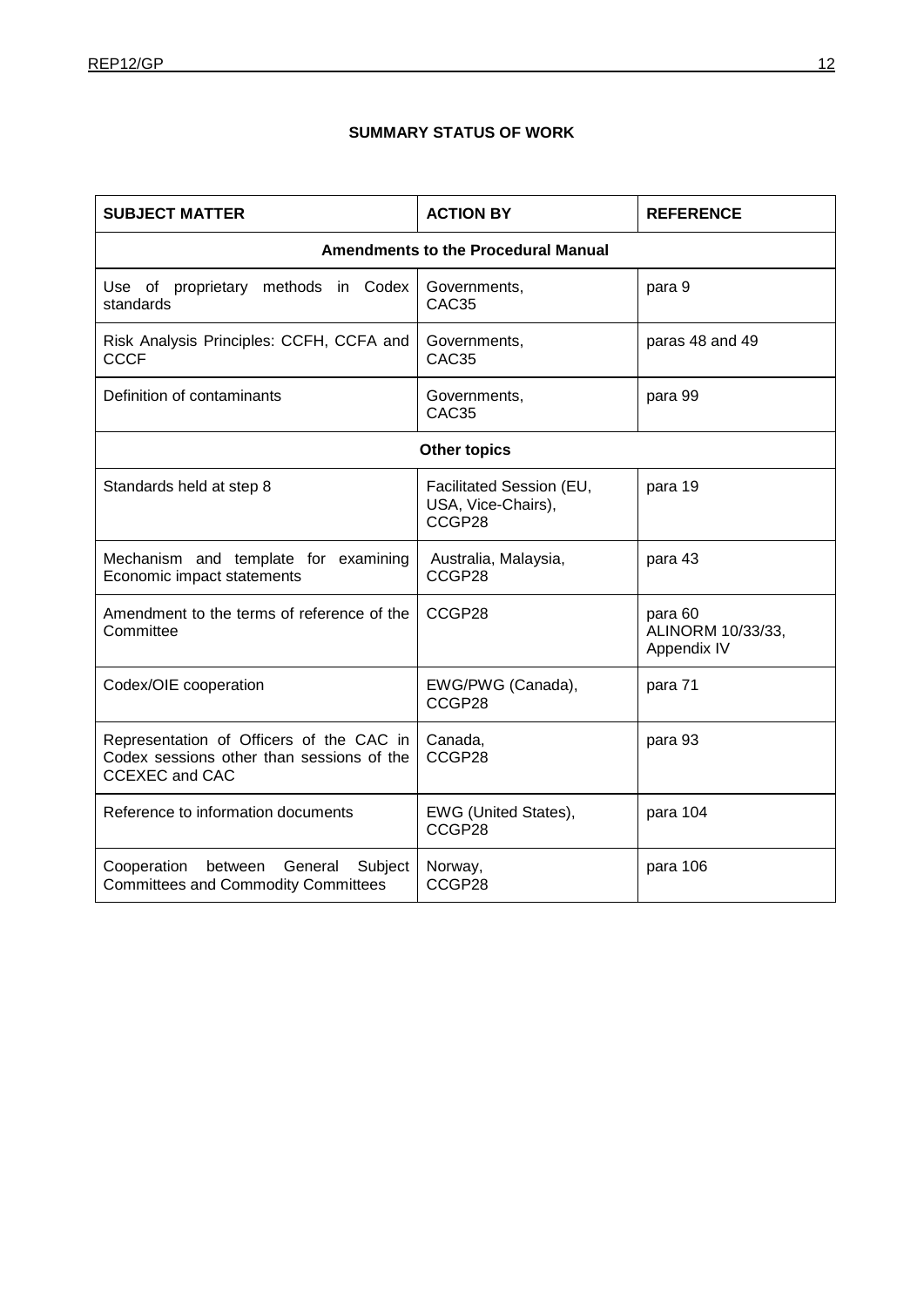#### **APPENDIX I**

### **LIST OF PARTICIPANTS/LISTE DES PARTICIPANTS LISTA DE PARTICIPANTES**

#### **Chairperson/Président/President**

#### **Professeur Michel THIBIER**

Secrétariat Général des Affaires Européennes (SGAE) Secteur AGRAP 68, rue de Bellechasse 75700 Paris Tél : + 33 1 44 87 16 03 Fax: + 33 1 53 18 99 18 Email : [sgae-codex-fr@sgae.gouv.fr](mailto:sgae-codex-fr@sgae.gouv.fr)

#### **ALGERIA - ALGERIE**

#### **Dr. Ali ABDA**

Sous-Directeur Direction des Services Vétérinaires Ministère de l'Agriculture et du Développement Rural 12 bd Colonel Amirouche **Alger** Tel : + 213 21 74 63 33 Fax : + 213 21 74 34 34 Email : [dsval@wissal.dz](mailto:dsval@wissal.dz) 

#### **AUSTRALIA - AUSTRALIE**

#### **Mr. Greg READ**

First Assistant Secretary Biosecurity Food Division Department of Agriculture, Fisheries and Forestry GPO Box 858 Canberra ACT 2601 Tél : + 61 2 6272 3594 Email : [greg.read@daff.gov.au](mailto:greg.read@daff.gov.au)

#### **Mrs Ann BACKHOUSE**

A/g Assistant Secretary Biosecurity Food Division Department of Agriculture, Fisheries and Forestry GPO Box 858 Canberra ACT 2601 Tel : +61 2 6242 5692 Email : [ann.backhouse@daff.gov.au](mailto:ann.backhouse@daff.gov.au)

### **Dr. Peter HOLDSWORTH**

Chief Executive Officer Animal Health Alliance (Australia) Ltd Locked Bag 916 Canberra ACT 2601 Tél : + 61 2 6257 9022 Fax : + 61 2 6257 9055 Email : [heather.koch@animalhealthalliance.org.au](mailto:heather.koch@animalhealthalliance.org.au)

#### **AUSTRIA - AUTRICHE**

**Dr. Erhard HÖBAUS**  Head of Division Nutrition and Quality Assurance Federal Ministry of Agriculture, Forestry, Environment and Water Management A-1012 Vienna Stubenring 12 Tel : + 431 71100 - 2855 Fax : + 431 71100 - 2901 Email : [erhard.hoebaus@lebensministerium.at](mailto:erhard.hoebaus@lebensministerium.at)

### **BELGIUM – BELGIQUE - BELGICA**

#### **Mr. Carl BERTHOT**  Conseiller Général

Federal Public Service Health Food Chain Safety and Envionment Place Victor Horta, 40, bte 10 B-1060 Bruxelles Tel : + 32 2 524 73 69 Fax : + 32 2 524 73 99 Email: [codex.be@health.belgium.be](mailto:codex.be@health.belgium.be)

#### **Dr. Sigrid RENS**

Attaché Federal Agency for the Safety of the Food Chain CA – Botanique – FSC Boulevard du Jardin botanique 55 B-1000 Bruxelles Tél : + 32 2 211 86 27 Fax : + 32 2 211 86 40 Email : [sigrid.rens@favv.be](mailto:sigrid.rens@favv.be)

#### **BENIN**

#### **Dr. Yolande ADJANOHUN-BIGOT**

Chef du Service de Contrôle des Denrées Animales et Aliments de Bétail Direction de l'Élevage Ministère de l'Agriculture, de l'Élevage et de la Pêche BP 2041,Route de Porto-Novo, Cotonou Tel : + 229 95 85 55 21 / +229 21 33 02 85 Email : [bigotyolande@yahoo.fr](mailto:bigotyolande@yahoo.fr) [delevage@intnet.bj](mailto:delevage@intnet.bj)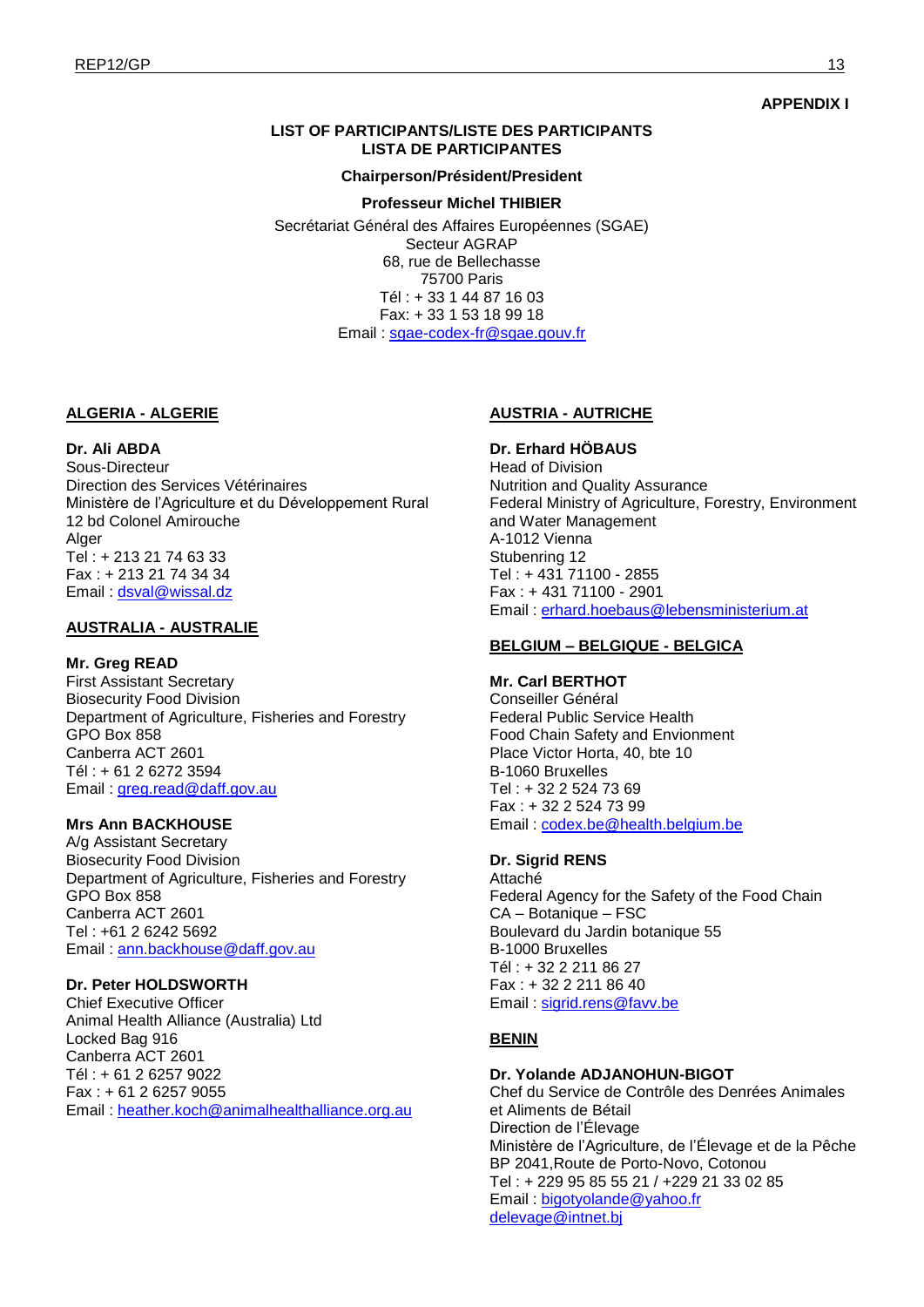### **BRAZIL - BRESIL**

#### **Dr. André SANTOS**

Deputy Coordinator of the Brazilian Codex Alimentarius Committee National Institute of Metrology, Quality and Technology - INMETRO Rua Estrela, 67 – 4° andar – Rio Comprido – Rio de Janeiro Tel : + 55 21 3216 1020 Fax : + 55 21 3216 1085 Email : [alsantos@inmetro.gov.br](mailto:alsantos@inmetro.gov.br)

### **Mr. Rogério PEREIRA DA SILVA**

Coordinator for Codex Alimentarius Matters Ministry of Agriculture, Livestock and Food Supply Esplanada dos Ministerios, Bloco D, Edificio Sede, Sala 349 Tél : + 55 61 3218 2416 Email : [rogerio.silva@agricultura.gov.br](mailto:rogerio.silva@agricultura.gov.br)

#### **BURUNDI**

### **Mr. Zacharie MIVUBA**

Chef de Division Certification Bureau Burundais de Normalisation Boulevard de la Tanzanie N° 500 BP 3535 Bujumbura Tél : + 257 788 55 270 / 788 53 264 Email : [mivubazacharie2000@yahoo.fr](mailto:mivubazacharie2000@yahoo.fr)

### **CAMEROON - CAMEROUN**

### **Mr. Charles BOOTO A NGON**

Coordonnateur du CCAFRICA Directeur Général Agence des Normes et de la Qualité (ANOR) Direction Générale / Bastos B.P. 14966 Yaoundé Tél : + 237 99 93 76 21 Fax : + 237 22 20 63 68 Email : [bootoangon@yahoo.fr](mailto:bootoangon@yahoo.fr)

#### **Mr. Medi MOUNGUI**

Représentant Permanent Adjoint auprès de la FAO à Rome Coordonnateur adjoint du CCAFRICA Ministère de l'Agriculture et du Développement Rural WFP and IFAD Ambassade du Cameroun à Rome (Italie) Tél : + 237 77 75 36 46 / + 39 064403644 Fax : + 39 064403644 Email : [medimoungui@yahoo.fr](mailto:medimoungui@yahoo.fr)

#### **Mr. POUEDOGO**

Chargé d'études aux Services du Premier Ministre Représentant du SG/PM au sein du Comité National du Codex et de la Sécurité Sanitaire des Aliments Services du Premier Ministre Immeuble Etoile BP 12876 Yaoundé

Tel : + 237 99 89 77 33 Email : [pouedo@yahoo.com](mailto:pouedo@yahoo.com)

#### **Mr. Jean-Martin ETOUNDI**

Secrétaire Technique du CCAFRICA/CNCOSAC Agence des Normes et de la Qualité (ANOR) Direction Générale / Bastos B.P. 8186 Yaoundé Tel : + 237 77 97 14 36 33 Fax : + 237 22 30 63 68 Email : [etoundijme@yahoo.fr](mailto:etoundijme@yahoo.fr)

### **CANADA**

#### **Mr. Anatole PAPADOPOULOS**

**Director** Bureau of Policy, Regulatory and Governmental Affairs Codex Contact Point for Canada Food Directorate Health Canada 251 Sir Frederick Banting Driveway Tunney's Pasture, A.L. 2202E Ottawa, Ontario, K1A 0K9 Tél : + 1 613 957 8417 Fax : + 1 613 946 4590 Email : [Anatole.papadopoulos@hc-sc.gc.ca](mailto:Anatole.papadopoulos@hc-sc.gc.ca)

#### **Mr. Paul MAYERS**

Associate Vice-President Policy and Programs Branch Canadian Food Inspection Agency 1400 Merivale Road Tower 1, Floor 4, Room 104 Ottawa, Ontario, K1A OY9 Tel.: + 1 613 773 5747 Fax: + 1 613 773 5692 Email : [paul.mayers@inspection.gc.ca](mailto:paul.mayers@inspection.gc.ca)

### **Mrs Debra BRYANTON**

Executive Director International Policty Directorate Canadian Food Inspection Agency 1400 Merivale Road Tower 1, Floor 5, Room 342 Ottawa, Ontario, K1A OY9 Tél : + 1 613 773 6036 Fax : + 1 613 773 5693 Email : [Debra.Bryanton@inspection.gc.ca](mailto:Debra.Bryanton@inspection.gc.ca)

#### **Mr. Allan McCARVILLE**

Manager, International, Interagency and Intergovernmental Affairs Division, Deputy Codex Contact Point for Canada Food Directorate, Health Canada 251 Sir Frederick Banting Driveway Room C403 Ottawa, Ontario K1A 0K9 Tel : + 1 613-941-4616 Fax : + 1 613-941-3537 Email : [allan.mccarville@hc-sc.gc.ca](mailto:allan.mccarville@hc-sc.gc.ca)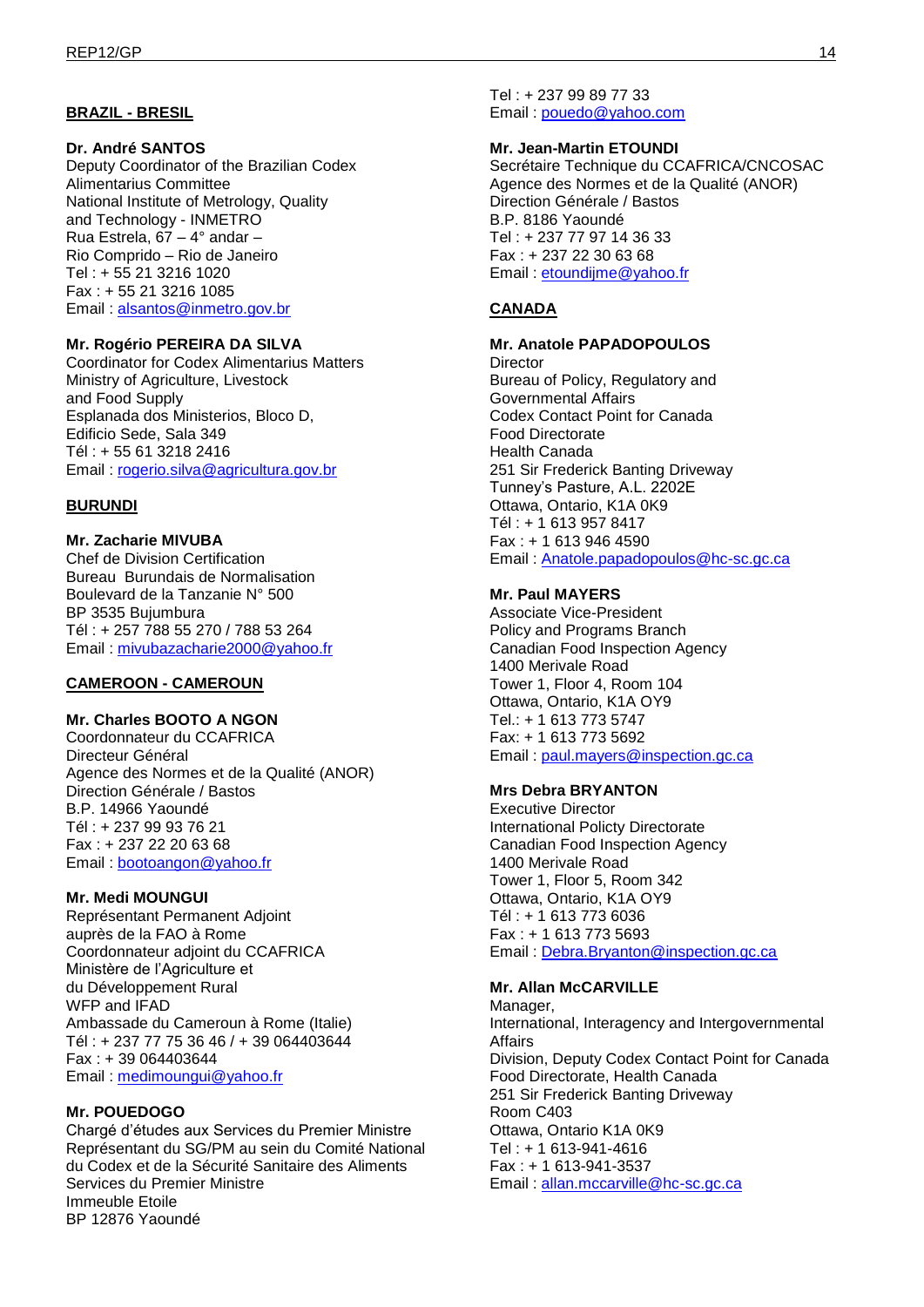### **Dr. Samuel GODEFROY**

Vice-Chair, Codex Alimentarius Commission Director General, Food Directorate, Health Canada 251 Sir Frederick Banting Driveway A.L. 2202E Tunney's Pasture Ottawa, Ontario, K1A OL2 Tel : + 1 613-957 1821 Fax : + 1 613-954 4674 Email : [samuel.godefroy@hc-sc.gc.ca](mailto:samuel.godefroy@hc-sc.gc.ca)

#### **CENTRAL AFRICAN REPUBLIC – REPUBLIQUE CENTRAFRICAINE – REPUBLICA CENTROAFRICANA**

### **Mrs Solange Clémence BOMESSE-YOYO**

Directrice du Commerce Intérieur Ministère du Commerce et de l'Industrie Direction Générale du Commerce BP 1988 Bangui Tel : + 236 75 50 88 87 Email : [solangeyoyo@yahoo.fr](mailto:solangeyoyo@yahoo.fr)

### **CHILE – CHILI**

### **Mr. Fernando ACUNA RAMIREZ**

Asesor Direccion General de Relaciones Economicas Internacionales – DIRECON Teatinos 180, piso 11 Santiago Tél : + 56 2 827 5447 Email : [facuna@direcon.gob.cl](mailto:facuna@direcon.gob.cl)

#### **Mrs Sara SWINBURN**

Punto de Contacto del Codex de Chile Agencia Chilena para la Calidad e Inocuidad Alimentaria ACHIPIA Ministerio de Agricultura Teatinos 40, piso 10 – Santiago – RM Tél : + 56 2 393 5170

#### **CHINA - CHINE**

#### **Miss Xiaoqiang GAO**

Vice Director National Center for Health Inspection and Supervision 32 Jiaodaokou Beisantiao, Dongcheng District Beijing Tél : + 86 10 84027605 Fax + 86 10 84027605 Email : [gaoxiaoqiang@hotmail.com](mailto:gaoxiaoqiang@hotmail.com)

#### **Prof. Xiongwu QIAO**

Professor Shanxi Academy of Agricultural Sciences 2 Changfeng Street Taiyuan Tél : + 86 351 7581865 Fax : + 86 351 7040092 Email: [ccpr\\_qiao@agri.gov.cn](mailto:ccpr_qiao@agri.gov.cn)

### **Prof. Zhixian FAN**

Professor Qingdao University of Science and Technology 53 Zhengzhou Road Qingdao Tél : + 86 131 8896 7311 Fax : + 86 532 8402 2917 Email : [fanzx@qust.edu.cn](mailto:fanzx@qust.edu.cn)

#### **Mrs Yan WANG**

**Engineer** Quality and Standard Division Development Centre of Sci & Tech Ministry of agriculture Room 610, Nongfeng Building, N° 96, South 3<sup>rd</sup> Ring Road Chaoyang District, Beijing Tél : + 86 135 2177 7623 Fax : + 86 10 591 99 375 Email : [wy5082@126.com](mailto:wy5082@126.com)

#### **Mr. Linye CONG**

Principal Staff General Administration of Quality Supervision Inspection and Quarantine Import and Export Food Safety Bureau Room A1109, N° 9 Madian East Road Haidian District, Beijing, 100088 Tél : + 86 10 82262425 Fax : + 86 10 82260352 Email : [congly@aqsiq.gov.cn](mailto:congly@aqsiq.gov.cn)

#### **Dr. Cai QI**

**Technician** Chinese Academy Inspection and Quarantine #3, Gaobeidian North Road Beijing, 100123 Tél : + 86 10 85773355 2202 Fax : + 86 10 85774634 Email : [caiq@sohu.com](mailto:caiq@sohu.com) [Qicaisucceed1@163.com](mailto:Qicaisucceed1@163.com)

#### **Mrs Xiaoyan WANG**

**Officer** Organization Standardisation Administration of China N° 9 Madian Donglu Haidian District Tél : + 86 10 82262925 Fax : + 86 10 822 60687 Email: [wangxy@sac.gov.cn](mailto:wangxy@sac.gov.cn)

#### **Mr. Bolin WO**

Engineer Zheijang Entry-Exit Inspection & Quarantine Bureau of P.R.C. 126 Fu Chun Road, Shangcheng District, Hangzhou, Zhejiang, 310016 Tél : + 86 0571 81100095 Fax : + 86 0571 81100719 Email : [wbl@ziq.gov.cn](mailto:wbl@ziq.gov.cn)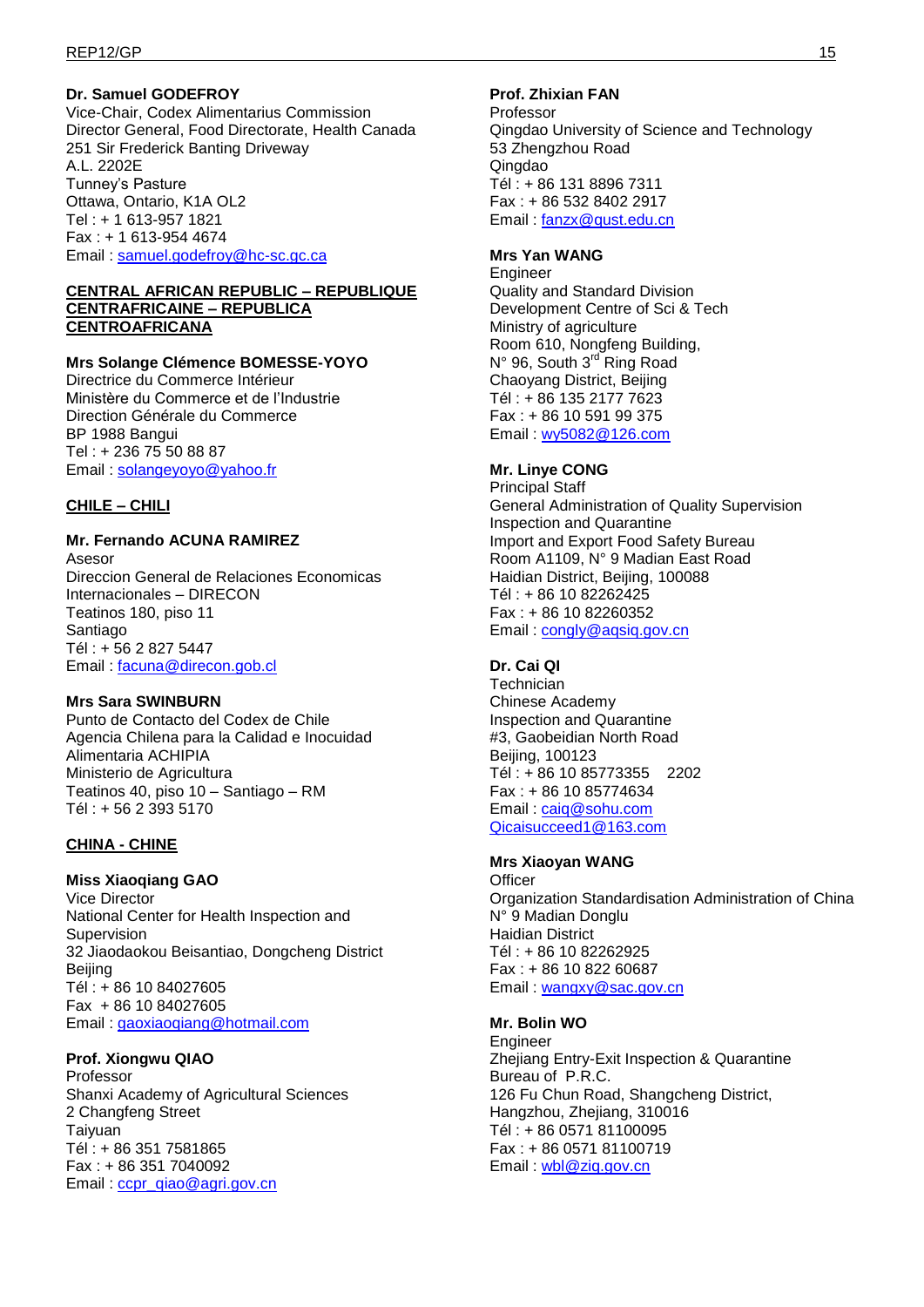### **Miss Hao DING**

Research Assistant China National Center for Food Safety Risk Assessment (CFSA) 7 Panjiayuan Nanli, Chaoyang District Beijing Tél : + 86 10 67768526 Fax : + 86 10 87720035 Email : [thorninmay@gmail.com](mailto:thorninmay@gmail.com)

### **Mr. Jingcheng WU**

**Officer** Ministry of Health 1, Nanlu Xizhimenwai Xicheng District **Beiling** Tél : + 86 10 68792383 Fax : + 86 10 68792608 Email : [wujch@moh.gov.cn](mailto:wujch@moh.gov.cn)

### **Dr. Jing TIAN**

Assistant Professor China National Center for Food Safety Risk Assessment (CFSA) 7 Panjianyuan Nanli, Chaoyang District **Beijing** Tél : + 86 10 67791259 Fax : + 86 10 87720035 Email : [tianjing960928@126.com](mailto:tianjing960928@126.com)

### **COLOMBIA – COLOMBIE**

### **Mr. Javier MUNOZ IBARRA**

Asesor Ministerio de Comercio, Industria y Turismo Calle 28 N° 13 A 15, Piso 3° Bogota D.C. Tel : + 571 6067676 Extension 1205 Fax : + 571 6064777 Email : [jmunoz@mincomercio.gov.co](mailto:jmunoz@mincomercio.gov.co)

### **COMOROS - COMORES**

### **Mr. Ahamed MANSOURI**

Chef du Département Agroalimentaire Point Focal National du Codex Alimentarius Vice Présidence en charge du Ministère de la Production de l'Environnement, de l'Énergie, de l'Industrie et de l'Artisanat B.P. 41 Moroni Grande Comore Tel : + 269 333 6140 / 773 2088 / 779 9510 Email : [mansouriahamed@hotmail.com](mailto:mansouriahamed@hotmail.com) [dirnasaepe@yahoo.fr](mailto:dirnasaepe@yahoo.fr)

### **COSTA RICA**

### **Mrs Isabel Cristina ARAYA BADILLA**

Directora de Mejora Regulatoria y Reglamentacion Tecnica – MEIC Ministerio de Economia, Industria y Comercio 400 m al Oeste de la Contraloria General San José Tél : + 506 22 91 19 34 Fax : + 506 22 35 81 92 Email: *iaraya@meic.go.cr* 

#### [codexcr@meic.go.cr](mailto:codexcr@meic.go.cr)

**Mr Michel CHARTIER FUSCALDO**  Ministre Conseiller Ambassade du Costa Rica en France 4, square Rapp 75007 Paris (France) Tel : +33 1 45 78 96 96 Fax : + 33 1 45 78 99 66 Email : [michel.chartier.f@gmail.com](mailto:michel.chartier.f@gmail.com)

### **COTE D'IVOIRE**

#### **Mr. Kracou KPANGNI AGNINI BARTHELEMY**  Point Focal Côte d'Ivoire Directeur des Productions Alimentaires Ministère de l'Agriculture BP V 87 Abidjan Tel : + 225 20 22 24 81 / + 225 01 05 0953 Fax : + 225 20 22 24 81 Email : [kpangny@yahoo.fr](mailto:kpangny@yahoo.fr)

### **CROATIA – CROATIE**

#### **Ms GASPARAC Nevenka**

Assistant Director Centre for Quality Croatian Chamber of Economy Rooseveltov trg 2 10000 Zagreb Tél : + 385 1 4561 776 Fax : + 385 1 4561 614 Email : [ngasparac@hgk.hr](mailto:ngasparac@hgk.hr)

#### **CZECH REPUBLIC - REPUBLIQUE TCHEQUE - REPUBLICA CHECA**

#### **Mr. Jindrich FIALKA**

Director of Food Production and Legislation **Department** Ministry of Agriculture Tesnov 17 11705 Praha 1 Tel : + 420 221 812 465 Fax : + 420 222 314 117 Email : [jindrich.fialka@mze.cz](mailto:jindrich.fialka@mze.cz)

### **DENMARK – DANEMARK - DINAMARCA**

**Mrs Jytte KJAERGAARD**  Head of Section Danish Veterinary and Food Administration Morkhoj Bygade 19 DK-2860 Soborg Tel : + 45 7227 6706 Fax : + 45 7227 6001 Email: [jk@fvst.dk](mailto:jk@fdir.dk)

### **Mr. Knud OSTERGAARD**

Head of Division Danish Veterinary and Food Administration Morkhoj Bygade 19 DK-2860 Soborg Tel : + 45 7227 6705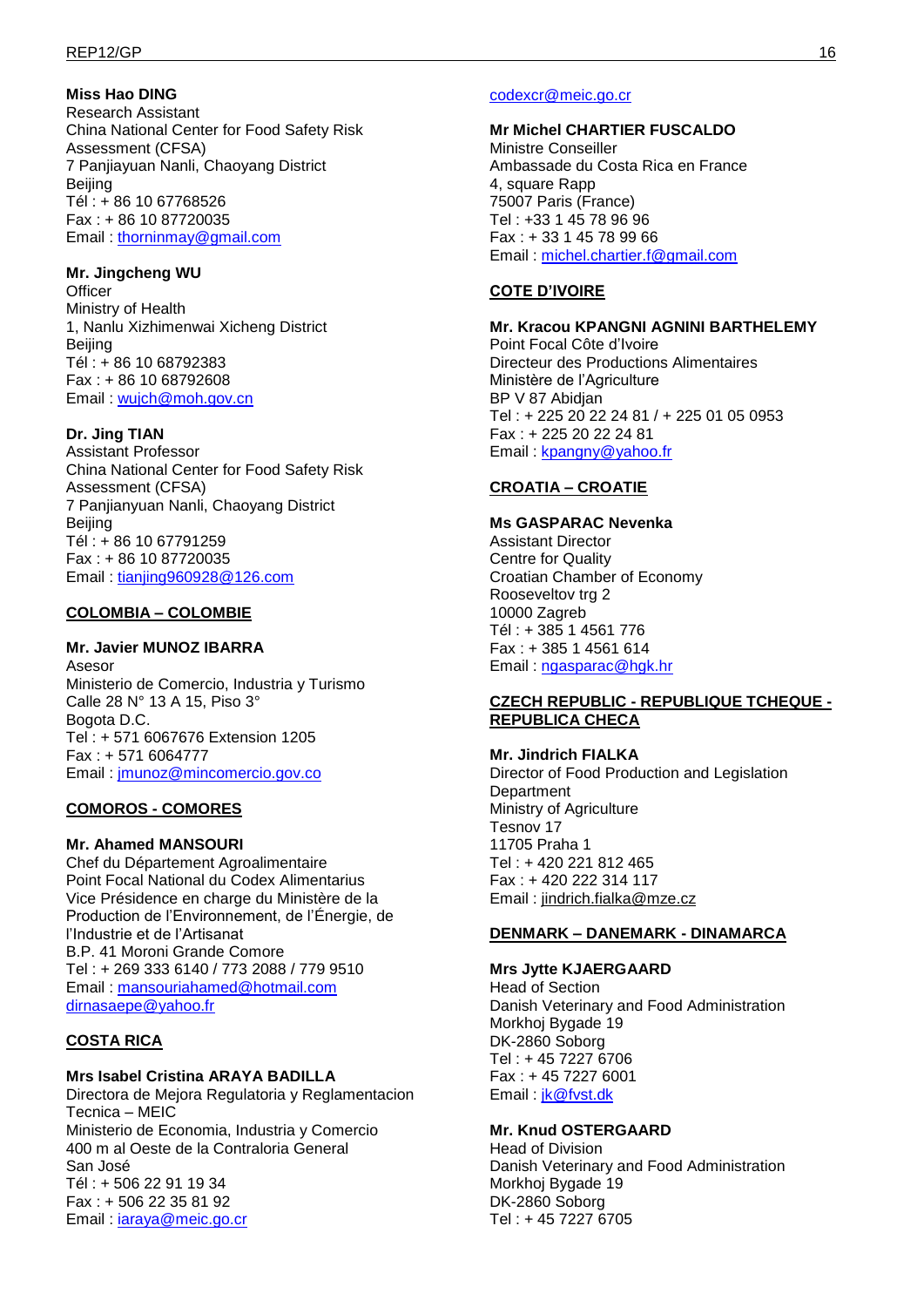Fax : + 45 7227 6001 Email : [koe@fvst.dk](mailto:koe@fdir.dk)

### **Mr. Stéphane BRION**

Administrator Council of the European Union Rue de la Loi 175 1048 Bruxelles (Belgique) Tél : 32 2 281 2142 Fax : 32 2 281 6198 Email : [stephane.brion@consilium.europa.eu](mailto:stephane.brion@consilium.europa.eu)

# **EGYPT – EGYPTE -EGIPTO**

**Prof. Essam FAYED**  Minister Plenipotentiary for Agricultural Affairs Head of Agricultural Office Embassy of the Arab Republic of Egypt Via Salaria, 267 00199 Rome (Italie) Tel.: +39 06 8548956 Fax:+39 06 8542603 Email : [egypt@agrioffegypt.it](mailto:egypt@agrioffegypt.it)

### **ESTONIA - ESTONIE**

#### **Mrs Katrin LOHMUS**

Chief specialist Ministry of Agriculture 39/41 Lai Street Tallinn 15056 Tel : + 372 6256 509 Fax : + 372 6256 210 Email : [katrin.lohmus@agri.ee](mailto:katrin.lohmus@agri.ee)

#### **EUROPEAN UNION UNION EUROPÉENNE**

#### **Dr. Jérôme LEPEINTRE**

Administrator Responsible for Codex issues European Commission Health and Consumers Directorate General Rue Froissart 101 B-1049 Brussels Tel : + 322 2993701 Fax : + 322 2998566 Email : [jerome.lepeintre@ec.europa.eu](mailto:jerome.lepeintre@ec.europa.eu)

#### **Dr. Eva ZAMORA ESCRIBANO**

Administrator Responsible for Codex issues European Commission Health and Consumers Directorate General Rue Froissart 101 B-1049 Brussels Tel : + 322 2998682 Fax : + 322 2998566 Email : [eva-maria.zamora-escribano@ec.europa.eu](mailto:eva-maria.zamora-escribano@ec.europa.eu)

### **FINLAND – FINLANDE - FINLANDIA**

**Mrs Anne HAIKONEN**  Legislative Counsellor Ministry of Agriculture and Forestry Department of Food and Health

PO Box 30 FIN-00023 Government Tel : + 358 9 1605 2786 Fax : + 358 9 1605 3338 Email : [anne.haikonen@mmm.fi](mailto:anne.haikonen@mmm.fi)

### **FRANCE - FRANCIA**

**Mme Claire SERVOZ**  Ministère de l'Économie, de l'Industrie et de l'Emploi DGCCRF – Télédoc 251 59, boulevard Vincent Auriol 75703 Paris Cedex 13 Tel : +33 1 44 97 28 76 Fax : +33 1 44 97 30 37 Email : [claire.servoz@dgccrf.finances.gouv.fr](mailto:claire.servoz@dgccrf.finances.gouv.fr)

#### **Mr. Nicolas PONÇON**

Ministère de l'Agriculture, de l'Alimentation, de la Pêche, de la Ruralité et de l'Aménagement du territoire Direction générale de l'alimentation 251 rue de Vaugirard 75732 Paris Cedex 15 Tél : + 33 1 49 55 47 78 Fax : + 33 1 49 55 55 91 Email : [nicolas.poncon@agriculture.gouv.fr](mailto:nicolas.poncon@agriculture.gouv.fr)

#### **Mr. Claude DUCHEMIN**

Ministère de l'Économie, des Finances et de l'Industrie DGCCRF – Télédoc 051 59, boulevard Vincent Auriol 75703 Paris Cedex 13 (France) Tel : + 33 1 44 97 33 08 Fax : +33 1 44 97 30 37 Email : [claude.duchemin@dgccrf.finances.gouv.fr](mailto:claude.duchemin@dgccrf.finances.gouv.fr)

### **Mr. Benjamin GENTON**

Ministère de l'Agriculture, de l'Alimentation, de la Pêche, de la Ruralité et de l'Aménagement du territoire Direction générale de l'alimentation 251 rue de Vaugirard 75732 Paris Cedex 15 Tél : + 33 1 49 55 80 02 Fax : + 33 1 49 55 55 91 Email : [benjamin.genton@agriculture.gouv.fr](mailto:benjamin.genton@agriculture.gouv.fr)

### **GEORGIA – GEORGIE**

#### **Miss Tamta MIKANADZE**

Head of the Risk Analysis Division LEPL National Food Agency Ministry of Agriculture 6 Marshal Gelovani ave, 0159, **T**bilisi Tel : + 995 32 91 91 67 Fax : + 995 32 91 91 65 Email : [tamtamikanadze@yahoo.com](mailto:tamtamikanadze@yahoo.com)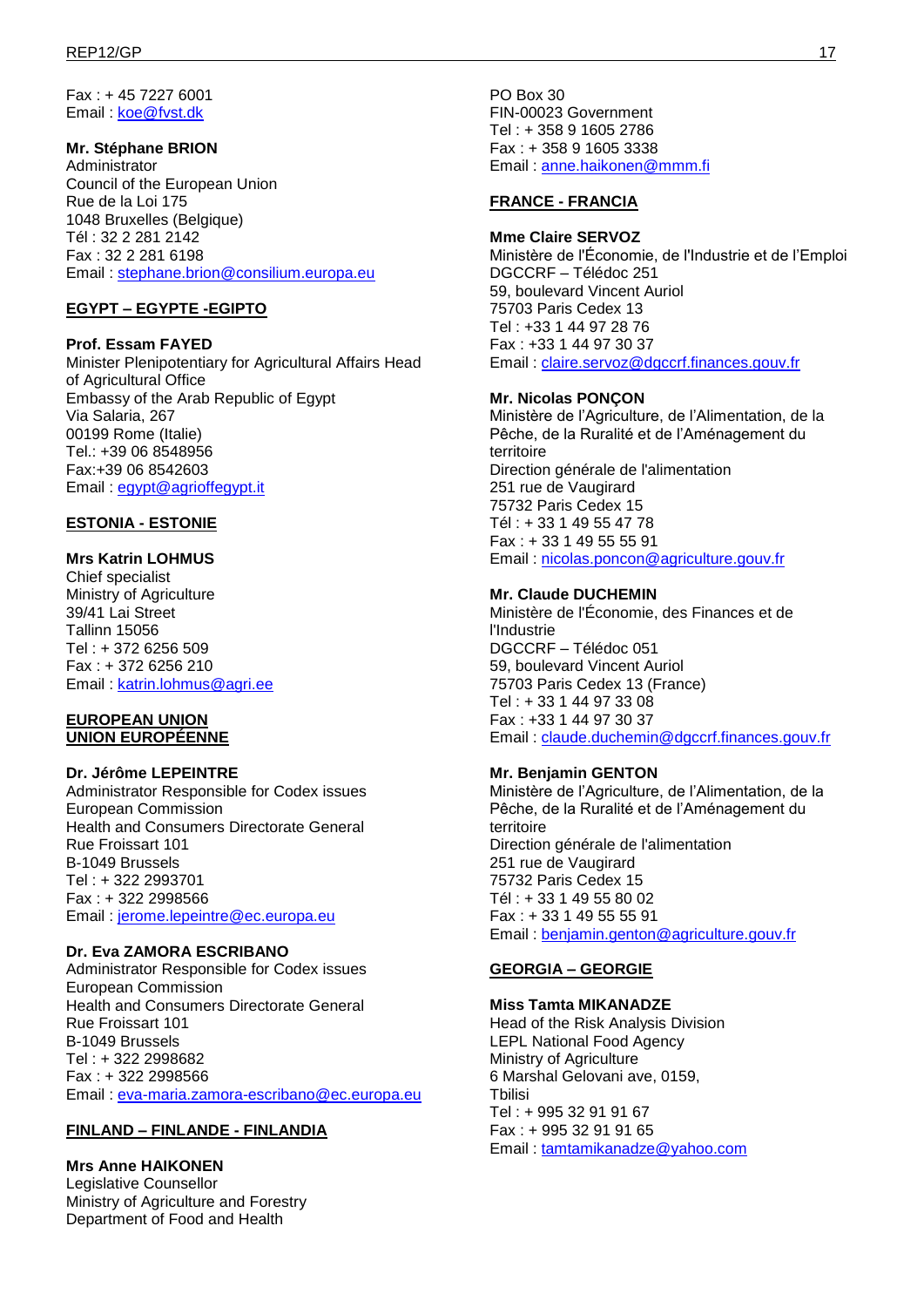# **GERMANY – ALLEMAGNE - ALEMANIA**

### **Mr. Niklas SCHULZE ICKING**

Deputy Head of Division Federal Ministry of Food, Agriculture and Consumer Protection Wilhemstrasse 54 10117 Berlin Tél : + 49 30 18529 3515 Fax : + 49 30 18529 3273 Email : [Niklas.Schulze-Icking@bmelv.bund.de](mailto:Niklas.Schulze-Icking@bmelv.bund.de)

### **Dr. Pia NOBLE**

Head of Division – Chair of CCNFSDU Federal Ministry of Food, Agriculture and Consumer Protection Rochusstrasse 1 D-53123 Bonn Tel : + 49 228 99 529 4665 Fax : + 49 228 99 529 4965 Email : [pia.noble@bmelv.bund.de](mailto:pia.noble@bmelv.bund.de)

# **GHANA**

#### **Dr. Stephen K. OPUNI**  Chief Executive Food and Drus Board P.O. Box CT 2783 Cantonments, Accra Tel : + 233 302 233 200 Fax : + 233 302 229 794

Email : [skopuni@fdbghana.gov.gh](mailto:skopuni@fdbghana.gov.gh)

# **Mrs Elizabeth ADETOLA**

Deputy Executive Director (Core) Ghana Standards Authority P.O. Box MB 245 Accra Tél : + 233 244 361 208 / + 233 302501939 Fax : + 233 302 500 231 Email : [eadetola@gsb.gov.gh](mailto:eadetola@gsb.gov.gh) [eadetola@gsa.gov.ha](mailto:eadetola@gsa.gov.ha)

### **Dr. Musheibu MOHAMMED-ALFA**

Head of Animal Products and Biosafety Department Food and Drus Board P.O. Box CT 2783 Cantoments – Accra Tél : +233 244 337 247 Fax : + 233 302 229 794 Email : [mushalfa107@yahoo.co.uk](mailto:mushalfa107@yahoo.co.uk)

### **Ms Joyce OKOREE**

Senior Standards Officer Codex Contact Point Manager Ghana Standards Authority P.O. Box MB 245 Accra Tél : + 233 244 381 351 / + 233 302 519 758 Fax : + 233 302 500 231 Email : [codex@gsa.gov.gh](mailto:codex@gsa.gov.gh)

# **Mr. John OPPONG-OTOO**

Standards Officer Ghana Standards Authority P.O. Box MB 245 Accra Tel : + 233 243 785 375 / + 233 302 519 758 Fax : + 233 302 500 092 Email : [codex@gsa.gov.gh](mailto:codex@gsa.gov.gh)

### **Prof. Samuel SEFA-DEDEH**

Professor, Faculty of Engineering Sciences & Faculty of Engineering Sciences University of Ghana, Legon, Accra Vice-Chair, National Codex Commission Tél : + 233 244 727 231 Email : [sksefa@gmail.com](mailto:sksefa@gmail.com) or [sefad@ug.edu.gh](mailto:sefad@ug.edu.gh)

### **GUINEA - GUINEE**

#### **Mrs Minte CISSE**  Directrice Générale Institut Guuinéen de Normalisation et de Métrologie Ministère de l'Industrie et des PME Quartier Almamya C/Kaloum - BP 1639 **Conakry** Tel : + 224 60299539 / 224 30412816 Email : [hmcisse@gmail.com](mailto:hmcisse@gmail.com)

### **GUINEA BISSAU - GUINEE BISSAU**

### **Mr. Julio Malam INJAI**

Point focal du Comité National du Codex **Alimentarius** Chef du Département de Phytopathologie Direction du Service de la Protection des Végétaux Ministère de l'Agriculture et du Développement Rural DSPV BP 844 Bissau Tel : + 245 662 11 82 Fax : + 245 322 10 19 Email : [jumain2010@live.com](mailto:jumain2010@live.com)

### **HUNGARY – HONGRIE - HUNGRIA**

# **Mrs Agnes PALOTASNE GYONGYOSI**

Chief Counsellor Ministry of Rural Development Department of Food Processing Kossuth ter 11 1055 Budapest Tél : + 36 1 795 3677 Fax : + 36 795 0096 Email : [agnes.gyongyosi@vm.gov.hu](mailto:agnes.gyongyosi@vm.gov.hu)

### **Prof. Dr. Arpad AMBRUS**

Deputy General Director, Chair of CCMAS Hungarian Food Safety Office 1143 Budapest Tabornok U.2. Tel : + 36 1 368 8815 (Mobile : + 36 20 209 6785) Fax : + 36 1 387 9400 Email : [arpad.ambrus@mebih.gov.hu](mailto:arpad.ambrus@mebih.gov.hu)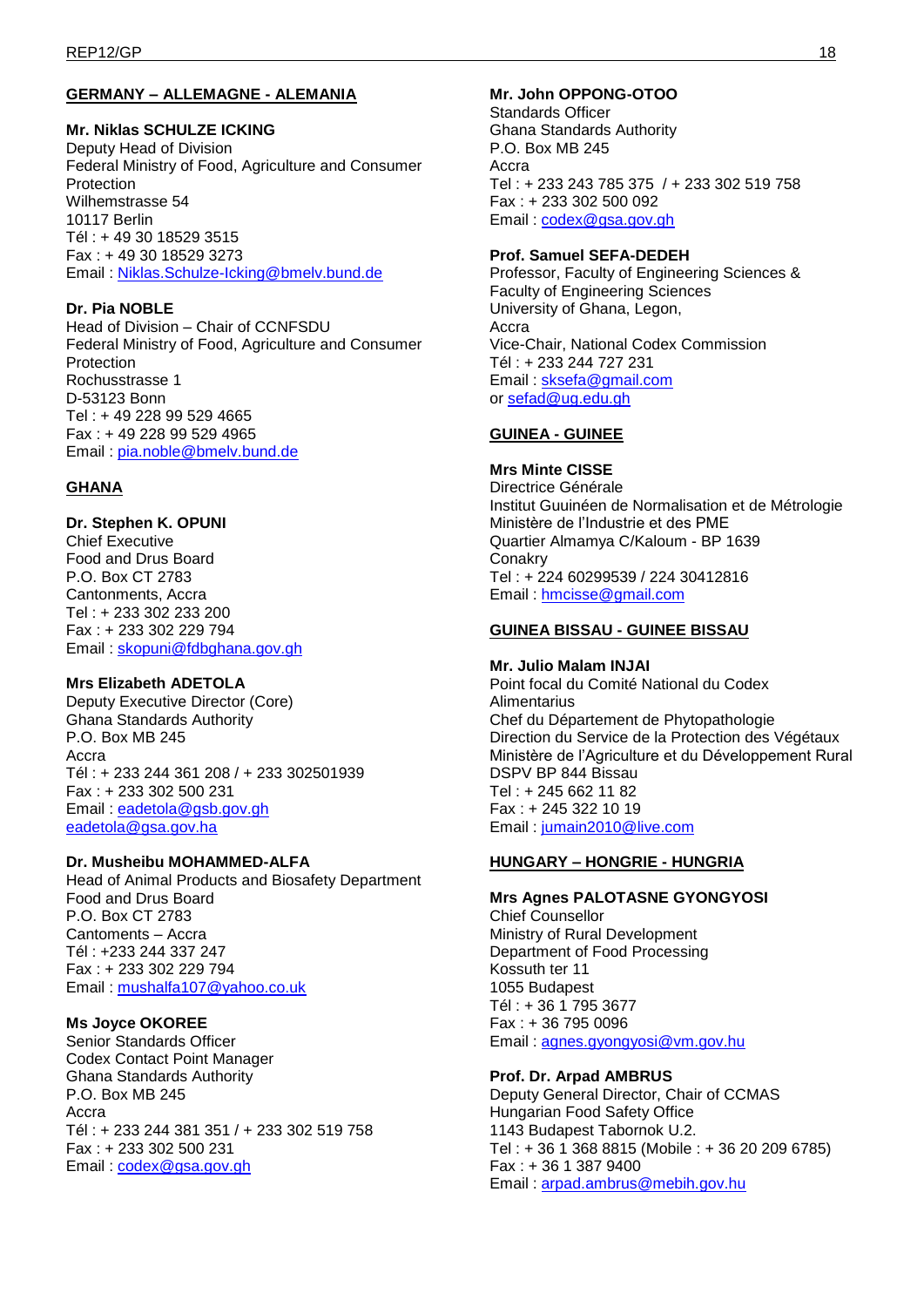### **Mr. Norbert SOMOGYI**

Conseiller agricole et chargé des affaires scientifiques Ambassade de Hongrie 5 square de l'avenue Foch 75116 Paris (France) Tel : + 33 1 45 00 94 41 Fax : + 33 1 44 05 07 37 Email : [Sciences.par@mfa.gov.hu](mailto:Sciences.par@mfa.gov.hu)

### **INDONESIA - INDONESIE**

### **Mr. Kukuh S. ACHMAD**

Head of Center for Standard Application System National Standardization Agency Manggala Wanabakti Building Block IV, 4<sup>th</sup> Floor JL. Gatot Subroto, Senayan Jakarta Tél : + 62 21 5747043 Fax : + 62 21 5747045 Email : [kukuh@bsn.go.id](mailto:kukuh@bsn.go.id)

### **IRELAND – IRLANDE - IRLANDIA**

### **Ms Ciara DALY**

Assistant Agricultural Inspector Department of Agriculture, Food and the Marine Agriculture House Kildare Street Dublin 2 Tél : + 353 6072367 Email : [ciara.daly@agriculture.gov.ie](mailto:ciara.daly@agriculture.gov.ie)

# **ITALY - ITALIE - ITALIA**

**Mr. Ciro IMPAGNATIELLO**  Ministero delle Politiche Agricole Alimentari e Forestali SAQ VIII - Codex Alimentarius Via XX Settembre, 20 00187 Roma Tel. + 39 06 46656046 Fax. + 39 06 4880273 Email : [c.impagnatiello@mpaaf.gov.it](mailto:c.impagnatiello@mpaaf.gov.it)

### **Mr. Ghebremadhin GHEBREIGZABIHER**

Medical Officer - Internationl Office Ministry of Health Department of Public Health for Veterinary, Food Security and Collegial Bodies for Health Protection Via G. Ribotta, 5 00144 Roma Tél : + 39 06 59943310 Email : [g.ghebreigzabiher@sanita.it](mailto:g.ghebreigzabiher@sanita.it)

# **JAPAN - JAPON**

**Dr. Kazushi YAMAUCHI Director** Office of International Food Safety of Food Safety Ministry of Health, Labour and Welfare 1-2-2 Kasumigaseki, Chiyoda-ku, Tokyo 100-8916 Tél : + 81 3 3595 2326

Fax : + 81 3 3503 7965 Email : [codexj@mhlw.go.jp](mailto:codexj@mhlw.go.jp)

### **Dr. Hiroshi YOSHIKURA**

Adviser Department of Food Safety, Pharmaceutical and Food Safety Bureau Ministry of Health, Labour and Welfare 1-2-2 Kasumigaseki, Chiyoda-ku, Tokyo 100-8916 Tel : + 81 3 3595 2326 Fax : + 81 3 3503 7965 Email : [codexj@mhlw.go.jp](mailto:codexj@mhlw.go.jp)

### **Mr. Hiroaki KOJIMA**

Deputy Director Ministry of Agriculture, Forestry and Fisheries 1-2-1 Kasumigaseki, Chiyoda-ku Tokyo Tél : + 81 3 5512 2291 Fax : + 81 3 3507 4232 Email : hiroaki kojima@nm.maff.go.jp

### **Dr. Takako YANO**

Section Chief Ministry of Agriculture, Forestry and Fisheries 1-2-1 Kasumigaseki, Chiyoda-ku Tokyo Tél : + 81 3 3502 8732 Fax : + 81 3 3507 4232 Email : [takako\\_yano@nm.maff.go.jp](mailto:takako_yano@nm.maff.go.jp)

### **Dr. Soichi KOIKE**

Associate Professor Department of Planning, Information and Management The University of Tokyo Hospital 7-3-1, Hongo, Bunkyo-ku, Tokyo 113-8655 Tel : + 81 3 5800 8716 Fax : + 81 3 5800 8765 Email : [koikes@adm.h.u-tokyo.ac.jp](mailto:koikes@adm.h.u-tokyo.ac.jp)

# **Ms Makiko MATSUO**

Project Researcher The University of Tokyo 7-3-1 Hongo, Bunkyo-ku Tokyo 113-0033 Tél : + 81 3 5841 0217 Email : [matsuoma@j.u-tokyo.ac.jp](mailto:matsuoma@j.u-tokyo.ac.jp)

# **KENYA**

### **Dr. Nicholas AYORE**

Senior Assistant Director ofVeterinary Services Ministry of Livestock Development P.O. Box 34188 Nairobi Tél : + 254 721390966 Email : [nicholasayore@gmail.com](mailto:nicholasayore@gmail.com)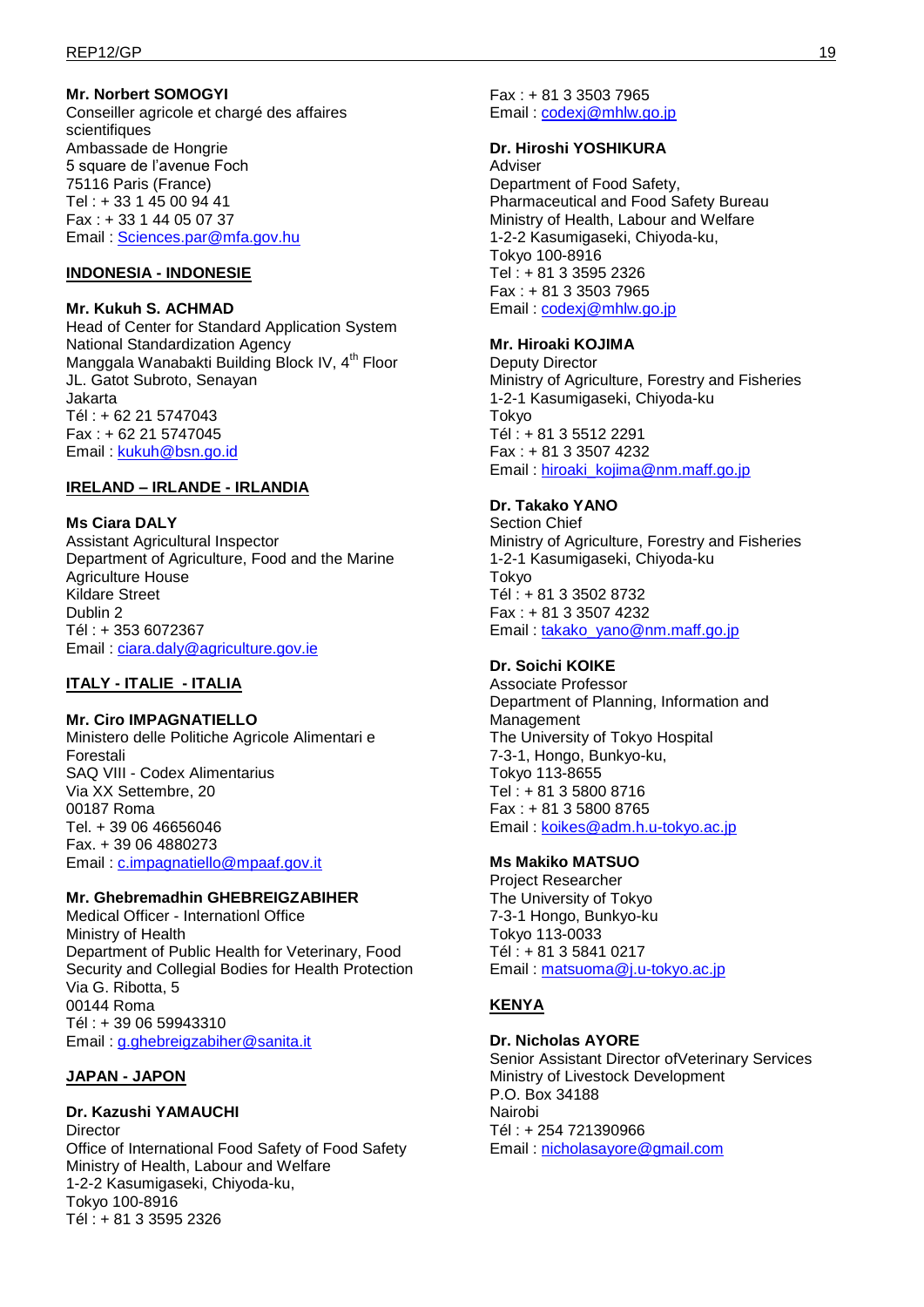### **Dr. James ONSANDO**

Managing Director Kenya Plant Health Inspectorate Services (KEPHIS) P.O. Box 49592, 00100 GPO, Nairobi Tél : + 254 020 353 6171 / 2 Fax : + 254 020 353 6175 Email: [director@kephis.org](mailto:director@kephis.org)

### **Mrs Magaret ALEKE**

Manager, Food and Agriculture Standards Kenya Bureau of Standards P.O. Box 54974 00200 Nairobi Tél : + 254 728 748172 Fax : + 254 206 009 660 Email : [alekem@kebs.org](mailto:alekem@kebs.org)

### **KOREA (REPUBLIC OF) COREE (REPUBLIQUE DE) COREA (REPUBLICA DE)**

#### **Dr. Chang Hee LEE**

Senior Researcher Korea Food and Drug Administration Osong Health Technology Administration Complex 187, Osongsaengmyeong2(i)-ro, Osong-eup Cheongwon-gun, Chengcheongbuk-do (363-700) Tél : + 82 43 719 2415 Email : [chlee65@korea.kr](mailto:chlee65@korea.kr)

#### **Mrs Sung-Yeon BANG**

Deputy Director Food Safety Policy Division/Food Safety Bureau Korea Food and Drug Administration Osong Health Technology Administration Complex 187, Osongsaengmyeong2(i)-ro, Osong-eup Cheongwon-gun, Chengcheongbuk-do (363-700) Tél : + 82 43 719 2040 + 82 43 719 2000 Email : [jukebox75@hanmail.net](mailto:jukebox75@hanmail.net)

### **Dr. Byung Hoon CHO**

Senior Researcher Animal, Plant and Fisheries Quarantine and Inspection Agency (QIA) Ministry of Food, Agriculture, Forestry and Fisheries 175 Anyangee Manan-Gu, Anyang City, GyungGi-Do Tél : + 82 31 467 1827 Fax : + 82 31 467 1974 Email : [chobh02@korea.kr](mailto:chobh02@korea.kr)

#### **Mr. Songmoo HEO**

Deputy Director Ministry of Food, Agriculture, Forestry and Fisheries 47 Gwanmun-ro, Gwacheon-city Tél : + 82 2 500 1859 Fax : + 82 2 504 6659 Email : [heosm@korea.kr](mailto:heosm@korea.kr)

**LEBANON – LIBAN - LIBANO**

### **Miss Mariam EID**

CCNEA Coordinator Ministry of Agriculture Bir Hassan, Jneh, Beyrouth Tél : + 961 3567542 Fax : + 961 1824100 Email : [meid@agriculture.gov.lb](mailto:meid@agriculture.gov.lb)

#### **Mr. Mohamad KHANSA**

Minister's Advisor Ministry of Agriculture Bir Hassan, Jneh, Beyrouth Tél : + 961 821 900 Fax : + 961 823 900 Email : [mkhansa@agriculture.gov.lb](mailto:mkhansa@agriculture.gov.lb)

### **Mr. Mohamad NASSREDINE**

Conseiller du Ministre Ministère de l'Agriculture MOH, Bir Hassan, Jneh, **Beyrouth** Tél : + 00 961 1821900 Fax : + 00 961 1823900 Email : [mnassredine@agriculture.gov.lb](mailto:mnassredine@agriculture.gov.lb)

### **LESOTHO**

#### **Dr. Tabitha SEEISO**

Director Veterinary Public Health Department of Livestock Services Ministry of Agriculture and Food Security Private Bag A82 Maseru 100 Tel : + 266 22 317284 Fax : + 266 22 311500 Email : [seeisotabitha@yahoo.com](mailto:seeisotabitha@yahoo.com)

#### **MALAYSIA – MALAISIE - MALASIA**

**Mrs Nor Aini SUDIN**  Food Technology Consultant Food Safety and Quality Division Ministry of Health Malaysia Level 3, Block E7, Parcel E Federal Government Administration Centre 62590 Putrajaya Tel : + 603 2092 5355 Fax : + 603 8889 3815 Email : [nena.noraini@yahoo.com](mailto:nena.noraini@yahoo.com)

#### **Mrs Noraini MOHD OTHMAN**

Senior Director Food Safety and Quality Division Ministry of Health Malaysia Level 3, Block E7, Parcel E Federal Government Administration Centre 62590 Putrajaya Tel : + 603 8883 3500 Fax : +603 8889 3815 Email : [noraini\\_othman@moh.gov.my](mailto:noraini_othman@moh.gov.my)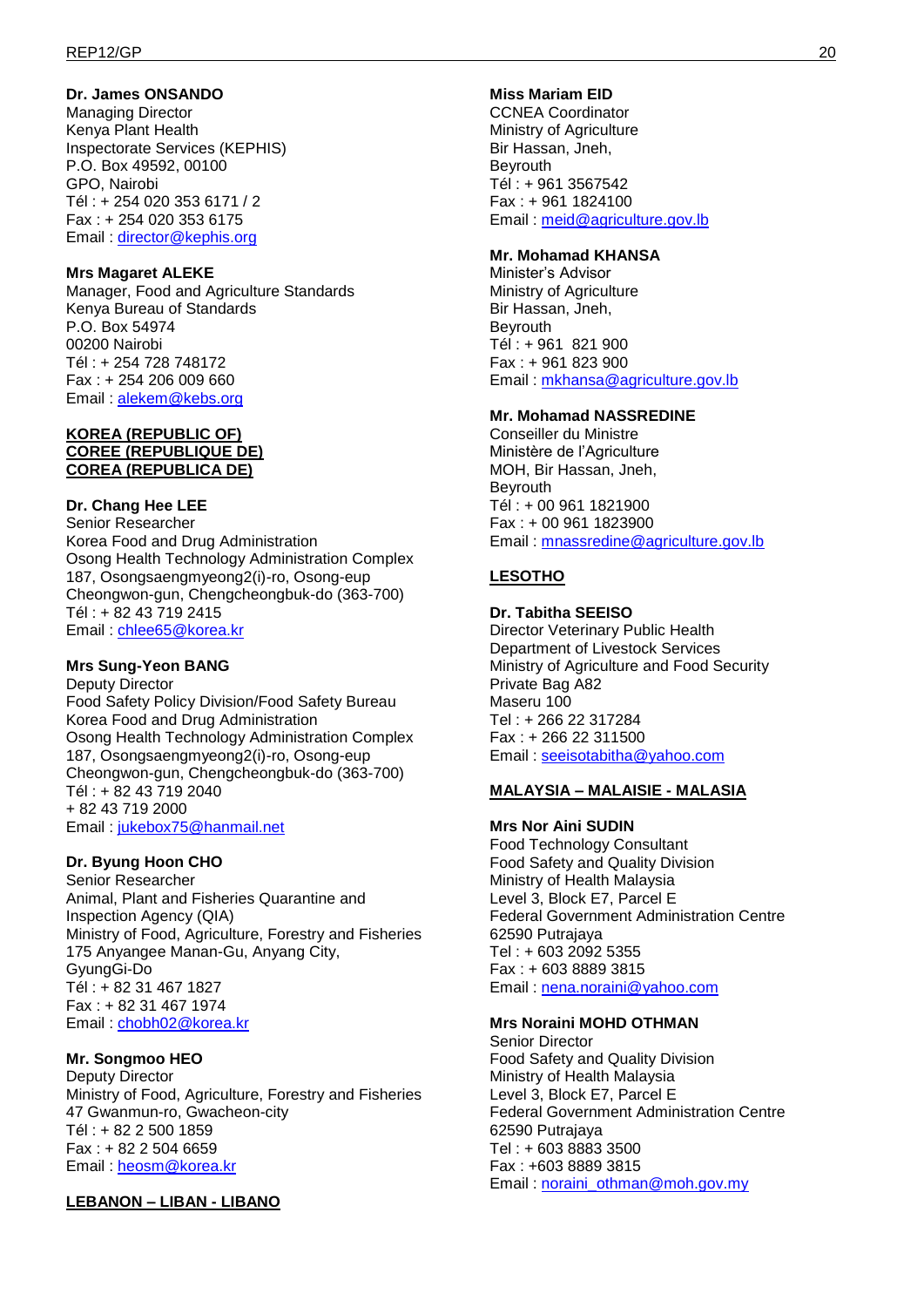# **MEXICO – MEXIQUE**

### **Mrs Flavia FARINETTI**

Consejera Economica ante la OCDE Secretaria de Economia 8 rue de Berri 75008 Paris (France) Tél : + 33 1 56 59 29 12 Fax : + 33 1 56 59 29 19 Email : [flavia.farinetti@economia.gob.mx](mailto:flavia.farinetti@economia.gob.mx)

### **MOROCCO – MAROC - MARRUECOS**

### **Mr. El Maati BENAZZOUZ**

**Directeur** Laboratoire Officiel d'Analyses et de Recherches Chimiques 25, rue Nichakra Rahal 20110 Casablanca Tel : + 212 522 302 196 Fax : + 212 522 301 972 Email : [maatibenazzouz@yahoo.fr](mailto:maatibenazzouz@yahoo.fr)

### **Miss Sabah LAZRAK**

**Directrice** Ministère de l'Agriculture et de la Pêche Maritime Département de la Pêche Maritime BP 476, Agdal Rabat Tél : + 212 537 688 297 Fax : + 212 537 688 294 Email : [lazraq@mpm.gov.ma](mailto:lazraq@mpm.gov.ma)

### **Mr. Abdelkrim BERRADA**

Chef de Division Ministère de l'Agriculture et de la Pêche Maritime Département de la Pêche Maritime Quartier administratif Haut Agdal BP 476, Agdal Rabat Tel : + 212 537 688 278 Fax : + 212 537 688 294 Email : [berrada@mpm.gov.ma](mailto:berrada@mpm.gov.ma)

### **Mrs Khadija ARIF**

Ingénieur d'Etat en Industries agro-alimentaires Chargée du Codex Alimentarius Office National de Sécurité Sanitaire des Produits Alimentaires Ministère de l'Agriculture et de la Pêche Maritime Avenue Hadj Ahmed Cherkaoui Agdal Rabat Tél : + 212 537 676 618 Fax : + 212 537 682 049 Email : [khad32@yahoo.fr](mailto:khad32@yahoo.fr)

### **Miss Bouchra ELAYCHI**

Directrice Management Qualité, Hygiène, Sécurité et Environnement Koutoubia Holding Rue Ibn Khaldoun Mohammedia Tel : + 212 661 041 095 Fax : + 212 523 314 966

Email : [belaychi@gmail.com](mailto:belaychi@gmail.com) [belaychi@koutoubia.net](mailto:belaychi@koutoubia.net)

#### **Mr. Mohammed SMAINI**

Délégué Principal - EACCE / EUROPE Ministère de l'Agriculture / Maroc Ets Autonome de Contrôle et de Coordination des Exportations 5 rue de la Corderie Centra 302 - MIN de Rungis 94586 Chevilly Larue (France) Tél : + 33 1 41 73 30 01 Mobile : + 33 6 87 95 28 04 Fax : + 33 1 41 73 36 83 Email : [smaini-eacce@wanadoo.fr](mailto:smaini-eacce@wanadoo.fr)

### **Mr. Driss MACHRAA**

Ingénieur en Chef Chef de Service de l'Hygiène Alimentaire Ministère de la Santé 71, avenue Ibn Sina Agdal – Rabat Tél : +212 661 95 6807 Email : [machraadriss@yahoo.fr](mailto:machraadriss@yahoo.fr)

### **MYANMAR**

### **Dr. MYINT MYINT**

Deputy Director FDA Ministry of Health Office No. 47 Naypyitaw, Myanmar Tél : + 067 431136 Fax : + 067 431136 Email : [drmyintmyint.fda@gmail.com](mailto:drmyintmyint.fda@gmail.com)

#### **NETHERLANDS - PAYS-BAS - PAISES BAJOS**

### **Mr. Hieronymus FRIEDERICY**

Codex Coordinator Ministry of Economic Affairs, Agriculture & Innovation PO Box 20401 2500 EK Den Haag Tel : + 31 70 378 4924  $Fax : +31$ Email : [h.friedericy@mineleni.nl](mailto:h.friedericy@mineleni.nl)

#### **Mr. Rob THEELEN**

Expert Food Safety Office for Risk Assessment of the NVWA PO Box 43006 3540AA Utrecht Tel : + 31 611 882 558 Email : [r.m.c.theelen@vwa.nl](mailto:r.m.c.theelen@vwa.nl)

#### **NEW ZEALAND - NOUVELLE ZELANDE - NUEVA ZELANDIA**

#### **Mr. Raj RAJASEKAR**  Senior Programme Manager (Codex) Ministry of Agriculture and Forestry Level 8, Pastoral House 25 The Terrace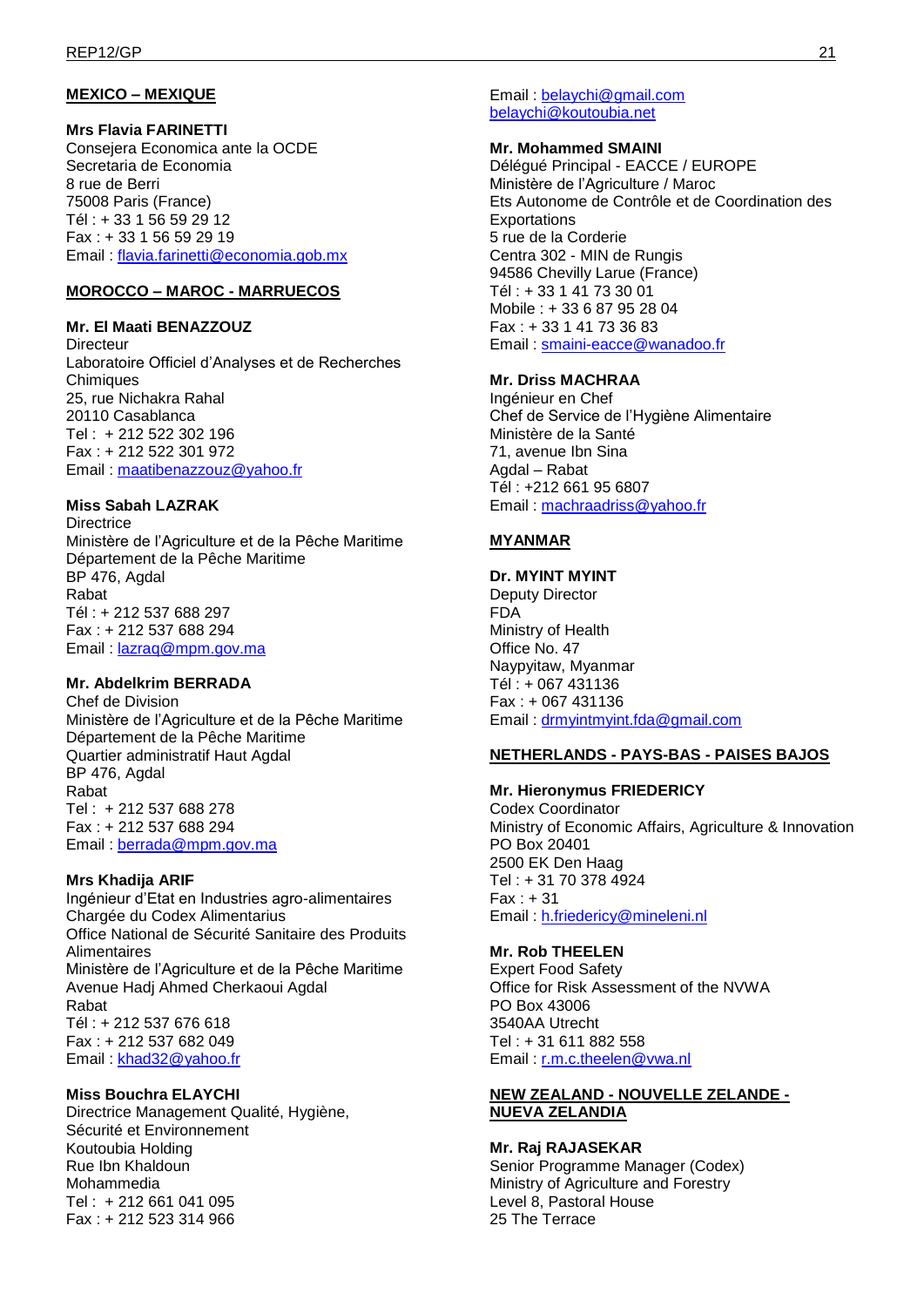Wellington 6011 PO Box 2526 Tél : + 64 4 894 2576 Email : [Raj.rajasekar@maf.govt.nz](mailto:Raj.rajasekar@maf.govt.nz)

### **NIGER**

### **Mrs HASSANE HAMIDOU Aissatou Cissé**

Chef de Division Nutrition Alimentation Direction Générale de l'Agriculture Ministère de l'Agriculture BP 323 Niamey Tel : + 227 96 96 94 23 Email: [aissacisse\\_hassan@yahoo.fr](mailto:aissacisse_hassan@yahoo.fr)

### **NIGERIA**

### **Mrs Nkolika Ogochukam MAINASARA**

Deputy Director National Agency for Food and Drug Administration and Control (NAFDAC) Plot 2032, Olusegun Obasanjo Way Wuse Zone 7 Abuja Tel : + 234 8033217430 / + 234 7043481044 Email : [mainasara.o@nafdac.gov.ng](mailto:mainasara.o@nafdac.gov.ng) [maraogozwo@yahoo.com](mailto:maraogozwo@yahoo.com)

#### **Mrs Simidele ONABAJO**

Deputy Director National Agency for Food and Drug Administration and Control (NAFDAC) Plot 2032, Olusegun Obasanjo Way Wuse Zone 7 Abuja Tel : + 234 8033045403 Email : [onabajo.s@nafdac.gov.ng](mailto:onabajo.s@nafdac.gov.ng)

### **Mr. Zacchaeus ATTE**

**Director** Federal Ministry of Agriculture and Rural Development FCDA Secretariat, AREA 11 Garki, Abuja Tél : + 234 8135043870 Email : [atteolu@yahoo.com](mailto:atteolu@yahoo.com)

### **NORWAY – NORVEGE - NORUEGA**

#### **Mrs Bodil BLAKER**

Specialist Director Ministry of Health and Care Services P.O. Box 8011 Dep N-0030 Oslo Tel : + 47 22 24 86 02 Fax : + 47 22 24 86 56 Email : [bob@hod.dep.no](mailto:bob@hod.dep.no)

#### **Mrs Vigdis VEUM MOELLERSEN**

Senior Advisor Norwegian Food Safety Authority Head Office Felles postmottak Postboks 383

N-2381 Brumundal Tel : + 47 23 21 66 69 Fax : + 47 23 21 68 01 E-mail : [visvm@mattilsynet.no](mailto:visvm@mattilsynet.no)

### **PARAGUAY**

#### **Mrs Patricia FRUTOS**

Director of Multilateral Economic Division Ministère des Affaires Etrangères Palma 594 Asuncion Paraguay Tél : + 595 21 446 796 Email: [pfrutos@mre.gov.py](mailto:pfrutos@mre.gov.py)

### **PHILIPPINES**

#### **Mrs Mary Grace MANDIGMA**

OIC Chief Science Research Specialist Bureau of Agriculture and Fisheries Product **Standards** Department of Agriculture 119 Compound, Visayas Avenue Diliman, Quezon City 1101 Tél : + 632 9206131 / 4552858 Fax : + 632 9206131 Email : [bafpsda@yahoo.com.ph](mailto:bafpsda@yahoo.com.ph)

#### **Mrs Maribel MARGES**

SPS Desk Officer **Agriculture** Policy Research Service 3F Dept. of Agriculture Bldg Elliptical Road, Diliman Quezon City Tél : + 632 926 7439 Fax : + 632 928 0590 Email : [mgmarges@yahoo.com](mailto:mgmarges@yahoo.com)

#### **POLAND – POLOGNE - POLONIA**

### **Mrs Magdalena KOWALSKA**

Main Expert International Cooperation Department Codex Contact Point for Poland Agricultural and Food Quality Inspection 30 Wspolna St. 00-930 Warsaw Tel : + 48 22 623 29 04 Fax : + 48 22 623 29 97 Email : [kodeks@ijhars.gov.pl](mailto:kodeks@ijhars.gov.pl)

#### **Mrs Joanna MARYNIAK-SZPILARSKA Expert**

International Cooperation Department Codex Contact Point for Poland Agricultural and Food Quality Inspection 30 Wspolna St. 00-930 Warsaw Tel : + 48 22 623 26 50 Fax : + 48 22 623 29 97 Email: [kodeks@ijhars.gov.pl](mailto:kodeks@ijhars.gov.pl)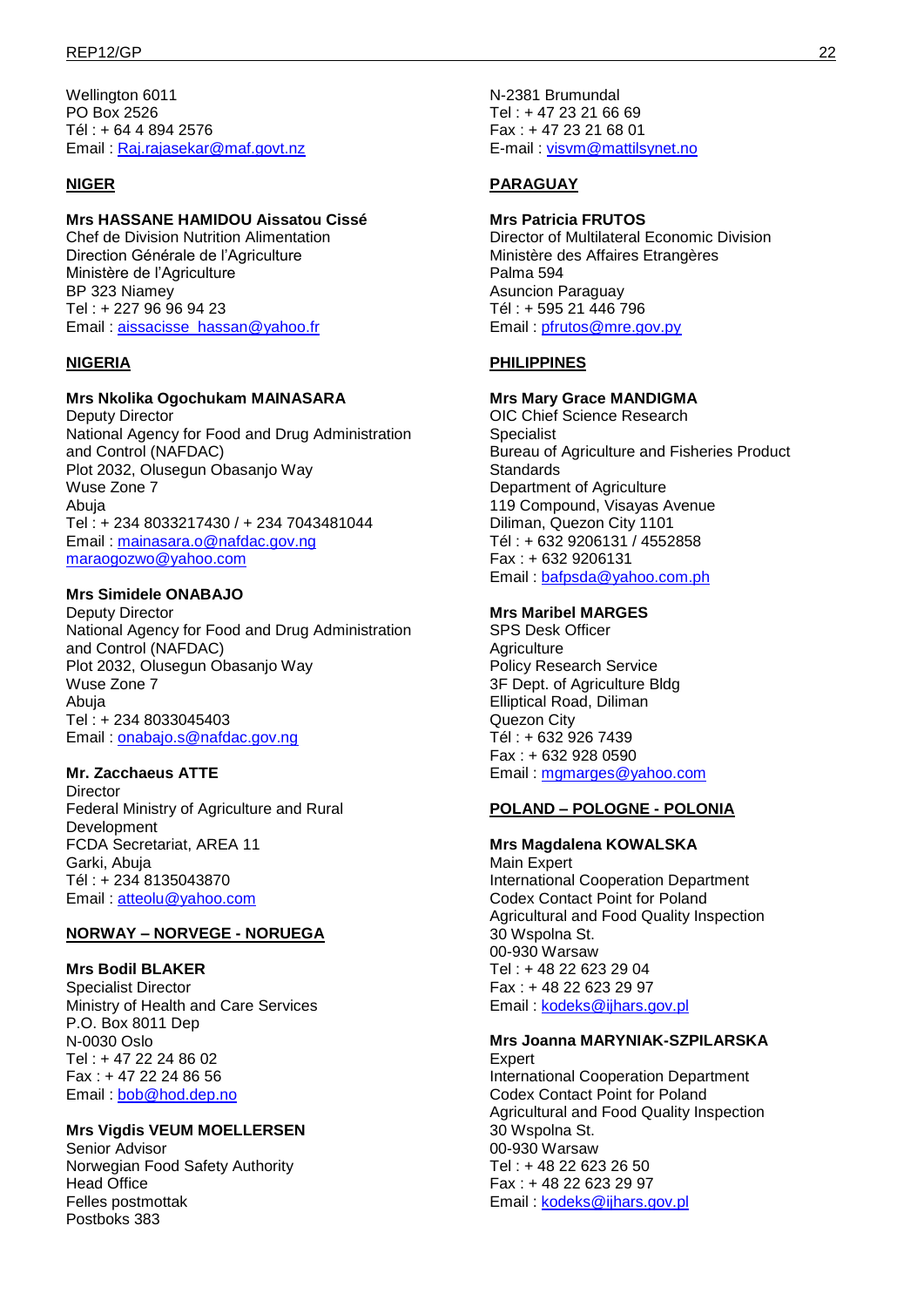# **ROMANIA – ROUMANIE**

#### **Mrs Monica Mariana NEAGU**

**Director** National Sanitary Veterinary and Food Safety Authority Piata Presei Libere nr1 Bucuresti, Sector I Tél : + 40 723 890 115 Fax : + 40 213 124 967 Email : [neagu.monica@ansvsa.ro](mailto:neagu.monica@ansvsa.ro)

#### **RUSSIAN FEDERATION – FEDERATION DE RUSSIE – FEDERACION DE RUSIA**

#### **Prof. Marina SHEVYREVA**

**Director** Department of Health Protection and Sanitaryepidemiolocgical Human Welle-being Ministry of Health and Social Development 127994 Moscow, Rahmanovsky per. 3 Tél : + 7 495 627 29 52 Fax : + 7 495 392 42 17 Email : [bakoninaja@rosminzdrav.ru](mailto:bakoninaja@rosminzdrav.ru)

#### **Mrs Yulia BAKONINA**

Senior Specialist Department of International Cooperation Ministrey of Health and Social Development 127994 Moscow, Rahmanovsky per. 3 Tél : + 7 495 627 29 52 Fax : + 7 495 392 42 17 Email : [BakoninaJA@rosminzdrav.ru](mailto:BakoninaJA@rosminzdrav.ru)

#### **SENEGAL**

### **Prof. Amadou DIOUF**

Professeur Titulaire de Toxicologie Chef du Centre anti-poison Ministère de la Santé, de l'Hygiène Publique et de la Prévention Hôpital De Fann BP 5246 Dakar Tél : + 221 33 825 40 07 Fax : + 221 33 869 42 49 / + 221 33 824 65 39 Email : [amdiouf@refer.sn](mailto:amdiouf@refer.sn)

#### **Dr. Mame Coumba Codou FAYE**

Chef du Bureau Alimentation Direction de la Santé Point de Contat National du Codex Ministère de la Santé, de l'Hygiène Publique et de la Prévention Rue Aimée Césaire – Fann Résidence BP 4024 - Dakar Tél : + 221 33 869 42 97 Cel : + 221 775566478 Fax : + 221 33 869 42 06 Email : [codexsenegal@gouv.sn](mailto:codexsenegal@gouv.sn) [mamecoumba@yahoo.com](mailto:mamecoumba@yahoo.com)

**Mr. Abdoulaye NDIAYE** 

Chef Division Législation Phytosanitaire et Quarantaine des plantes Direction de la Protection des Végétaux Ministère de l'Agriculture DPV, km 15 route de Rufisque BP 20054 Thiaroye, Dakar Cellulaire : + 221 77 611 11 75 / 77 7015 48 09 Fax : + 221 33 834 28 54 Email : [dpv1@orange.fr](mailto:dpv1@orange.fr) [layedpv@yahoo.fr](mailto:layedpv@yahoo.fr)

#### **SLOVAKIA – SLOVAQUIE - ESLOVAQUIA**

#### **Dr. Zuzana BIROSOVA**

**Director** Food Safety and Nutrition Department Ministry of Agriculture and Rural Development Dobrovicova 12 812 66 Bratislava Tel : + 421 2 592 66 571 Fax : + 421 2 592 66 704 Email : [zuzana.birosova@land.gov.sk](mailto:zuzana.birosova@land.gov.sk) [codex@land.gov.sk](mailto:codex@land.gov.sk)

### **SLOVENIA - SLOVENIE**

#### **Dr. Blaza NAHTIGAL**

Codex Contact Point Ministry of Agriculture and Environment Food Safety Directorate Dunajska Cesta 22 1000 Ljubljana Tel : + 386 1 478 9398 Fax : + 386 1 478 9055 Email : [blaza.nahtigal@gov.si](mailto:blaza.nahtigal@gov.si) [codex.mkgp@gov.si](mailto:codex.mkgp@gov.si)

### **SPAIN – ESPAGNE - ESPANA**

**Mrs Maria Luisa AGUILAR**  Jefa de Servicio Ministerio de Sanidad y Politica Social Agencia Espanola se Seguridad Alimentaria y **Nutricion** C/Alcala 56 28071 Madrid Tel : + 34 91 33 80 429 Fax : + 34 91 33 80 169 Email: [ciao@msssi.es](mailto:ciao@msssi.es)

#### **SOUTH AFRICA – AFRIQUE DU SUD - SUDAFRICA**

**Mr. Malose Daniel MATLALA**  Deputy Director Food Control (National Codex Contact Point) Department of Health Private bag X828 Pretoria, 0001 Tel : + 27 12 395 8789 Fax : + 27 12 866326440 Email : [CACPSA@health.gov.za](mailto:CACPSA@health.gov.za)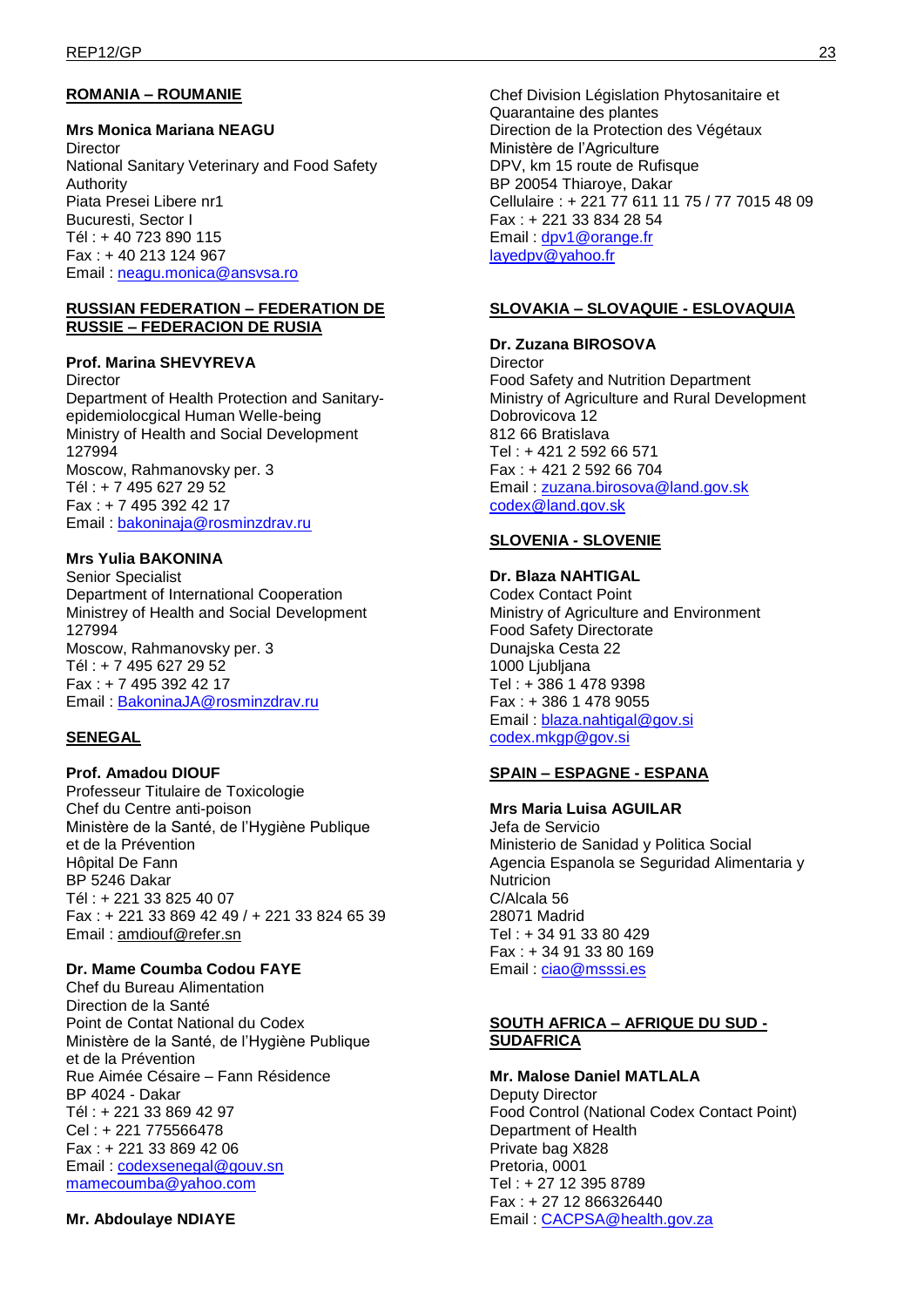### **SUDAN – SOUDAN**

# **Miss Batoul ABDO**

Head of Quality Control Unit Ministry of Agriculture P.O. Box 285 Tél : + 249 91 1473454 Fax : + 249 83 782027 Email : [Batatis@hotmail.com](mailto:Batatis@hotmail.com)

#### **Mr. Hatim ALI**

Manager Inter-Relation Unit Sudanese Standards & Metrology Organization P.O. Box 13573 Tél : + 249 Fax : + 249 83 774852 Email : [hatimali@yahoo.com](mailto:hatimali@yahoo.com)

#### **Mr. Eltigani TAHA**

Head of International Relations, SSMO Sudanese Standards & Metrology Organization P.O. Box 13573 Tél : + 249 91 2914921 Fax : + 249 83 774852 Email : [Ir-ssmo2012@hotmail.com](mailto:Ir-ssmo2012@hotmail.com) Bachirtaha2020@hotmail

### **SWEDEN – SUEDE - SUECIA**

### **Mrs Catharina ROSQVIST**

Senior Administrative Officer Ministry for Rural Affairs Fredsgatan 8 SE-103 33 Stockholm Tél : + 46 8 405 37 82 Fax : + 46 8 20 64 96 Email : [catharina.rosqvist@rural.ministry.se](mailto:catharina.rosqvist@rural.ministry.se)

### **Mrs Carmina IONESCU**

Codex Coordinator Principal Regulatory Officer National Food Agency Box 622 SE-751 26 Uppsala Tel : + 46 18 17 55 00 Fax : + 46 18 10 58 58 Email : [codex.sweden@slv.se](mailto:codex.sweden@slv.se)

#### **SWITZERLAND – SUISSE – SUIZA**

#### **Dr. Roland CHARRIERE**

Deputy Director General Head Consumer Protection Directorate Federal Office of Public Health CH-3003 Bern Tél : + 41 31 322 95 03 Fax : + 41 31 322 95 74 Email : [roland.charriere@bag.admin.ch](mailto:roland.charriere@bag.admin.ch)

# **Mr. Martin MÜLLER**

Scientific Adviser Codex Contact Point Division of International Affairs Federal Office of Public Health CH-3003 Bern Tél : + 41 31 324 93 16 Fax : + 41 31 322 11 31 Email : [martin.mueller@bag.admin.ch](mailto:martin.mueller@bag.admin.ch)

### **Mrs Ursula TRÜEB**

Representative of the Swiss Consumer **Organizations** Bölzli 1 CH-4312 Magden Tel : + 41 61 841 12 56 Email : [ursula.trueb@vtxmail.ch](mailto:ursula.trueb@vtxmail.ch)

#### **Dr. Jean VIGNAL**

Regulatory Affairs Nestec Ltd Avenu Nestlé 55 Post Box CH-1800 Vevey Tél : + 41 21 924 35 01 Fax : + 41 21 924 45 47 Email : [jean.vignal@nestle.com](mailto:jean.vignal@nestle.com)

#### **Dr. Hervé NORDMANN**

**Director** Scientific & Regulatory Affairs Ajinomoto Switzerland AG En Crochet 1 CH-1143 Apples Tel : + 41 21 800 37 63 Fax : + 41 21 800 40 87 Email : [herve.nordmann@asg.ajinomoto.com](mailto:herve.nordmann@asg.ajinomoto.com)

#### **Mrs Awilo OCHIENG PERNET**

Vice-Chairperson, Codex Alimentarius Commission Division of International Affairs Federal Office of Public Health CH-30003 Bern Tél : + 41 31 322 00 41 Fax : + 41 31 322 11 31 Email : [awilo.ochieng@bag.admin.ch](mailto:awilo.ochieng@bag.admin.ch)

#### **THAILAND - THAILANDE - TAILANDIA**

### **Mr. Pisan PONGSAPITCH**

**Director** Office of Standard Development, National Bureau of Agricultural Commodity and Food Standards 50 Paholyothin Road Jatujak 10900 Tél : +662 561 2277 ext 1401 Fax : + 662 561 3357 Email : [pisan@acfs.go.th](mailto:pisan@acfs.go.th) [codex@acfs.go.th](mailto:codex@acfs.go.th)

### **Mr. Boonpeng SANTIWATTANATAM**

Vice-Chairman of Food Processing Industry Club Federation ot Thai Industries, Queen Sirikit National Convention Center, Zone C 4<sup>th</sup> Floor 60 New Rachadapisek Road, Klongtoey Bangkok 10110 Tél : + 662 345 1167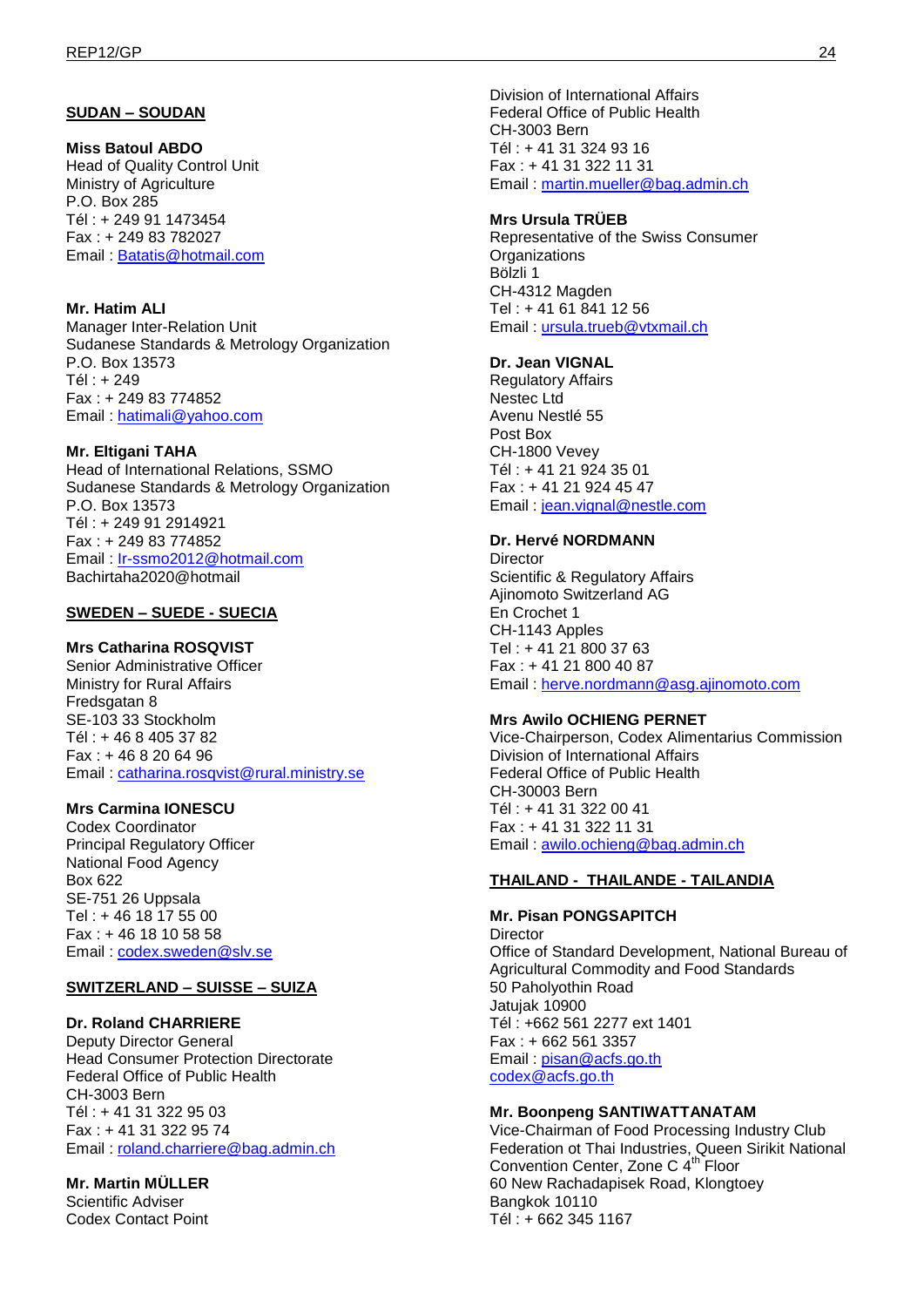Fax : + 662 345 1281-3 Email : [boonpeng@cpf.co.th](mailto:boonpeng@cpf.co.th)

### **TUNISIA – TUNISIE**

#### **Mrs Mélika HERMASSI BELGACEM**

Directeur du Département qualité, sécurité sanitaire des aliments et environnement Secrétaire permanent du comité Tunisien du Codex **Alimentarius** Ministère de l'Industrie et du Commerce 12 rue de l'Usine 2035 Charguia II Tel: +216 97 412 865 Fax: + 216 71 941 080 Email : [codextunisie@topnet.tn](mailto:codextunisie@topnet.tn)

#### **UNITED KINGDOM ROYAUME-UNI**

**REINO UNIDO**

# **Mr. Anil KANANI**

Head of Food Composition and Standards Department for Environment, Food and Rural Affairs Area 7E, 9 Millbank, c/o Nobel House 17 Smith Square London SW1P 3JR Tel : + 44 20 7238 6569 Fax : + 44 20 7238 3177 Email : [anil.kanani@defra.gsi.gov.uk](mailto:anil.kanani@defra.gsi.gov.uk)

#### **UNITED STATES OF AMERICA ETATS UNIS D'AMERIQUE ESTADOS UNIDOS DE AMERICA**

### **Mrs Karen STUCK**

U.S. Codex Manager Food Safety and Inspection Service U.S. Department of Agriculture 14<sup>th</sup> Independence Ave. Room 4861 South Building Washington, DC 20250 Tel : + 1 202 720 2057 Fax : + 1 202 720 3157 Email : [karen.stuck@osec.usda.gov](mailto:karen.stuck@osec.usda.gov)

### **Dr. H. Michael WEHR**

Codex Program Manager US Food and Drug Administration Center for Food Safety and Applied Nutrition 5100 Paint Branch Parkway College Park, MD 20816 Tel : + 1 240 402 1724 Fax : + 1 301 436 2618 Email : [michael.wehr@fda.hhs.gov](mailto:michael.wehr@fda.hhs.gov)

### **Mrs Camille BREWER**

Director, International Affairs Staff Health and Human Services U.S. Food and Drug Administration 5100 Paint Branch Parkway College Park, MD 20740 Tel : + 1 240 402 1723 Fax : + 1 301 436 2618

Email : [camille.brewer@fda.hhs.gov](mailto:camille.brewer@fda.hhs.gov)

### **Dr. Steven VAUGHN**

**Director** 

Office of New Animal Drug Evaluation Food and Drug Administration Center for Veterinary Medicine 7520 Standish Place Rockville, Maryland 20855 Tel : + 1 240 276 8300 Fax : + 1 240 276 9538 Email : [steven.vaughn@fda.hhs.gov](mailto:steven.vaughn@fda.hhs.gov)

### **Mrs Barbara McNIFF**

Senior Staff Officer, US Codex Office U.S. Department of Agriculture Room 4870 South Building 1400 Independence Avenue Washington, DC 20250 Tel : + 1 202 690 4719 Fax : + 1 202 720 3157 Email : [barbara.mcniff@fsis.usda.gov](mailto:barbara.mcniff@fsis.usda.gov)

### **Mr. David EGELHOFER**

Senior Trade Advisor U.S. Department of Agriculture Foreign Agricultural Service 1400 Independence Avenue Washington, DC 20250 Tél : + 1 202 720 0361 Fax : + 1 202 720 0433 Email : [david.egelhofer@fas.usda.gov](mailto:david.egelhofer@fas.usda.gov)

# **Ms Anne KIRCHNER**

Senior Regulatory Counsel U.S. Food and Drug Administration 10903 New Hampshire Avenue, Room 3538 Silver Spring, MD 20993 Tél : + 1 301 796 8806 Fax : + 1 301 595 7943 Email : [anne.kirchner@fda.hhs.gov](mailto:anne.kirchner@fda.hhs.gov)

### **Mrs Marsha ECHOLS**

Washington Counsel National Association for the Specialty Food Trade, Inc. 3286 M Street, NW Washington, DC 20007 Tel : + 1 202 625 1451 Fax : + 1 202 625 9126 Email : [echols@marshaechols.com](mailto:echols@marshaechols.com)

# **Mr. Kyd BRENNER**

Partner DTB Associates, LLP 1700 Pennsylvania Ave, NW – Suite 200 Washington, DC 20006 Tél : + 202 684 2508 Fax : + 202 684 2234 Email : [kbrenner@dtbassociates.com](mailto:kbrenner@dtbassociates.com)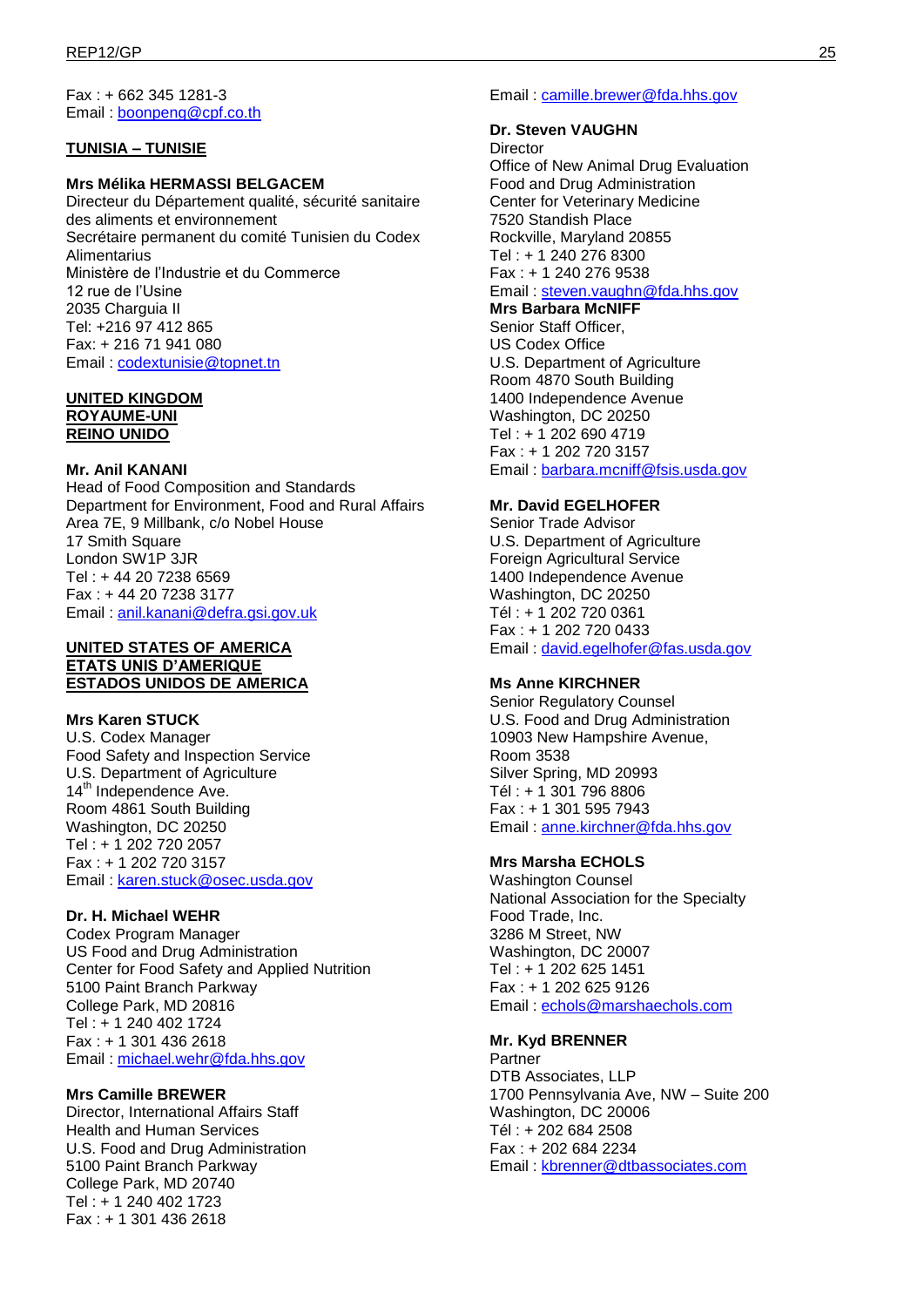### **YEMEN**

### **Miss Suaad HASSAN**

Director of Relations and Planning Vice Secretary General for National Committee for Food Safety Organization - Yemen Yemen Standardisation Metrology and Quality Control Organization Al Zubairy St. industrial complex San a'a Tél : + 967 1 472 557 Mobile : +967 770 101 860 Fax : + 967 1 219980 / + 967 1 402636 Email : [suaadkaid2006@yahoo.com](mailto:suaadkaid2006@yahoo.com)

### **CHAIRMAN OF THE CODEX ALIMENTARIUS COMMISSION - PRESIDENT DE LA COMMISSION DU CODEX ALIMENTARIUS, PRESIDENTE DE LA COMISIÓN DEL CODEX ALIMENTARIUS**

#### **Mr Sanjay DAVE**

**Director** Agricultural and Processed Food Products Export Development Authority (APEDA) Ministry of Commerce Government of India NCUI Building, 3 Siri Institutional Area August Kranti Marg, Hauz Khas New Delhi – 110016 (Inde) Tél : +91 11 26513162 Fax : +91 11 26519259 Email: [dave.codex@apeda.gov.in](mailto:dave.codex@apeda.gov.in)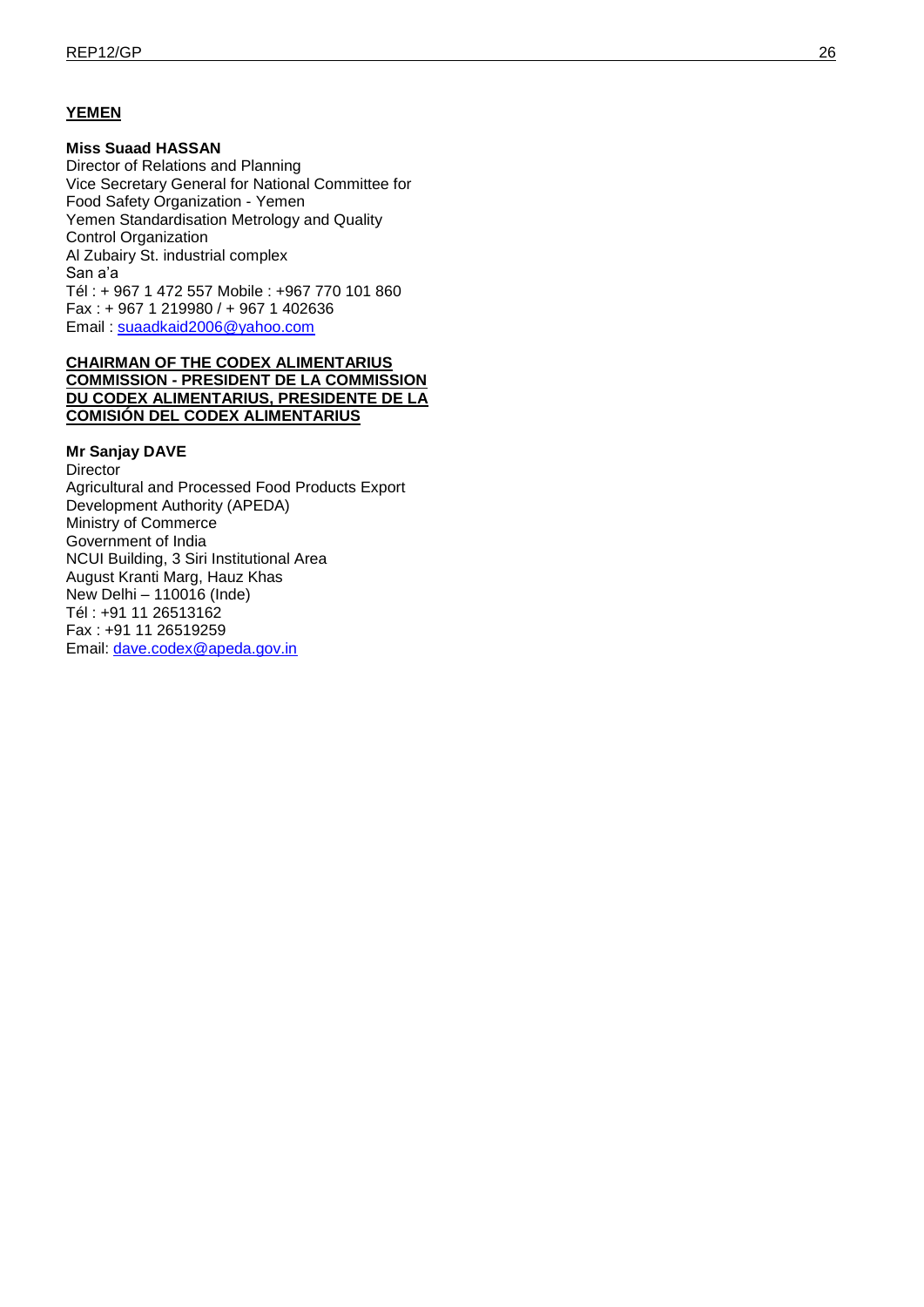#### *INTERNATIONAL GOVERNMENTAL ORGANIZATIONS ORGANISATIONS GOUVERNEMENTALES INTERNATIONALES ORGANIZACIONES GUBERNAMENTALES INTERNACIONALES*

**IIF – IIR (Institut International du Froid – International Institute of Refrigeration)**

### **Mr. Xavier MEIGNIEN**

Directeur Délégué Institut International du Froid 177, Boulevard Malesherbes 75017 Paris (France) Tel : + 33 1 42 27 32 35 Fax : + 33 1 47 63 17 98 Email : [x.meignien@iifiir.org](mailto:x.meignien@iifiir.org)

### **OIE (Organisation Mondiale de la Santé Animale – World Organisation for Animal Health)**

### **Dr. Bernard VALLAT**

Director General OIE 12, rue de Prony 75017 Paris (France) Tel : + 33 1 44 15 18 88 Fax : + 33 1 42 67 09 87 Email : [oie@oie.int](mailto:oie@oie.int)

#### **Dr. Sarah KAHN**  Head, International Trade Department

OIE 12, rue de Prony 75017 Paris (France) Tel : + 33 1 44 15 18 88 Fax : + 33 1 42 67 09 87 Email: [s.kahn@oie.int](mailto:s.kahn@oie.int)

# **Dr. Mylrea GILLIAN**

Deputy Head, International Trade Department OIE 12, rue de Prony 75017 Paris (France) Tel : + 33 1 44 15 18 88 Fax : + 33 1 42 67 09 87 Email : [g.mylrea@oie.int](mailto:g.mylrea@oie.int)

#### **OIV (Organisation internationale de la Vigne et du Vin)**

**Mr. Guido BALDESCHI**  Responsable Méthodes d'analyse 18, rue d'Aguesseau 75008 Paris (France) Tel : + 33 1 44 94 80 80 Fax : + 33 1 42 66 90 63 Email : [metanalysis@oiv.int](mailto:metanalysis@oiv.int)

**Mr. Jean-Claude RUF**  Coordinateur Scientifique 18, rue d'Aguesseau 75008 Paris (France)

Tel : + 33 1 44 94 80 94 Fax : + 33 1 42 66 90 63 Email : [jruf@oiv.int](mailto:jruf@oiv.int)

### **Mrs Tatiana SVINARTCHUK**

Chef Unité Economie et Droit 18, rue d'Aguesseau 75008 Paris (France) Tel : + 33 1 44 94 80 82 Fax : + 33 1 42 66 90 63 Email : [ecodroit@oiv.int](mailto:ecodroit@oiv.int)

### **WTO/OMC (Word Trade Organisation – Organisation Mondiale du Commerce)**

**Ms Marième FALL** 

Counsellor Agriculture and Commodities Division (Suisse) Tel : + 41 22 739 5527 Fax : + 41 22 739 5760 Email: [marieme.fall@wto.org](mailto:marieme.fall@wto.org)

*INTERNATIONAL NON-GOVERNMENTAL ORGANIZATIONS ORGANISATIONS NON-GOUVERNEMENTALES INTERNATIONALES ORGANIZATIONS INTERNACIONALES NO GUBERNAMENTALES* 

### **AEDA- EFLA (Association Européenne pour le Droit de l'Alimentation)**

### **Mr. Xavier LAVIGNE**

Member AEDA-EFLA 50 Rue de l'Association 1000 Brussels (Belgique) Tel : + 32 2 209 1142 Fax : + 32 2 219 7342 Email : [secretariat@efla-aeda.org](mailto:secretariat@efla-aeda.org)

### **CONSUMERS INTERNATIONAL**

**Dr. Michael HANSEN**  Senior Scientist Consumer Report 101 Truman Avenue Yonkers, NY 10703-1057 (USA) Tél : + 914 378 2452 Email : [hansmi@consumer.org](mailto:hansmi@consumer.org)

# **FIL-IDF (International Dairy Federation)**

**Mr. Thierry GESLAIN**  Directeur des Affaires Scientifiques et Techniques CNIEL 42, rue de Châteaudun 75314 Paris Cedex 9 (France) Tel : + 33 1 49 70 71 05 Fax : + 33 1 42 80 63 45 Email : [tgeslain@cniel.com](mailto:tgeslain@cniel.com)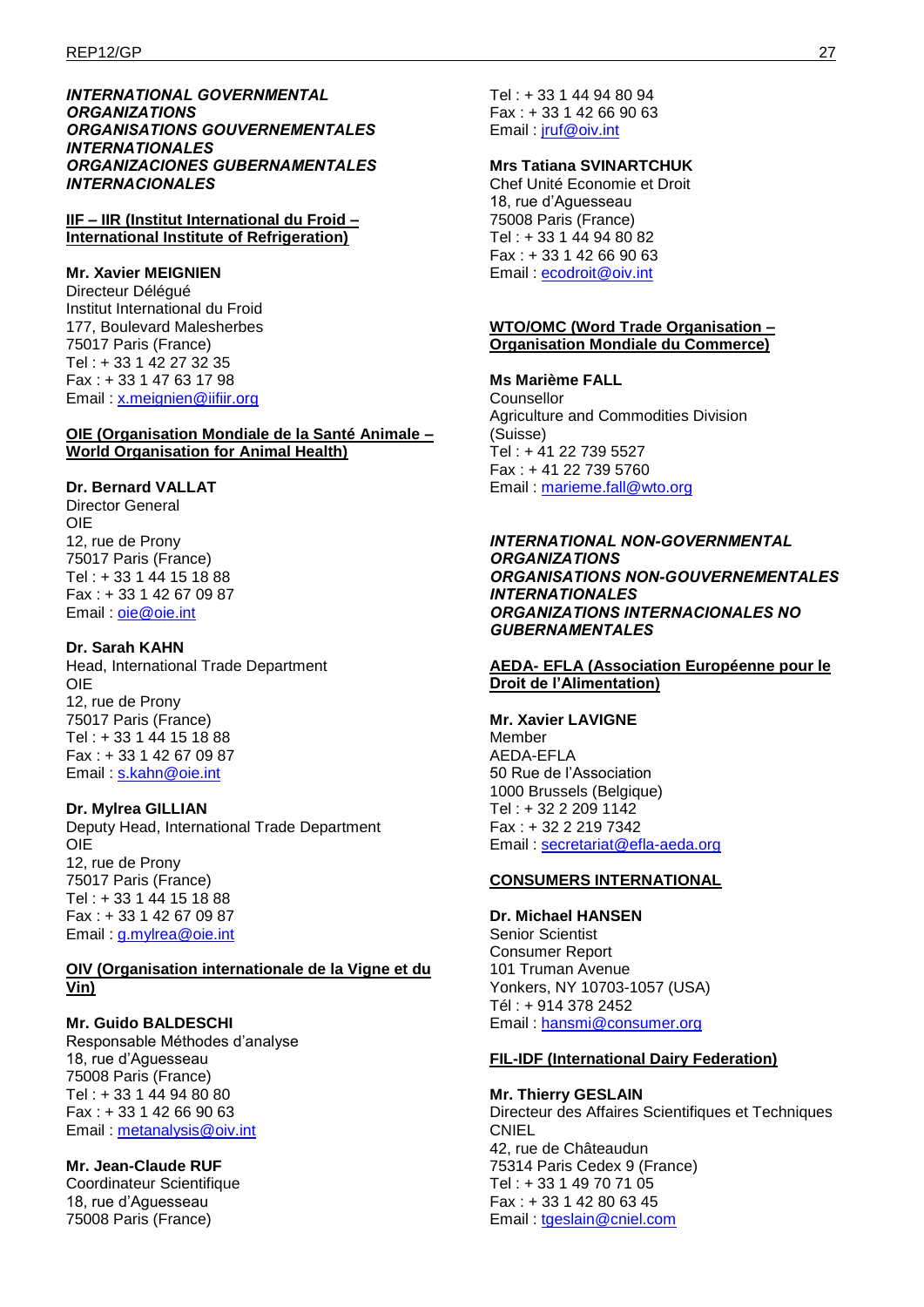# **Mr. Jörg SEIFERT**

Technical Director IDF 70, Boulevard Auguste Reyers B-1030 Brussels (Belgique) Tel : + 32 2 325 67 43 Fax : + 32 2 733 0413 Email : [jseifert@fil-idf.org](mailto:jseifert@fil-idf.org)

### **ICA (International Co-operative Alliance)**

### **Mr. Kazuo ONITAKE**

Head of Unit, Safety Policy Service Japanese Consumers' Co-operative Union Co-op Plaza, 3-29-8, Shibuya, Shibuya-Ku Tokyo 150-8913 (Japon) Tel : + 81 3 5778 8109 Fax : + 81 3 5778 8125 Email : [kazuo.onitake@jccu.coop](mailto:kazoo.onitake@jccu.coop)

### **ICGMA (International Council of Grocery Manufactuers Association)**

### **Mrs Peggy ROCHETTE**

Sr. Director of International Affairs Grocery Manufacturers Association 1350 I Street NW Washington, DC 20005 (USA) Tel : + 1 202 639 5921 Fax : + 1 202 639 5991 Email : [prochette@gmaonline.org](mailto:prochette@gmaonline.org)

### **IFAH (International Federation for Animal Health)**

#### **Dr. Barbara FREISCHEM**

Executive Director International Federation Animal Health Rue Defacqz, 1 1000 Bruxelles (Belgique) Tél : + 32 2 541 0111 Fax : + 32 2 541 0119 Email : [ifah@ifahsec.org](mailto:ifah@ifahsec.org)

### **Dr. Olivier ESPEISSE**

Directeur Général - Vétérinaire Responsable Elanco Santé Animale Lilly France 13 rue Pagès 92158 Suresnes Cedex (France) Tel : + 33 1 55 49 35 35 Fax : + 33 1 55 49 36 70 Email : [espeisse\\_olivier@lilly.com](mailto:espeisse_olivier@lilly.com)

### **Mr. Jesse SEVCIK**

Director, Global Government Relations Elanco Animal Health A Division of Eli Lilly & Company 555 12 Street, Northwest #650 Washington, DC 20004 (USA) Tél : + 1 202 393 7950 Fax : + 1 202 393 7960

#### Email : [jsevcik@elanco.com](mailto:jsevcik@elanco.com)

### **IFU (International Federation of Fruit Juice Producers)**

#### **Mr. Paul ZWIKER**

Honorary Member International Federation of Fruit Juice Producers Postfach 45 CH-9220 Bischofszell Tél : + 41 71 420 06 44 Fax : + 41 71 420 06 43 Email : [zwiker@bluewin.ch](mailto:zwiker@bluewin.ch)

### **Mrs Elisabetta ROMEO-VAREILLE**

Secretary General International Federation of Fruit Juice Producers 14, rue de Turbigo 75001 Paris (France) Tel : + 33 1 47 42 29 28 Fax : + 33 1 47 42 29 28 Email : [ifu@ifu-fruitjuice.com](mailto:ifu@ifu-fruitjuice.com)

#### **ISO (International Organization for**

**Standardization - Organisation internationale de la Normalisation)**

#### **Miss Sandrine ESPEILLAC**

Food Project Manager AFNOR 11 rue Francis de Pressensé 93571 La Plaine Saint-Denis Cedex (France) Tél : + 33 1 41 62 86 02 Email : [sandrine.espeillac@afnor.org](mailto:sandrine.espeillac@afnor.org)

#### **Mr. François FALCONNET**

Chair of ISO/TC 34 « Foods products » ISO Les Amand 58230 Saint-Agnan (France) Tél : + 33 6 07 33 97 60 Email : [f.falconnet@orange.fr](mailto:f.falconnet@orange.fr)